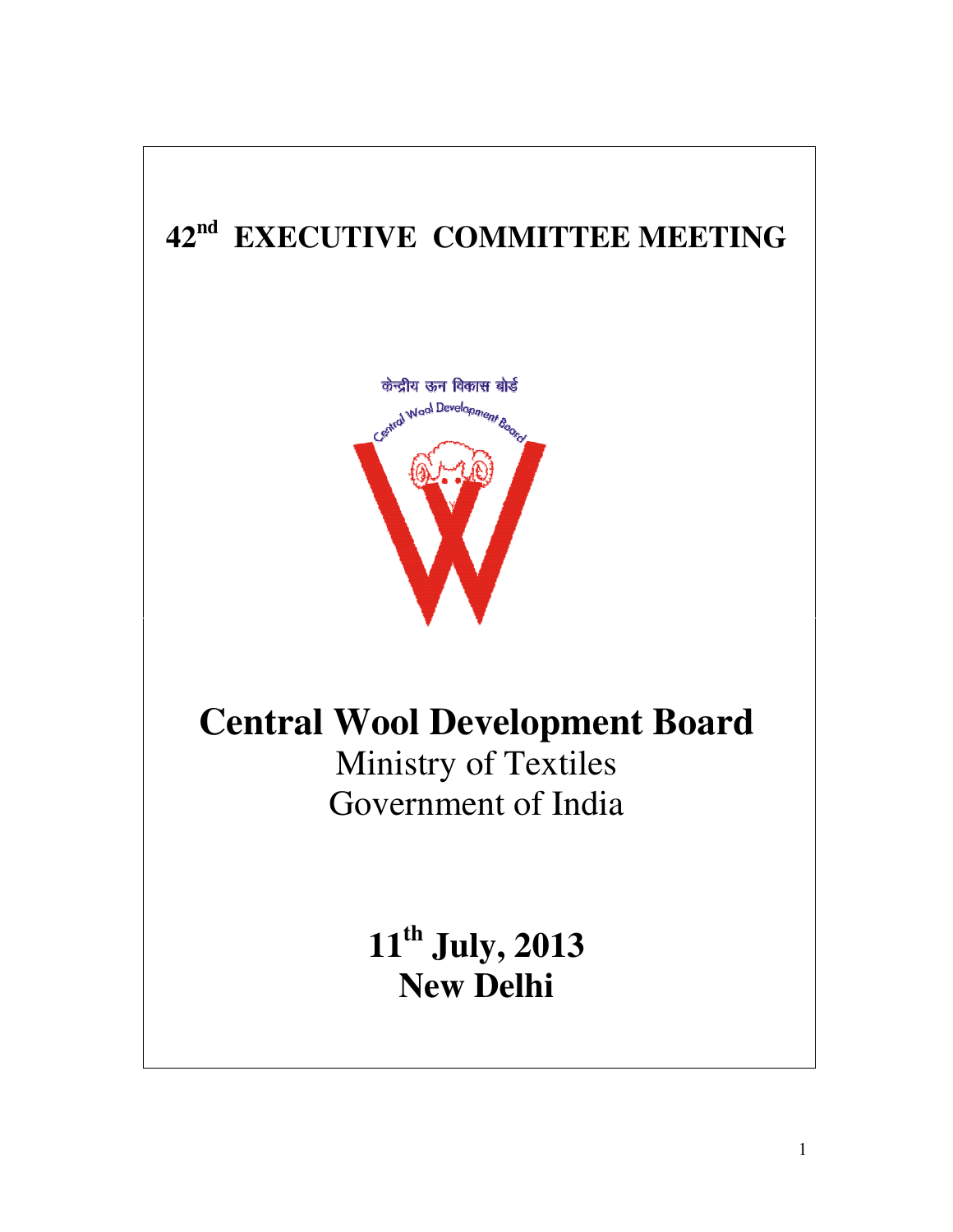## **AGENDA ITEMS FOR 42nd EXECUTIVE COMMITTEE MEETING OF CWDB TO BE HELD ON 11th JULY, 2013 AT 11.00 AM AT ROOM NO. 270, UDYOG BHAWAN, NEW DELHI.**

| S.<br>No.      | <b>Agenda</b> item                                                                                                                                                                                                          | Page<br>No. |
|----------------|-----------------------------------------------------------------------------------------------------------------------------------------------------------------------------------------------------------------------------|-------------|
| 1              | Confirmation of minutes of the $41st$ meeting of the Executive<br>Committee held on 15 <sup>th</sup> March, 2013 at New Delhi.                                                                                              | 3           |
| 2              | Action Taken Report on the decisions of the $41st$ meeting of the<br>Executive Committee.                                                                                                                                   | 3           |
| 3              | Progress made by the CWDB under Annual Plan 2013-14 upto<br>June, 2013 under its various schemes.                                                                                                                           | 5           |
| $\overline{4}$ | Discussion and approval of pending project proposals as<br>recommended by $21st \& 22nd meeting of the Project Committee$<br>of CWDB held on $3^{rd}$ June and $3^{rd}$ July, 2013, respectively.                           | 6           |
| 5              | Discussion and approval of deferred project proposals by the<br>Executive Committee in its last meetings under following<br>schemes:                                                                                        | 15          |
| $\mathbf{I}$ . | Project proposal received for Training programme under<br><b>HRD Scheme:</b><br>- Central Sheep and Wool Research Institute, (ICAR), Jaipur                                                                                 | 15          |
|                | R&D Project proposal received under HRD Scheme:<br>(VIP                                                                                                                                                                     | 15          |
| Π.             | reference)<br>- R&D project received from Sher-e-Kashmir University of<br>Agricultural Science and Technology of Kashmir, Srinagar regd.<br>'Expansion of Pashmina Goat Rearing Area in Non-Traditional<br>Area of Kargil'. |             |

## List of Annexures

| Annex./Agenda No. | Page No.     |
|-------------------|--------------|
|                   | $17$ to $21$ |
| н                 | 22 to 23     |
| Ш                 | 24 to 28     |
| IV                | 29 to 42     |
|                   | 43 to 49     |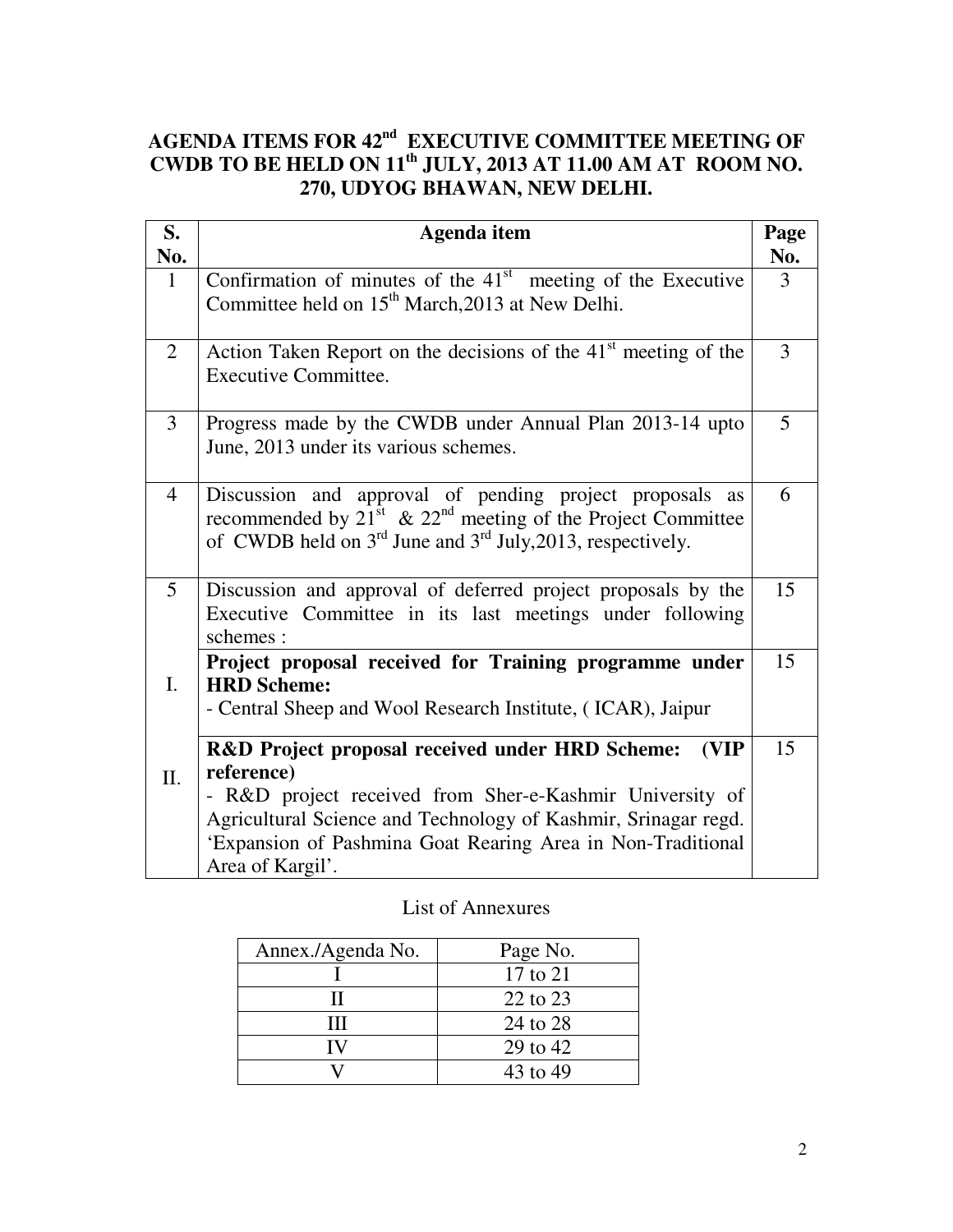# **AGENDA ITEM FOR 42nd EXECUTIVE COMMITTEE MEETING OF CWDB TO BE HELD ON 11-07-2013 AT 11.00 AM IN ROOM NO. 270, UDYGO BHAWAN, NEW DELHI.**

# **1. Confirmation of the minutes of the 41st meeting of the**  Executive Committee held on 15<sup>th</sup> March, 2013 at New Delhi.

The 41<sup>st</sup> Meeting of the Executive Committee of the CWDB was held on  $15<sup>th</sup>$  March, 2013. Copy of minutes of the meeting is enclosed as **Annexure-I** for perusal. **(Page No. 17 to 21 ).** Minutes were circulated to all members in March 2013 and were placed on CWDB websites also**.** Since no comment was received from any member, the minutes may be confirmed.

| SN             | Decisions                                                                                                                                                                                  | Follow up action                                                                                                                                                                                                                                                                                        |  |  |  |
|----------------|--------------------------------------------------------------------------------------------------------------------------------------------------------------------------------------------|---------------------------------------------------------------------------------------------------------------------------------------------------------------------------------------------------------------------------------------------------------------------------------------------------------|--|--|--|
| $\overline{I}$ | Up-gradation of Wool Testing<br>Laboratory of CWDB at Bikaner<br>identification of required<br>and<br>instruments in association with<br>WRA.                                              | The WRA has finalized the list of<br>instruments to be procured for up<br>gradation of Board's Lab at Bikaner.<br>Matter have been placed as an Agenda<br>Item to get approval for procurement of<br>identified instruments through WRA for<br>up-gradation of Lab.                                     |  |  |  |
| $\mathbf{I}$   | Approval of 3 projects proposals<br>under Sheep $\&$ Wool Improvement<br>Scheme (SWIS) as recommended<br>by 20 <sup>th</sup> Project Committee meeting.                                    | The Board has released fund in favor of<br>(i) Animal Husbandry Dept., Govt. of<br>U.P., Lucknow (ii) Punyashloka<br>Ahilyadevi Maharastra Mendhi Va Shali<br>Vikas Mahamandal Ltd., Govt. of<br>Maharashtra, Pune. . For H.P. WOOL<br>FED., Govt. of H.P., Shimla, sanction<br>order have been issued. |  |  |  |
| III            | To<br>explore possibility<br>for <sub>l</sub><br>implementation of Angora Wool<br>Development Scheme first through<br>Govt. Departments/ Agencies and<br>then only the proposals from NGOs | Proposals have been received from the<br>Govt. of HP and CSWRI and have been<br>recommended by Project Committee for<br>implementation during 2013-14.                                                                                                                                                  |  |  |  |

# **2. Action taken report on the decisions of 41 meeting of the Executive Committee of the Board.**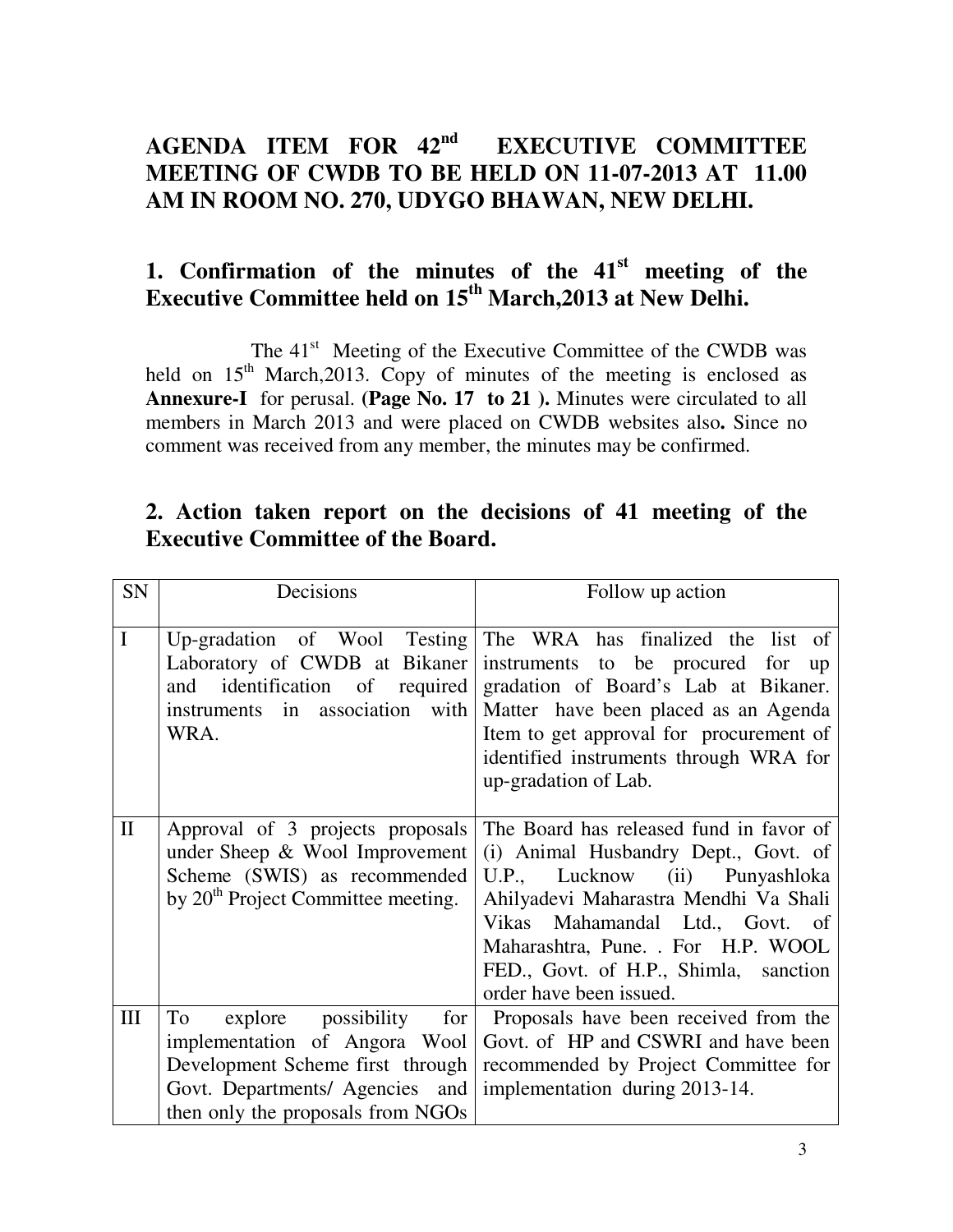|                         | be considered by putting the<br>proposal<br>$\sin$<br>next<br>Executive<br>Committee meeting.                                                                                                                                                                   |                                                                                                                                                                                                                                                                                                                                                                                                                                                                |
|-------------------------|-----------------------------------------------------------------------------------------------------------------------------------------------------------------------------------------------------------------------------------------------------------------|----------------------------------------------------------------------------------------------------------------------------------------------------------------------------------------------------------------------------------------------------------------------------------------------------------------------------------------------------------------------------------------------------------------------------------------------------------------|
| IV                      | To held a meeting with LAHDC<br>authorities<br>regarding<br>their<br>preparedness for implementation of<br>the Pashmina Development project.<br>Proper Utilization certificate to be<br>collected for grant<br>sanctioned<br>earlier etc.                       | The MOT has held meetings on 17 <sup>th</sup><br>April, 2013 at Leh and 23-05-2013 at<br>Delhi to discuss proper implementation of<br>Pashmina Wool Development Scheme in<br>region with all concerned<br>Ladakh<br>Departments of LAHDC, Leh and<br>Kargil. The Board<br>also<br>requested<br>LAHDC, Leh to submit Utilization<br>Certificate of previous grants which they<br>submitted<br>and refunded<br>the<br>have<br>unutilized grant amount.           |
| $\overline{\mathbf{V}}$ | Project proposals for establishment<br>of CFCs under Quality Processing<br>of Wool scheme by procuring sheep<br>shearing machines and asked State<br>Govts. how they will implement the<br>machine shearing in the field.                                       | The Board requested all agencies to<br>inform how they will implement Sheep<br>Shearing Machines under CFC. The<br>Board has received information from all<br>concerned States.                                                                                                                                                                                                                                                                                |
| VI                      | To discuss with both the agencies<br>under Quality Processing of Wool<br>scheme who do not interested to<br>continue<br>the<br>Common<br>Facility<br>Centres (CFCs) further and make<br>alternate arrangement to achieve the<br>desired objectives of projects. | The Board requested M/s. Bajaj Woollen<br>Mills, Kekri-Ajmer (Raj.) and<br>M/s.<br>Monika Handloom Workshop Coop.<br>Industrial Society, Ludhiana to continue<br>both the CFCs as per sanctioned project<br>make all necessary efforts for<br>and<br>optimum utilization of machineries.<br>Board official also visited the CFC and<br>matter have personally been discussed<br>with<br>Agencies<br>both<br>the<br>for<br>implementation of CFCs continuously. |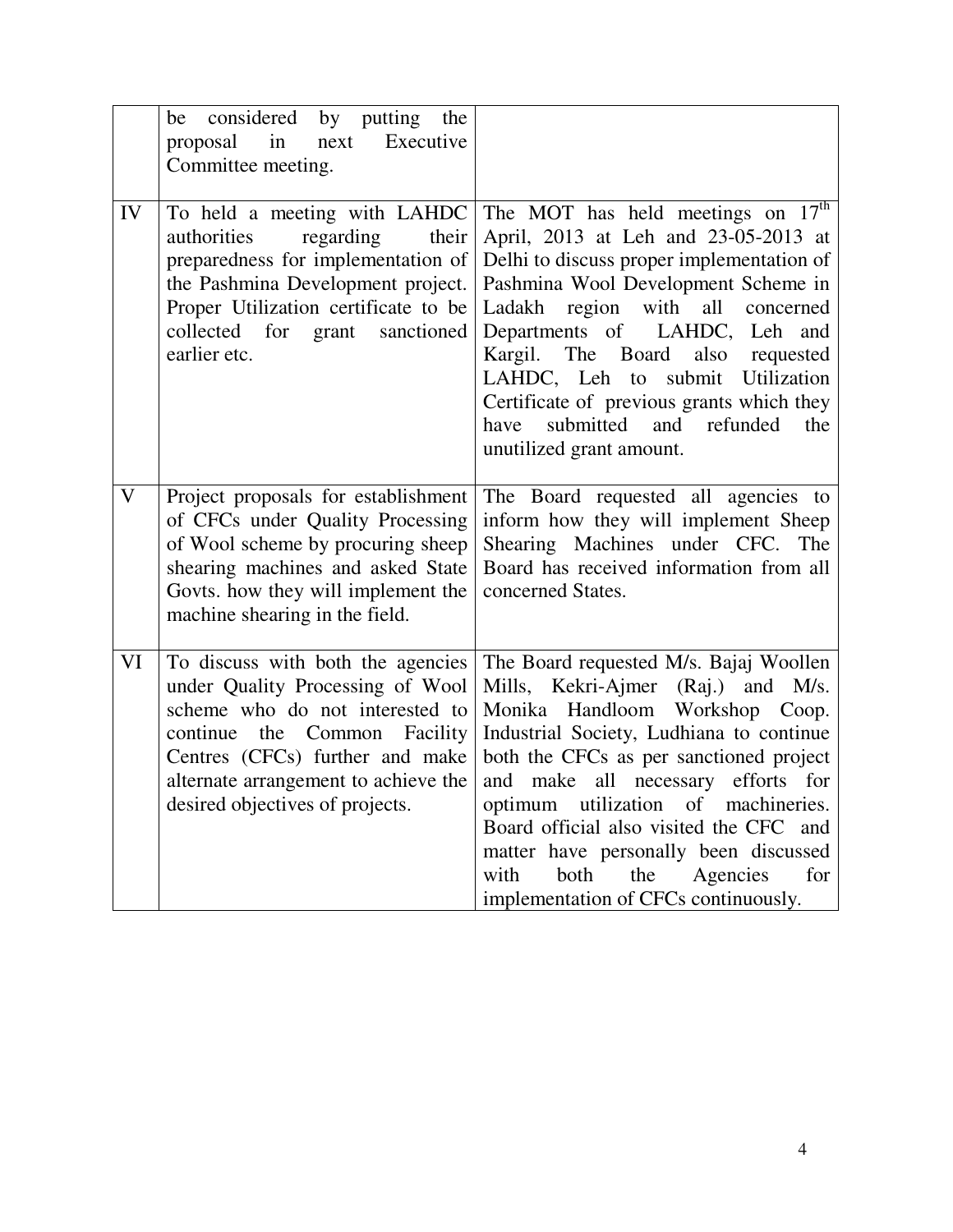# **3. To apprise the progress made by the CWDB under Annual Plan 2013-14 upto June,2013 under its various schemes.**

 The Ministry of Textiles has allocated Rs. 20.00 Crore for Annual Plan 2013-14 for implementation of various schemes for development of wool sector. Against this allocation, the MOT has released first installment of Rs. 5.00 Crore for first quarter of FY 2013-14 and the Board has utilized Rs. 1.66 Crore upto June, 2013 under its different scheme, as under :

|                            |                                          |                   |                                    |                      |                       | (Rs. in Lakh)    |
|----------------------------|------------------------------------------|-------------------|------------------------------------|----------------------|-----------------------|------------------|
|                            |                                          |                   | <b>Budget Estimates (B. E.)</b>    | <b>Achievements</b>  |                       |                  |
|                            |                                          |                   | 2013-14                            | (upto June, 2013)    |                       |                  |
| SN                         | <b>Name of Scheme</b>                    | Unit              | <b>Physical</b>                    | <b>Financi</b><br>al | <b>Physical</b>       | Financi<br>al    |
| $\boldsymbol{I}$           | <b>Integrated Wool Improvement &amp;</b> |                   |                                    |                      |                       |                  |
|                            | <b>Development Programme (IWIDP)</b>     |                   |                                    |                      |                       |                  |
| $\mathbf{A}$               | Sheep & Wool                             | No. of            | 18 lakh sheep,                     |                      | 14 lakh               |                  |
|                            | Improvement<br>Scheme (SWIS)             | sheep             | feed supplement<br>to 75,000 sheep | 690                  | sheep                 | 105              |
| $\bf{B}$                   | Pashmina Wool                            | No. of            | 2 lakh                             |                      |                       |                  |
|                            | <b>Development Scheme</b>                | Pashmina          | pashmina goats,                    | 900                  | $\boldsymbol{0}$      | $\bf{0}$         |
|                            |                                          | goats             | feed supplement                    |                      |                       |                  |
|                            |                                          |                   | to $40,000$ goats                  |                      |                       |                  |
| $\mathbf C$                | <b>Angora Wool</b>                       | No. of            | 800 angora                         |                      |                       |                  |
|                            | <b>Development Scheme</b>                | angora<br>rabbits | rabbits                            | 50                   | $\bf{0}$              | $\boldsymbol{0}$ |
| D                          | <b>Human Resource</b>                    | Training,         | 200 Trainees,                      | 210                  | 50<br><b>Trainees</b> | 33               |
|                            | Development &                            | Woollen           | 7 Woollen                          |                      |                       |                  |
|                            | <b>Promotional</b>                       | <b>Expo</b>       | <b>Expos</b>                       |                      |                       |                  |
|                            | <b>Activities</b>                        |                   |                                    |                      |                       |                  |
| $\boldsymbol{\mathit{II}}$ | <b>Quality Processing of Wool</b>        |                   |                                    |                      |                       |                  |
| $\mathbf{A}$               | <b>CFC</b> for Integrated                | <b>Common</b>     |                                    |                      |                       |                  |
|                            | <b>Wool Processing</b>                   | <b>Facility</b>   | 1 CFC                              | 50                   |                       | 28               |
|                            | (Pre-loom processing                     | <b>Centres</b>    |                                    |                      |                       |                  |
|                            | activities)                              | (CFC)             |                                    |                      |                       |                  |
| III                        | <b>Social Security Scheme</b>            |                   |                                    |                      |                       |                  |
|                            | <b>Sheep Breeders</b>                    | No. of            | 25,000                             | 50                   |                       | $\bf{0}$         |
| A                          | <b>Insurance Scheme</b>                  | sheep             | shepherds                          |                      |                       |                  |
|                            |                                          | breeders          |                                    |                      |                       |                  |
| $\bf{B}$                   | <b>Sheep Insurance</b>                   | No. of            | 1 lakh sheep                       | 50                   |                       | $\bf{0}$         |
|                            | <b>Scheme</b>                            | sheep             |                                    |                      |                       |                  |
|                            | <b>Grand Total</b>                       |                   |                                    | 2000                 |                       | 166              |

5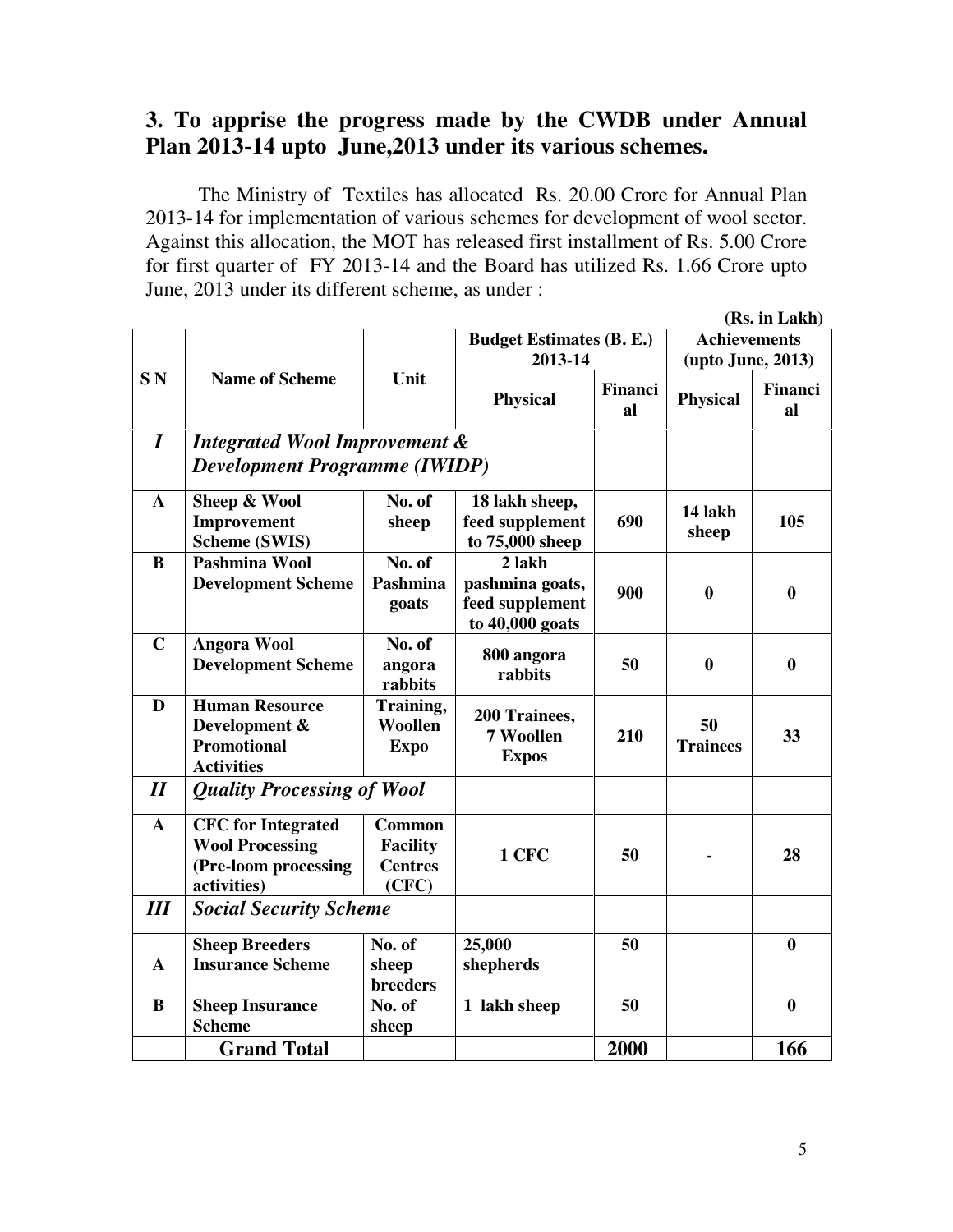Detail of physical and financial targets and achievement made by the Board under implementation of Annual Plan 2013-14 upto June,2013 is enclosed at **Annexure II (Page No. 22 to 23)** for discussion and appraisal.

# **4. Discussion and approval of pending project proposals as recommended by 21st & 22nd meetings of the Project Committee of CWDB held on 3rd June and 3rd July, 2013, respectively.**

The  $21<sup>st</sup>$  and  $22<sup>nd</sup>$  Project Committee meetings of the CWDB were held on  $3<sup>rd</sup>$  June and  $3<sup>rd</sup>$  July, 2013 at Jodhpur and examined project proposals received according to prescribed schemes of  $12<sup>th</sup>$  Plan of CWDB. The Project Committee recommended suitable proposals for approval of the Executive Committee for implementation during current FY 2013-14.

 All recommended project proposals were discussed with the Vice Chairperson CWDB Smt Monika S. Garg on  $2<sup>nd</sup>$  July, 2013 at New Delhi to finalize the agenda item for this Executive Committee meeting as per physical and financial targets and progress of Annual Plan 2013-14 of CWDB. As per above discussion, following pending proposals, are being placed before the Executive Committee meeting for consideration and approval. Other proposals will be put up after approval of guidelines from Ministry of Textiles

#### **I. Scheme : Sheep & Wool Improvement Scheme (SWIS)**

#### **i. Component : 'Revolving Fund'**

As per  $12<sup>th</sup>$  Plan scheme, a provision of Rs. 100 lakh has been made for establishment of Revolving Fund to strengthen existing State Govt. Wool Marketing Fed./Boards for raw wool marketing and to provide remunerative returns to wool growers. It will revitalize the existing State Wool Mkt. Boards and will lead to optimum utilization of infrastructure available with them for this purpose. They will procure raw wool from sheep breeders from field as per rates fixed by concerned State Govt.. This component under SWIS included in FY 2010-11 under XI Plan modified scheme and the Board has provided total Rs. 255 lakh to different States during 2010-11 & 2011-12, as under :

|     | нлэ. ш цалпэ                                                      |                       |
|-----|-------------------------------------------------------------------|-----------------------|
| S.  | Name of Implementing Agency                                       | <b>Grant Released</b> |
| No. |                                                                   | 2010-12               |
|     | H.P. State Wool Procurement & Marketing Federation Ltd., Govt. of | 25.00                 |
|     | H.P., Shimla                                                      |                       |
| 2   | Ladakh Autonomous Hill Development Council (L.A.H.D.C.), Leh      | 150.00                |
| 3   | J & K State Sheep Product Development Board, Srinagar<br>(J & K)  | 40.00                 |
| 4   | Karnataka Sheep & Wool Development Corporation Ltd., Govt. of     | 10.00                 |

 $(D<sub>e</sub>$  In Lakhe)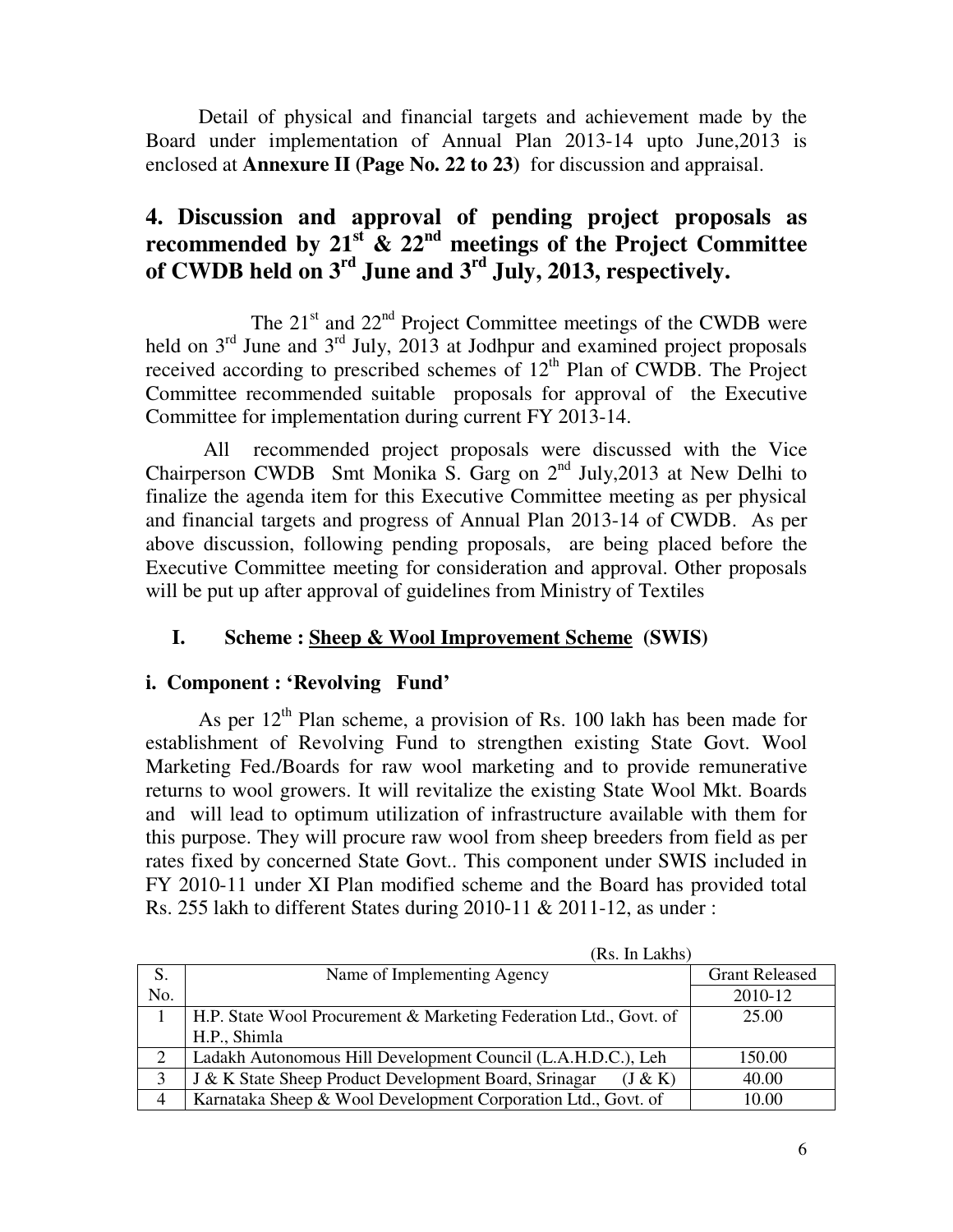|              | Karnataka, Banglore                                          |        |
|--------------|--------------------------------------------------------------|--------|
|              | Uttarakhand Khadi and Gramodyog Board, Govt. of Uttarakhand, | 20.00  |
|              | Dehradun                                                     |        |
| <sub>0</sub> | Punyashloka Ahilyadevi Maharashtra Mendhi Va Sheli Vikas     | 10.00  |
|              | Mahamandal Ltd., Govt. of Maharashtra, Pune                  |        |
|              | Total: $\rightarrow$                                         | 255.00 |

 Under this component, the Board has recently received two proposals only, one new proposal from Andhra Pradesh State for Rs. 21 Lakhs and another from LAHDC, Leh to expand wool marketing activity for procurement of Pashmina wool for Rs 450 Lakhs . Against this PC recommended only Rs. 50 lakh to LAHDC, Leh and Rs. 10 Lakhs for Andhra Pradesh Sheep & Goat Development Coop. Fed. Ltd.,for consideration and approval of EC :

|   | Name of agency                                                                   | demanded for marketing   Project Committee | Total Revolving Fund Funds recommended by |
|---|----------------------------------------------------------------------------------|--------------------------------------------|-------------------------------------------|
|   |                                                                                  | of raw wool                                |                                           |
|   | Ladakh Autonomous Hill $\vert$ Rs. 450 lakh for $\vert$ Rs. 50 lakhs recommended |                                            |                                           |
|   | Development Council, procurement of pashmina in current financial year           |                                            |                                           |
|   | District Leh                                                                     | wool.                                      | 2013-14.                                  |
| 2 | Andhra Pradesh Sheep $\&$ Rs. 21 lakhs                                           |                                            | Rs. 10 lakh recommended                   |
|   | Goat Development Coop.                                                           |                                            | for<br>procurement of                     |
|   | Fed. Ltd., Govt. of Andhra                                                       |                                            | Deccani wool in the State.                |
|   | Pradesh, Hyderabad                                                               |                                            |                                           |

 A detailed note on Revolving Fund component under SWIS regd. funds released to different States in XI Plan and progress made so far is enclosed as **Annexure-III (Page no. 24 to 28 )** for perusal.

#### **II. Proposals received under "HRD & Promotional Activity" (IWIDP) scheme**

## **i. R&D Project proposal received from** Wool Research Association,

(Ministry of Textiles) Mumbai.

|                                          |                             |                    | (Rs. in lakh)                     |
|------------------------------------------|-----------------------------|--------------------|-----------------------------------|
| <b>R&amp;D</b> Project proposal for      | Project<br><b>Financial</b> |                    | <b>Observation/recommendation</b> |
|                                          | <b>Cost</b><br>&            | demand<br>in       | of Project Committee<br>for       |
|                                          | period                      | 2013-14            | approval of R&D project.          |
| A. Design & Development of               | Rs. 52.75                   | Rs. 35.75 lakh     | Project<br>Committee              |
| Indian wool based smart textiles         | lakh for 2                  | (including)<br>Rs. | recommended<br>the<br>project     |
| thermoregulatory<br>having               | years                       | for<br>lakh<br>20  | proposal for consideration of     |
| properties using phase change            |                             | equipments)        | Executive Committee.              |
| material (PCM)                           |                             |                    |                                   |
| in<br>Indian<br><b>B.</b> Use of<br>wool | Rs.<br>47.14                | Rs. 24.09 lakh     | Project<br>Committee              |
| of<br>technical<br>development           | lakh<br>for                 | (including)<br>Rs. | recommended<br>the<br>project     |
| textiles like nonwoven mesh for          | 2 years                     | lakh<br>for        | proposal for consideration of     |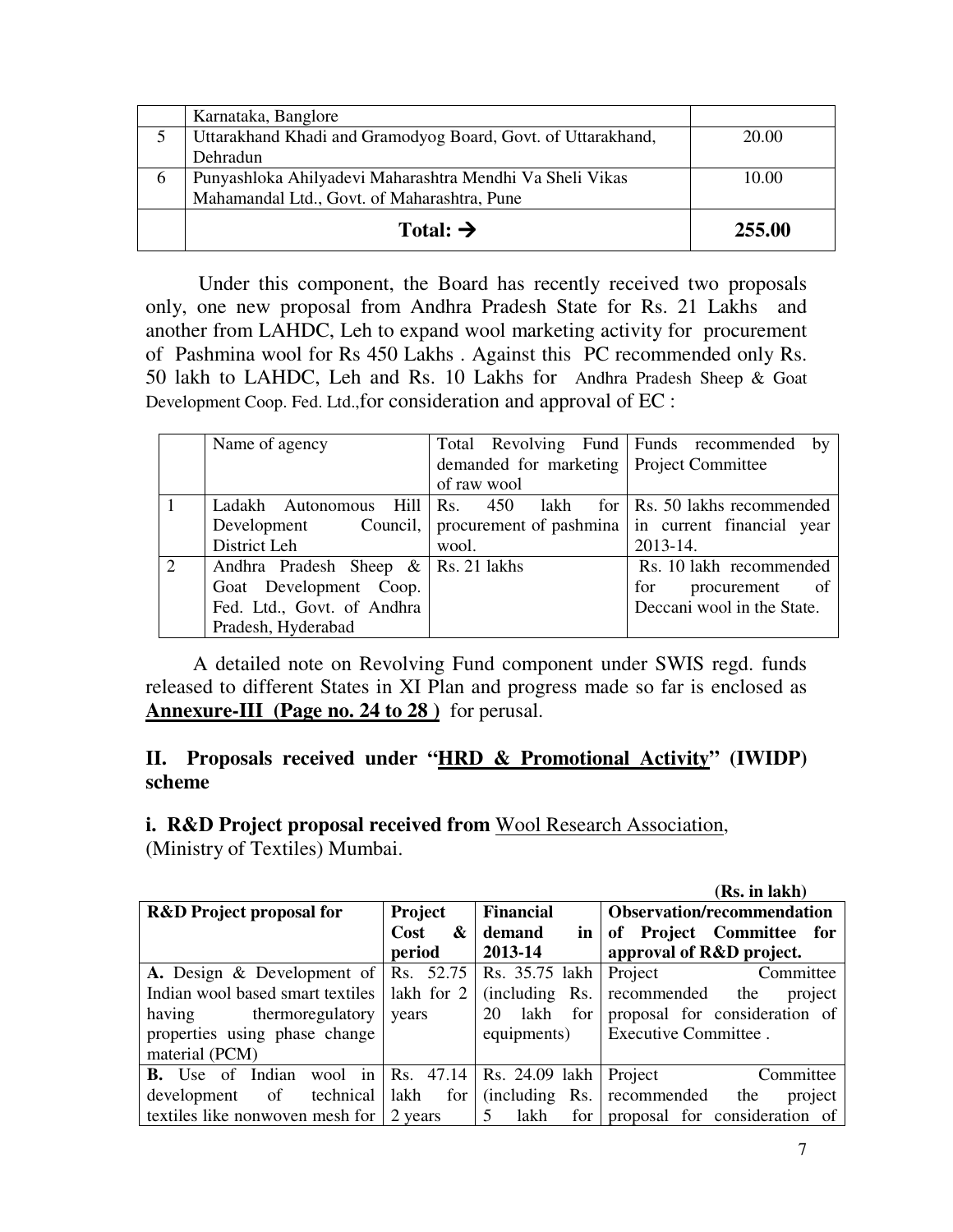| moisture management, filtration   | equipments) | <b>Executive Committee.</b> |
|-----------------------------------|-------------|-----------------------------|
| fabrics, wipe, insulating mats,   |             |                             |
| roof-lines, sport shoe liner etc. |             |                             |

## **ii. R&D Project proposal received from Central Sheep and Wool Research** Institute, Avikanagar, Jaipur (Raj)

 The project proposal for 'Development of portable intelligent wool analyzer' of  $\overline{\text{CSWRI}}$  was discussed in  $20^{th}$  Project Committee meeting held on 11-03-2013 and it was suggested to get vetted the project from IIT, New Delhi etc. for recommendation and implementation. The Board requested IIT, New Delhi to examine and comment on project proposal. Recently, the IIT, New Delhi responded positively for implementation of project. Accordingly, the matter was again discussed by the 22<sup>nd</sup> Project Committee meeting and recommended the proposal to the Executive Committee for consideration and approval, as under :

| <b>SN</b> | Name        | of 1          | Name         | of    | Total        | project        | Requirement | Recommendation of             |
|-----------|-------------|---------------|--------------|-------|--------------|----------------|-------------|-------------------------------|
|           | Scheme      |               | implementing |       | cost         |                |             | of funds in Project Committee |
|           |             |               | agency       |       | (Proposal)   |                | 2013-14     |                               |
|           | R&D         | Project       | Central      | Sheep |              | Rs. 25.52 lakh | 14.26 Lakhs | Recommended the               |
|           | on.         |               | and          | Wool  | (in 3 years) |                |             | proposal to the               |
|           |             | Development   | Research     |       |              |                |             | Executive                     |
|           | of          | portable      | Institute,   |       |              |                |             | Committee for                 |
|           | intelligent |               | Avikanagar,  |       |              |                |             | consideration and             |
|           |             | wool analyzer | Jaipur (Raj) |       |              |                |             | approval with cost of         |
|           |             |               |              |       |              |                |             | Rs. 25.22 lakhs.              |

#### **iii. Upgradation/Strengthening/ of existing Wool Testing Laboratory of CWDB at Bikaner under HRD & Promotional Activity Scheme (IWIDP)**

In the  $31<sup>st</sup>$  Governing Body meeting of the CWDB held on  $4<sup>th</sup>$  January 2013, it was decided to upgrade the Bikaner laboratory by procuring required equipments. Further in the  $41<sup>st</sup>$  EC meeting, it was decided to take up the matter with WRA for identifying the instruments.

The WRA has identified the required testing equipments. Board further asked WRA to inform the consultancy charges for procurement of instruments for CWDB along with charges for imparting training to staff. Accordingly WRA has submitted the proposal and informed that they will procure the instruments on consultancy basis and shall charge 10% amount of the actual cost of the instruments. They will also arrange the training programme for the staff for a period of 1 month @ Rs.25000/- per person.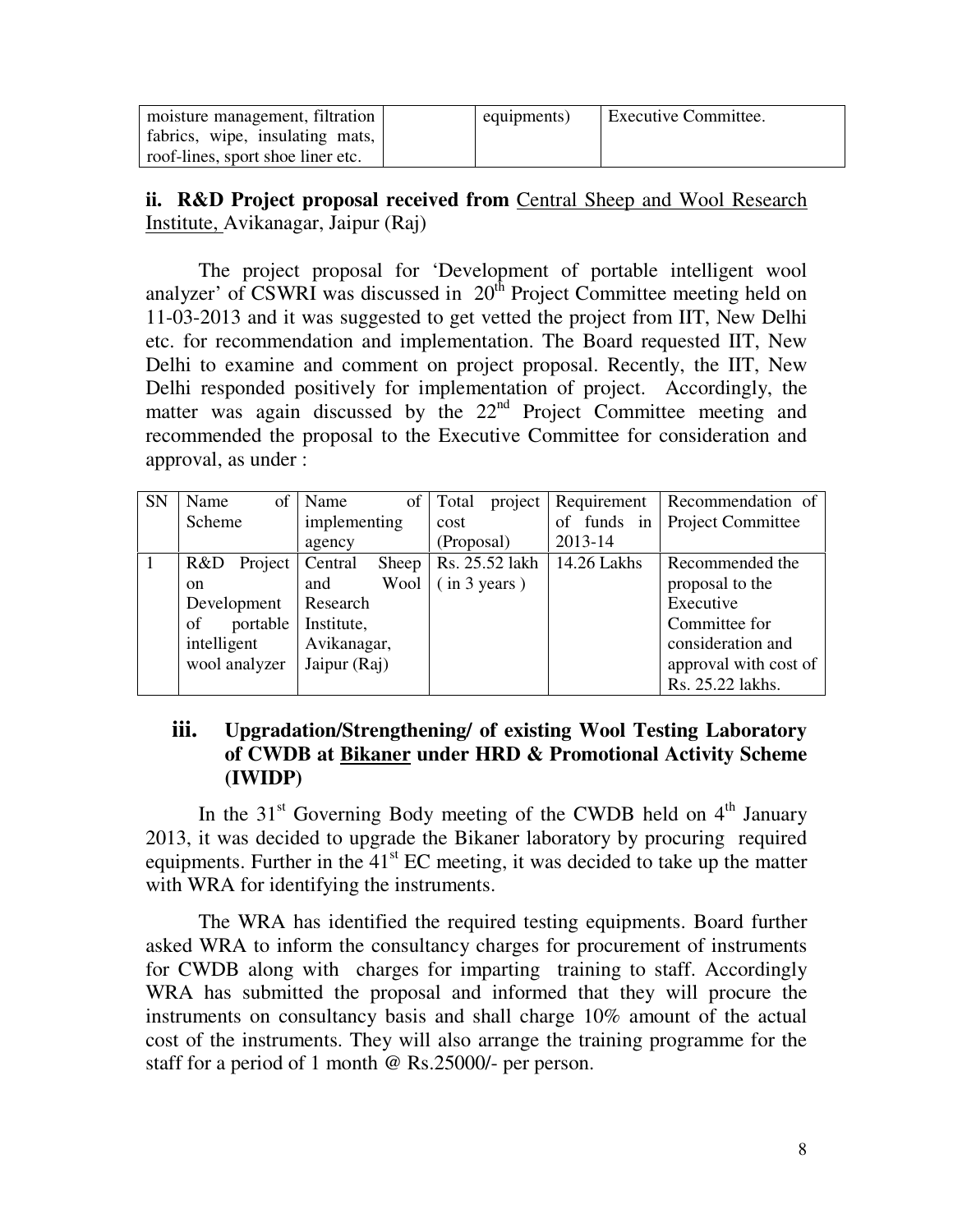The tentative cost of the instruments worked out by WRA is Rs.183.8 Lakhs (which may vary at tendering stage) and consultancy charges of WRA shall be Rs.18.3 Lakhs, accordingly. Board will send 4 persons at WRA for the training on these equipments which will cost Rs.1.00 lakh ( @ Rs. 25000/- per head). As equipments are to be procured as per GR/ FR through open tendering, there will be expenses on paper advertisements. There will be many other misc. expenses including visits to Bikaner and at the place of manufacturing (of required equipments) also and thus 10% of actual procurement cost as consultancy charges may be consider, accordingly and seems to be reasonable.

|                                                                                                                                                                        |                 | (Rs. in lakh)                                                                                                     |
|------------------------------------------------------------------------------------------------------------------------------------------------------------------------|-----------------|-------------------------------------------------------------------------------------------------------------------|
| <b>Description</b>                                                                                                                                                     | Approx.<br>Cost | Observation/recommenda<br>tion of Project Committee<br>for approval of<br>procurement/project for<br>upgradation. |
| Optical Fibre Diameter Analysis for wool fibre diameter<br>(OFDA) with accessories [Imported]                                                                          | 75.00           | PC recommended for up                                                                                             |
| WIRA type Single fibre length tester (since Almeter is<br>not feasible for loose wool testing ) [Imported]                                                             | 10.00           | gradation of existing<br><b>Wool Testing Laboratory</b><br>of CWDB at                                             |
| Precision Air Conditioning System for entire lab with<br>ducting and insulation work to maintain Standard<br>Environmental Conditions [Imported/Indigenous]            | 20.00           | <b>Bikaner.</b> WRA will procure<br>the instruments on<br>consultancy basis for which                             |
| WRONZ Drying Oven with drums for moisture content,<br>dry weight & scouring yield. [Imported]                                                                          | 10.00           | 10% amount of the actual<br>cost of the instruments will                                                          |
| Universal Textile Tensile Testing machine (UTM) for<br>fibre, yarn fabric & felt with accessories and load cells<br>(for strength & elongation measurement) [Imported] | 50.00           | be paid by CWDB to<br>WRA.<br>WRA will also provide                                                               |
| Raw wool scouring system conforming to IWTO<br>Standards [Indigenous]                                                                                                  | 10.00           | training for the staff for a<br>period of 1 month @                                                               |
| Wrap Reel [Indigenous]                                                                                                                                                 | 0.40            | Rs.25000/- per person and                                                                                         |
| Conditioning chamber [Indigenous]                                                                                                                                      | 3.00            | total 4 persons will be                                                                                           |
| Hot plate [Indigenous]                                                                                                                                                 | 0.10            | trained.                                                                                                          |
| Water Bath With Thermostat Controller [Indigenous]                                                                                                                     | 0.10            | The tentative cost of the                                                                                         |
| Rapid Oil Extractor for grease content of wool<br>[Indigenous]                                                                                                         | 0.50            | instruments worked out by<br>WRA is Rs.183.8 Lakhs                                                                |
| Digital Twist Tester [Indigenous]                                                                                                                                      | 0.40            | (which may vary at                                                                                                |
| Portable Spectrometer for Yellowness & Whiteness<br>Index of wool [Imported]                                                                                           | 1.00            | tendering stage)                                                                                                  |
| Desiccator [Indigenous]                                                                                                                                                | 0.10            |                                                                                                                   |
| Magnetic Stirrer [Indigenous]                                                                                                                                          | 0.10            |                                                                                                                   |
| Other laboratory instruments and accessories @ Rs 2.0                                                                                                                  | 4.00            |                                                                                                                   |
| lac each for mechanical testing & chemical testing labs                                                                                                                |                 |                                                                                                                   |
| <b>TOTAL</b> (Rs. In lakh)                                                                                                                                             | 183.8           |                                                                                                                   |

 As per decisions of previous meetings of Executive Committee and Governing Body of CWDB, proposal for upgradation/strengthening of existing Wool Testing Centre (Laboratory) of CWDB running at Bikaner is placed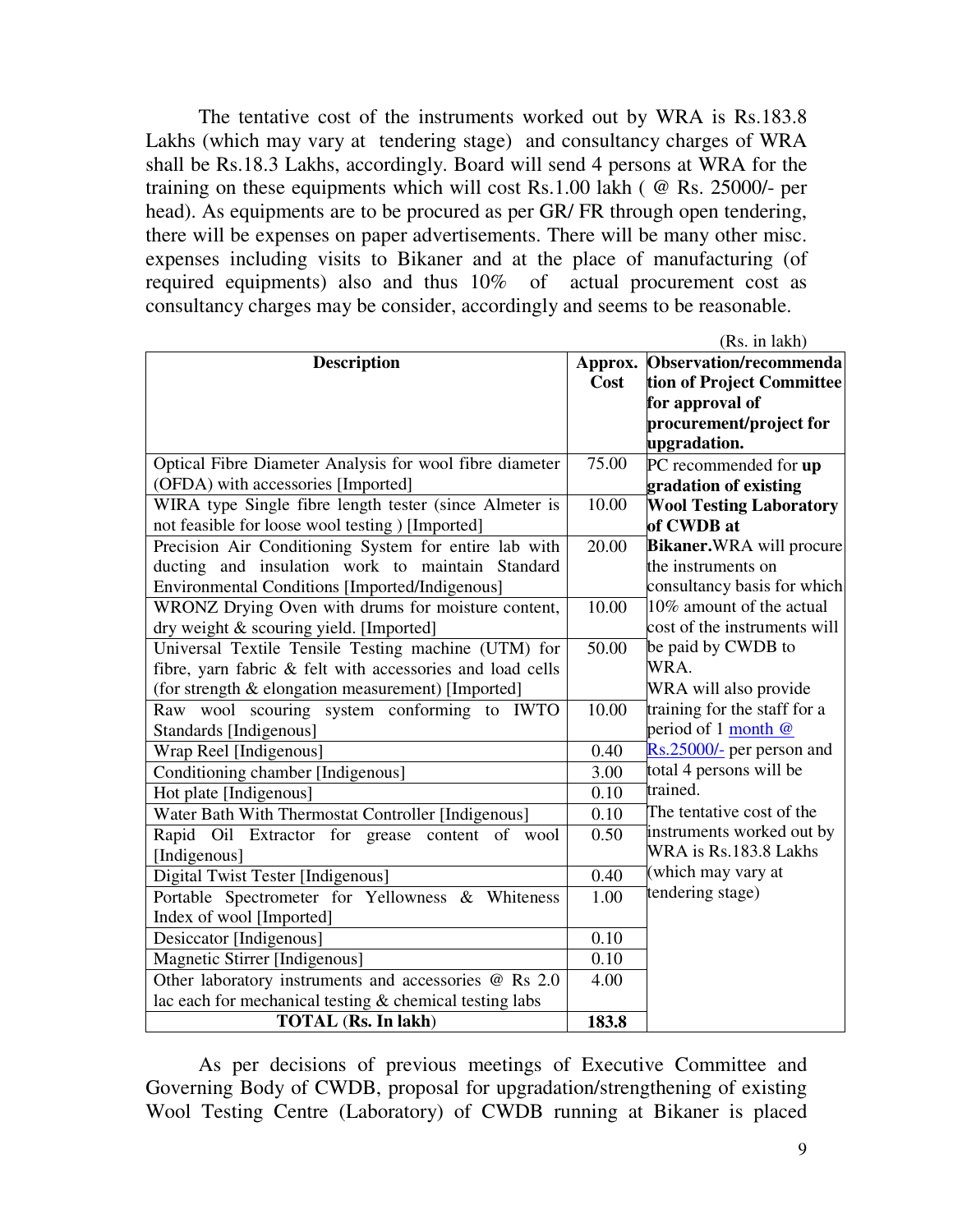before the Executive Committee for approval with approx. total cost of Rs. 203.18 lakh (183.80+18.38+1.00) including consultancy and training charges under the scheme of HRD & Promotional Activities (IWIDP).

#### **iv. Upgradation/strengthening of existing Laboratory of CWDB at Kullu (HP) under HRD Scheme**

 The CWDB requested Wool Research Association, Thane to suggest latest testing equipments for upgradation of Wool Testing Centre of CWDB running at Kullu. Accordingly, scientist from WRA visited Kullu Laboratory on  $3<sup>rd</sup>$  June, 2013 and submitted a report on upgradation of laboratory of CWDB at Kullu and proposed list of following instruments for upgradation of Board's laboratory at Kullu (H.P.) with total approx. cost of Rs. 31.50 lakh, as under :

| S.  | Description                                                       | Approx. Cost  |
|-----|-------------------------------------------------------------------|---------------|
| No. |                                                                   | (Rs. in Lacs) |
| 1   | Conditioning chamber (Indigenous)                                 | 3.00          |
| 2   | Air Flow Fibre Fineness Tester (Imported)                         | 8.00          |
| 3   | Wrap Reel (Indigenous)                                            | 0.40          |
| 4   | Raw wool scouring system (Indigenous)                             | 10.00         |
| 5   | Muffle Furnace for determining Scouring Yield %                   | 0.50          |
| 6   | Portable Spectrometer for Yellowness & Whiteness Index of wool    | 1.25          |
|     | (Imported)                                                        |               |
| 7   | Comb Sorter for Fibre Length Determination (Indigenous)           | 0.25          |
| 8   | Desiccator (Indigenous)                                           | 0.10          |
| 9   | Other laboratory instruments and accessories                      | 2.00          |
| 10  | Precision Air Conditioning System for entire lab with ducting and | 6.00          |
|     | insulation work to maintain Standard Environmental Conditions     |               |
|     | (Imported/Indigenous)                                             |               |
|     | Total (Rs. in Lacs)                                               | 31.50         |

**Instruments/Facilities for up-gradation of Testing Laboratory of CWDB at Kullu** 

 As above, proposal for upgradation/strengthening of existing Wool Testing and Service Centre (Laboratory) of CWDB running at Kullu is placed before the Executive Committee for approval as per recommendation of PC with approx. cost of Rs. 31.50 lakh under the scheme of HRD & Promotional Activities (IWIDP).

#### **v. To support WRA to develop as 'Centre of Excellence for Wool'**

Under  $12<sup>th</sup>$  Plan schemes for Wool Sector, Rs. 600 lakh has made for upgradation of Wool Research Association, Thane which is dedicated institution under MOT for wool related R&D works. This institution has required to upgrade its existing laboratories and equipments to meet global standards and to bring together a pool of technical talents to make it an institution of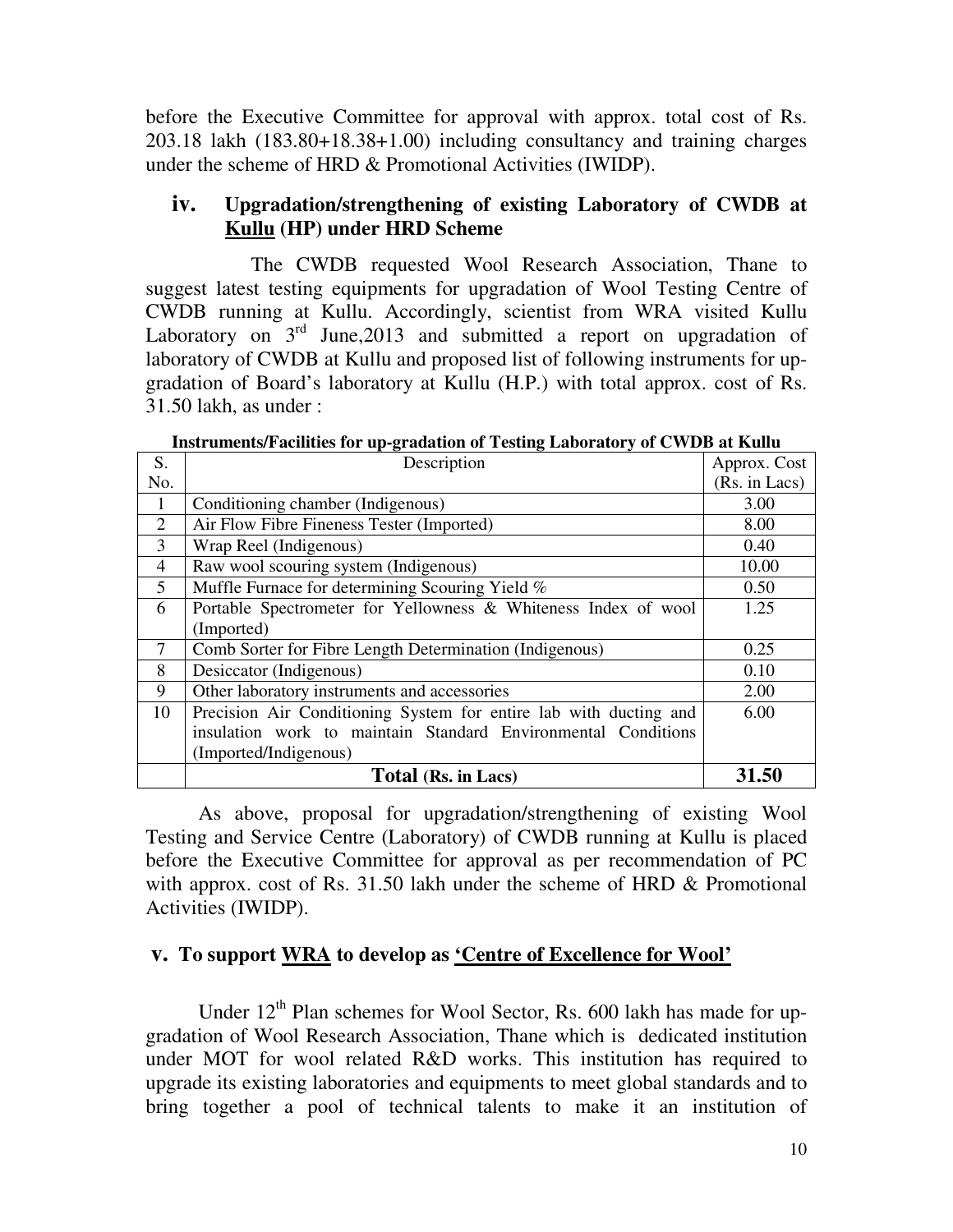international competence and full-fledged modern facilities. It has proposed to develop WRA as "Centre of Excellence for Wool" with total financial provision of Rs. 600 lakh and CWDB requested the WRA to submit detail project proposal in this regard.

 The WRA has recently submitted detail project proposal with total cost of Rs. 601 lakh and the Project Committee discussed the proposal and recommended the project to the Executive Committee for consideration and approval. The selected instruments alongwith total estimated cost of Rs. 601 lakh for upgradation of Textiles Testing Laboratory of WRA, is as under :

| SR.<br>NO.      | <b>INSTRUMENTS</b>                                      | <b>BUDGET ESTIMATE</b><br><b>RS. IN LAKHS</b> |
|-----------------|---------------------------------------------------------|-----------------------------------------------|
| $\mathbf{1}$    | <b>Automatic Airflow Meter</b>                          | 10.00                                         |
| $\overline{2}$  | <b>OFDA 4000</b>                                        | 100.00                                        |
| $\overline{3}$  | Moisture Regain Oven                                    | 15.00                                         |
| $\overline{4}$  | <b>Precision Digital Balance</b>                        | 8.00                                          |
| $\overline{5}$  | Automatic Single Yarn Strength Tester                   | 103.00                                        |
| $\overline{6}$  | <b>Flat Bed Press</b>                                   | 10.00                                         |
| $\overline{7}$  | <b>Spray Tester</b>                                     | 2.00                                          |
| $\overline{8}$  | <b>Martindale Abrasion Tester</b>                       | 20.00                                         |
| $\overline{9}$  | <b>ICI Pill Box</b>                                     | 13.00                                         |
| $\overline{10}$ | Dry Guarded Hot Plate                                   | 40.00                                         |
| 11              | Laboratory Humidity System                              | 45.00                                         |
| 12              | <b>Light Fastness Tester</b>                            | 50.00                                         |
| 13              | <b>Rubbing Fastness Tester</b>                          | 3.00                                          |
| 14              | Perspiration Fastness Tester                            | 2.00                                          |
| 15              | <b>Washing Fastness Tester</b>                          | 15.00                                         |
| $\overline{16}$ | Laboratory Water Purification System                    | 2.00                                          |
| 17              | Digital Tuft Withdrawal Force Measurement<br>instrument | 4.00                                          |
| $\overline{18}$ | <b>Carpet Flammability Tester</b>                       | 8.00                                          |
| 19              | Grip and Load Cells for Shimadzu AG-XUTM                | 3.00                                          |
| $\overline{20}$ | Xenon Lamps for Atlas LFT                               | 5.00                                          |
| 21              | Particle Size Tester                                    | 25.00                                         |
| 22              | <b>Digital Projection Microscope</b>                    | 20.00                                         |
| 23              | Laboratory Conditioning Chamber                         | 3.00                                          |
| 24              | Culture Chamber for Moth Proof & Antimicrobial          | 20.00                                         |
|                 | <b>Finish Assessment</b>                                |                                               |
| 25              | <b>Universal Testing Machine</b>                        | 50.00                                         |
| $\overline{26}$ | <b>Bundesman WR Tester</b>                              | 25.00                                         |
|                 | <b>TOTAL</b>                                            | 601.00                                        |

 WRA has proposed first to upgrade the present Textile Testing laboratory, as most of the instruments and equipments are of  $1960<sup>s</sup>$  and  $1970<sup>s</sup>$ vintage. Besides, Hon'ble Minister of Industry, Commerce and Textile declared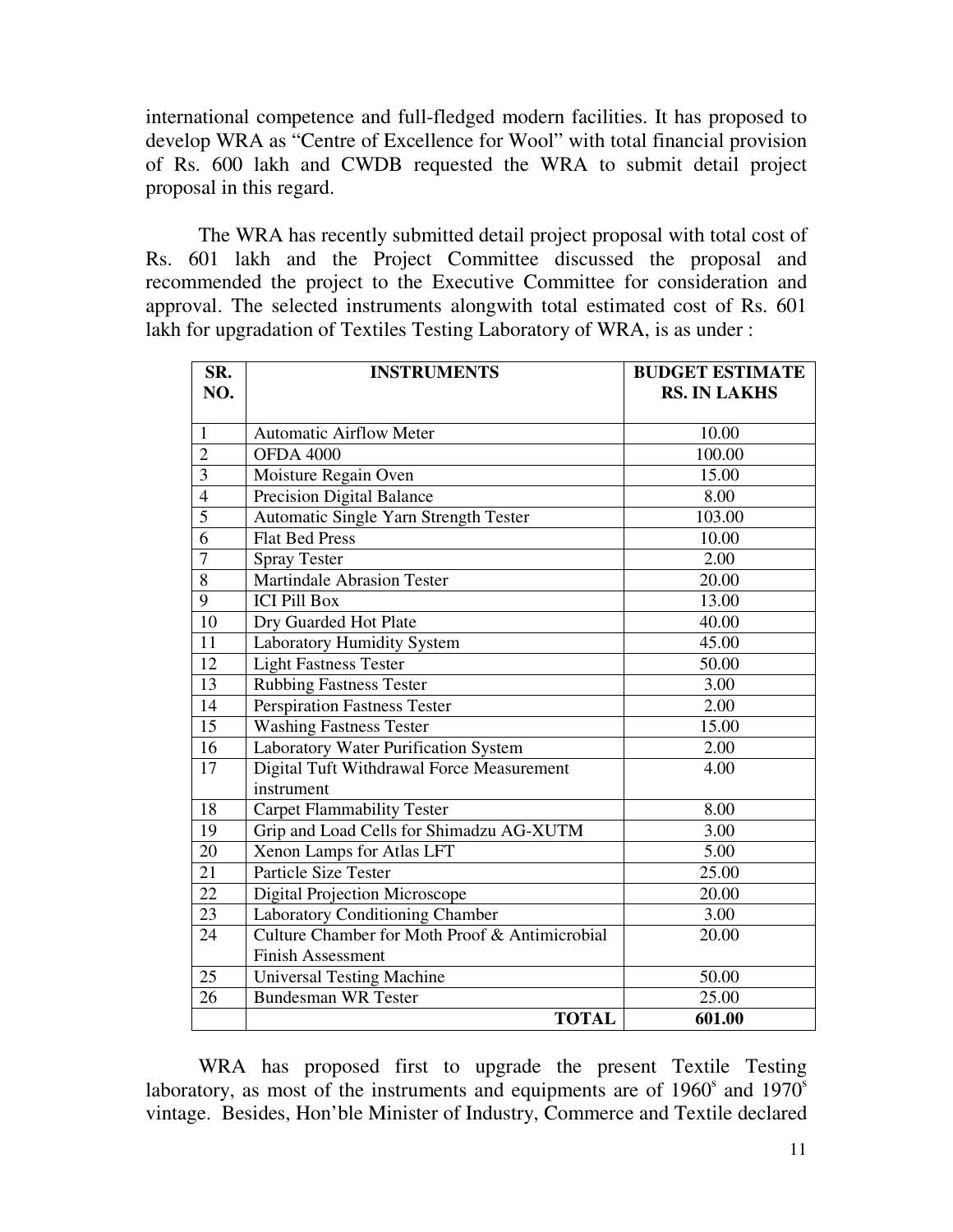last year that a World Class Wool Testing Laboratory would be set up in Wool Research Association. Accordingly, financial assistance of Rs. 6.00 crores was sanctioned by the SFC for  $12<sup>th</sup>$  Five Year Plan as financial support to WRA to develop it as a 'Centre of Excellence for Wool Technology'. WRA will provide technological support and consultancy to the woollen industry at subsidized rates in different fields.

 As above, matter is submitted before the Executive Committee to upgrade existing Textile Testing laboratory of WRA with state-of-the-art instruments and equipments to set up a World Class Laboratory with total financial assistance of Rs. 600 lakh under HRD & Promotional Activities of CWDB during the  $12<sup>th</sup>$  Plan period.

**vi. Name of Scheme: Woollen Expos** under HRD & Promotional Activities (Exhibition-cum-sale of woollen products)

 The Board organizes some exhibition-cum-sale of woollen products (Expos) by hiring of stalls in reputed Melas/State Fairs; however, in few places the Board is organizing independent Woollen Expos exclusively for woollen items only in prescribed manner with maximum financial limit of Rs. 16 lakh for each independent Expo. The Board has invited project proposals by publishing advertisements in leading news papers at different important cities/ locations to organize fairs during winter seasons in collaboration with different Govt. & Non-govt. organizations. Proposals received against publishing advertisement in news papers from Government Organizations dully recommended by 22<sup>nd</sup> Project Committee meeting for necessary approval are as under:

| S              | Name of Implementing       | Type of     | Place      | Date/Period                    | Remarks                |
|----------------|----------------------------|-------------|------------|--------------------------------|------------------------|
| N              | Agency                     | expo with   |            |                                |                        |
|                |                            | cost        |            |                                |                        |
|                | Gujarat Sheep and          | Independent | At         | $21^{\rm st}$ to $30^{\rm th}$ | has<br>Agency          |
|                | Development                | Expo Rs.    | Ahmedaba   | Dec-2013                       | organized<br>expos     |
|                | Corporation Limited,       | 16.00 Lakhs | d Haat,    |                                | successfully<br>during |
|                | Government of Gujarat      |             | Vastrapur  |                                | previous years.        |
|                | Gandhinagar                |             |            |                                |                        |
| $\overline{2}$ | H.P. State Cooperative     | Independent | Chandigarh | Dec-2013                       | has<br>Agency          |
|                | Wool Procurement &         | Expo Rs.    |            |                                | organized<br>expos     |
|                | <b>Marketing Fedration</b> | 16.00 Lakhs |            |                                | during<br>successfully |
|                | Ltd, Govt. of H.P.,        |             |            |                                | previous years.        |
|                | Shimla-                    |             |            |                                |                        |

**(a) By organizing independent Woolen Expo @ Rs. 16.00 Lakhs per Expo**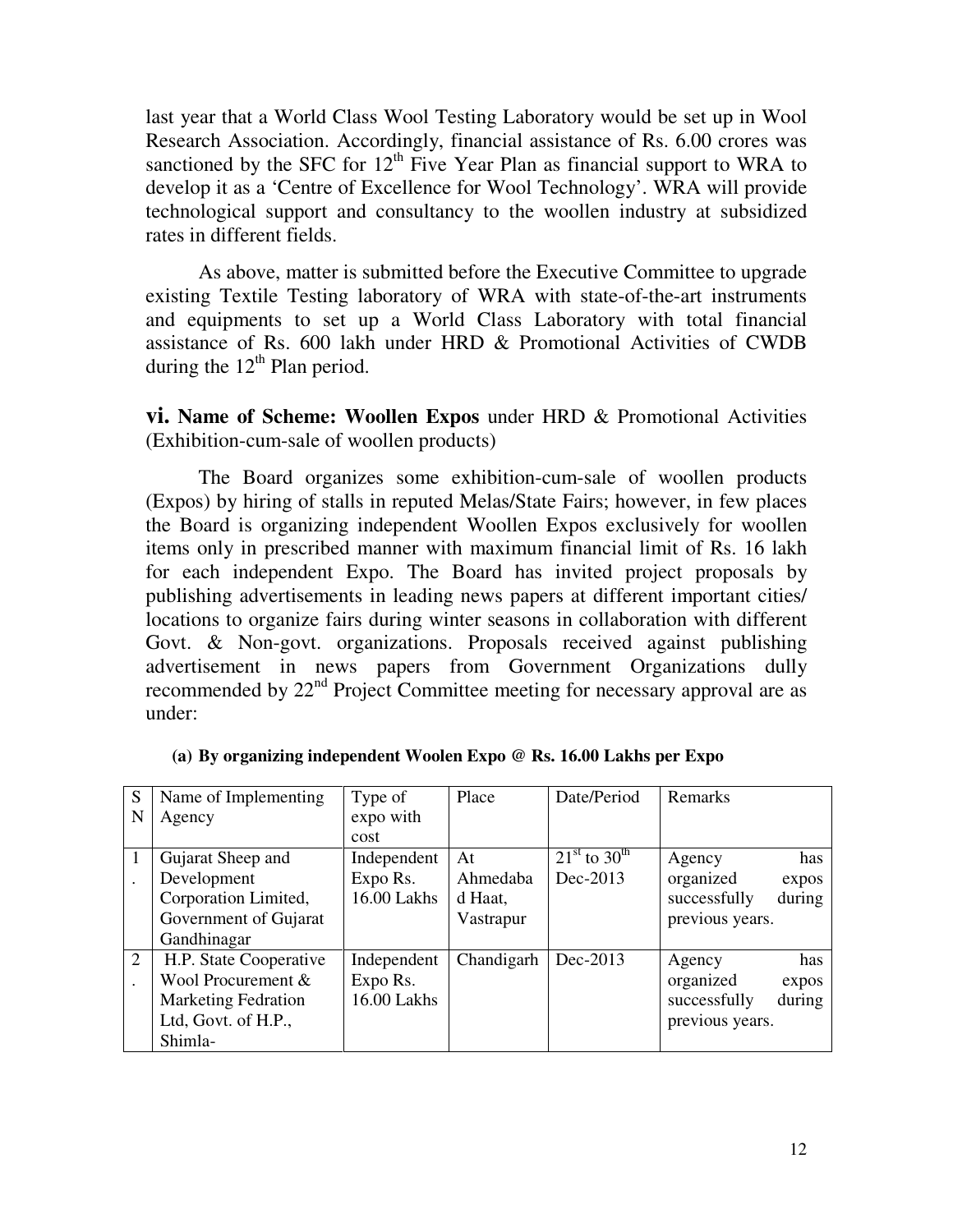| S                    | Name of                       | Demand          | Place            | Date/                                | Remarks                      |
|----------------------|-------------------------------|-----------------|------------------|--------------------------------------|------------------------------|
|                      |                               |                 |                  |                                      |                              |
| N                    | <b>Implementing Agency</b>    | <b>Amounts</b>  |                  | Period                               |                              |
| $\mathbf{1}$         | <b>West Zone Cultural</b>     | 50 Stalls on    | Shilgram,        | $21 - 30$                            | has<br>organized<br>Agency   |
| $\ddot{\phantom{0}}$ | Centre, Ministry of           | hiring basis    | Udaipur.         | December                             | expos successfully during    |
|                      | Cultural, Govt of             | @15,000/-Per    |                  | $-ii2013$                            | previous years.              |
|                      | India, Udaipur. (             | Stall)          |                  | $(10 \text{ Days})$                  |                              |
|                      | Rajasthan)                    |                 |                  |                                      |                              |
| $\overline{2}$       | Maharasthra Mandhi            | By hiring       | Kisan            | $13^{\text{th}}$ to $17^{\text{th}}$ | Agency has<br>organized      |
|                      | Va Sheli VIkas                | stalls with     | Agri             | Dec-2013                             | expos successfully during    |
|                      | Mahamandal Limited,           | maximum         | Trade            | $(5 \text{ Days})$                   | previous years.              |
|                      | Pune-411016                   | provision of    | Fair, Pune       |                                      |                              |
|                      |                               | Rs. 15,000/-    |                  |                                      |                              |
|                      |                               | per stall       |                  |                                      |                              |
| 3                    | <b>Udham Prothsan</b>         | Proposed 100    | Rawan Ka         | $3^{\text{rd}}$ to $12^{\text{th}}$  | has<br>organized<br>Agency   |
| $\ddot{\phantom{0}}$ | Sansthan, District            | Stalls on       | Chabutara        | Jan -2013                            | expos successfully during    |
|                      | Industrial Centre,            | hiring basis in | , Jadhpur        |                                      | previous years.              |
|                      | Govt. of Rajasthan            | reputed fair    |                  |                                      |                              |
|                      | Jodhpur. (Rajasthan)          |                 |                  |                                      |                              |
| $\overline{4}$       | Office of the                 | 27 Stalls on    | Food             | $20 - 30$                            | Stall<br>charges<br>not      |
|                      | Development                   | hiring basis    | Plaza,           | November                             | mentioned<br>with<br>initial |
|                      | Commissioner                  |                 | Dilli Haat,      | $-2013$                              | proposal.                    |
|                      | (handicraft), MOT             |                 | <b>New</b>       |                                      |                              |
|                      | New Delhi                     |                 | Delhi            |                                      |                              |
| 5                    | District Industrial           | 50 Stalls on    | Pali             | $16^{th} - 25^{th}$                  | organized<br>Agency has      |
| $\ddot{\phantom{0}}$ | Centre, Udham                 | hiring basis    |                  | Jan-2014                             | expos successfully during    |
|                      | Prothsan Sansthan,            | @ Rs.           |                  |                                      | previous years.              |
|                      | Govt. of Raj., Pali           | 14,000/-Per     |                  |                                      |                              |
|                      | (Rajasthan)                   | Stall           |                  |                                      |                              |
| 6                    | The National Small            | Rent of 25      | Pragati          | $14 - 27$                            | Agency has<br>organized      |
| $\ddot{\phantom{0}}$ | <b>Industries Corporation</b> | Stall Rs.       | Maidan,          | November                             | expos successfully during    |
|                      | Ltd (A Government of          | 10500/- per     | <b>New</b>       | $-2013$                              | previous years.              |
|                      | India Enterprise)             | Sqmt of 6       | Delhi            |                                      |                              |
|                      | "NSCE Bhawan" New             | sqm each +      | "Techmart        |                                      |                              |
|                      | Delhi-110020                  | S.T. etc. Total | India-           |                                      |                              |
|                      |                               | amount          | 2013"            |                                      |                              |
|                      |                               | 17,97,872/-     |                  |                                      |                              |
| 7                    | Prasad Loayokar,              | 50 Stalls on    | $15^{\text{th}}$ | $10^{th}$ to $19^{th}$               | Agency has<br>organized      |
|                      | Director, Art and             | hiring basis @  | Lokotsav-        | January-                             | expo in the year 2011-12     |
|                      | Culture, Directorate of       | 10,000/- per    | 2014             | 2014                                 | satisfactory.                |
|                      | Art of Culture, Govt.         | Stall           |                  |                                      |                              |
|                      | of Goa, Panaji, Goa           |                 |                  |                                      |                              |
| 8                    | <b>District Industries</b>    | 25 stalls on    | <b>Banas</b>     | December                             | Proposal received form       |
|                      | Centre, Govt. of              | hiring basis    | Udyog            | , 2013                               | and Namda<br>new<br>area     |
|                      | Rajasthan, Tonk               |                 | <b>Mela 2013</b> |                                      | manufacturing<br>areas of    |
|                      | district, Raj.                |                 |                  |                                      | Rajasthan.                   |
|                      |                               |                 |                  |                                      |                              |

# **(b ) By hiring Stalls in reputed Exhibition (Hire Stall in reputed fairs)**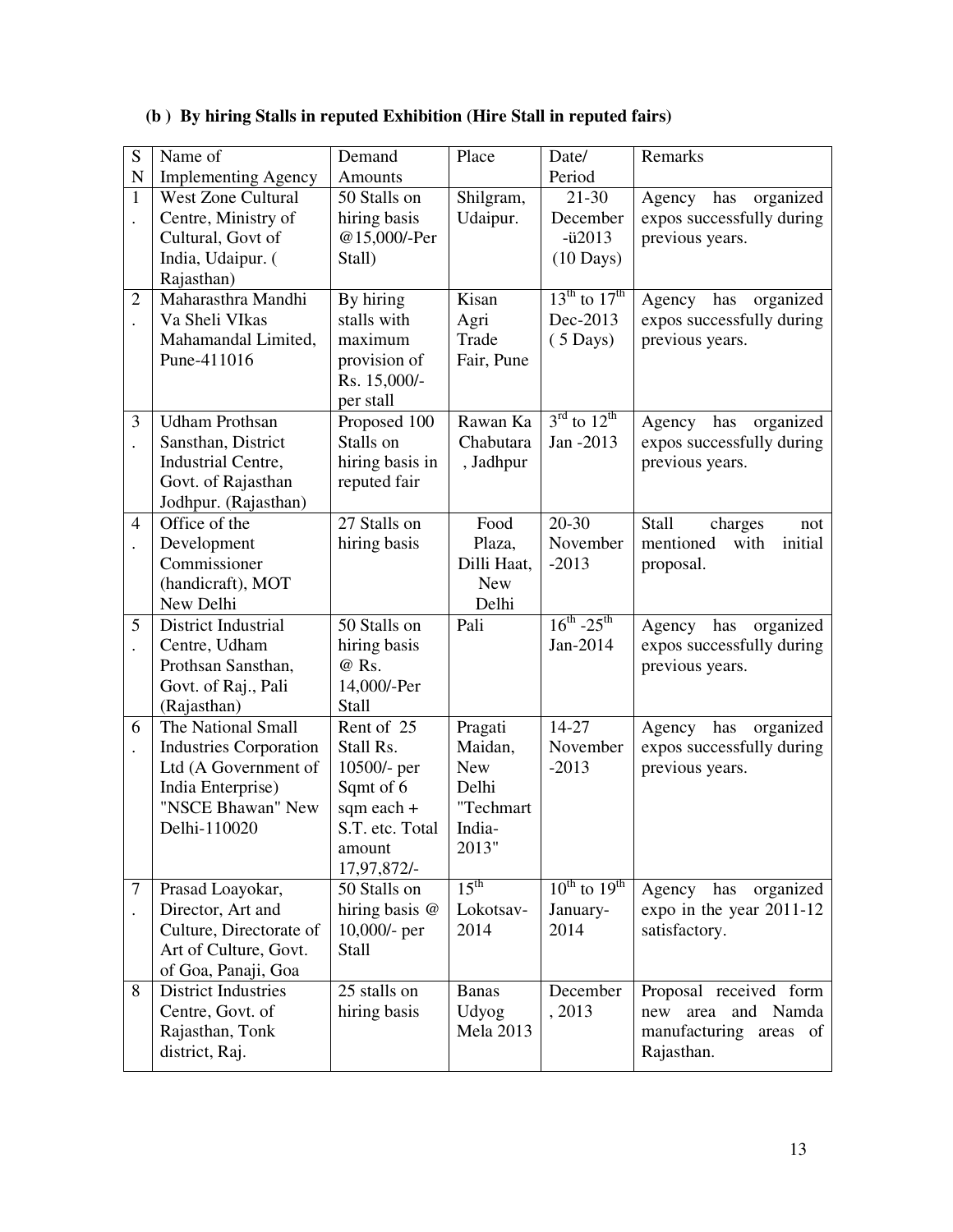The Board will reimburse expenditure upto Rs. 2.00 lakh per Expo (under hiring basis) for conducting wide publicity campaign to attract public in Woollen Expos. This expenditure will be considered on producing prescribed original bills/vouchers against this expenditure. All Implementing Agencies will also be paid 50% advance amount to initiate necessary arrangement for Expo as being done in previous years. ( the same procedure was followed during last year )

 As above, the matter is placed before the Executive Committee to approve the proposals for organizing the Woollen Expos during winter season of FY 2013-14 by hiring of stalls in reputed fairs and by organizing two independent Woollen Expos.

## **III. Name of Scheme: Social Security Scheme for insurance**

| Implementing                     | Financial assistance      | Project<br>for<br>Remarks  | <b>Observation/recom</b>    |
|----------------------------------|---------------------------|----------------------------|-----------------------------|
| Agency                           | demanded with no.         | Committee to consider      | mendation<br>of             |
|                                  | of sheep                  | the proposal               | <b>Project Committee</b>    |
|                                  |                           |                            | for<br>approval of          |
|                                  |                           |                            | project.                    |
| Rajasthan $\mid$ Rs.<br>А.       | 48<br>lakh                | Help of $80\%$ premium     | PC<br>recommended           |
| Livestock                        | (Contribution)<br>of      | sheep<br>amount<br>to      | financial<br>the            |
| Development Board,               | CWDB for one lakh         | breeders i.e. Rs. 48 per   | assistance<br>of <b>Rs.</b> |
| Govt. of Rajasthan,              | sheep i.e. @<br>Rs.       | sheep out of total         | <b>48 lakh.</b>             |
| Jaipur                           | $48/-$ sheep)             | premium of Rs. 60 per      |                             |
|                                  |                           | sheep                      |                             |
| <b>B.</b> Andhra Pradesh         | Rs.<br>113.22<br>lakh     | Help of $80\%$ premium     | PC<br>recommended           |
| &<br>Goat<br>Sheep               | (Contribution)<br>of      | to<br>sheep<br>amount      | the<br>financial            |
| Development Coop.                | <b>CWDB</b><br>for<br>two | breeders i.e. Rs. $31.45$  | assistance<br>of Rs.        |
| Fed. Ltd., Govt. of              | lakh sheep)               | or Rs. $62.90/-$ sheep out | <b>20 lakh.</b>             |
| AP, Hyderabad                    |                           | of total premium amount    |                             |
|                                  |                           | of Rs. 39.32 or Rs.        |                             |
|                                  |                           | $78.64$ /- sheep           |                             |
| C. Karnataka Sheep   Rs. $20.64$ | lakh                      | Help of 80% premium        | PC<br>recommended           |
| Wool Develop-<br>&               | (Contribution)<br>of      | sheep<br>amount<br>to      | the<br>financial            |
| Corporation,<br>ment             | CWDB for<br>1.29          | breeders i.e. Rs. 16 per   | assistance<br>of <b>Rs.</b> |
| Bangalore                        | lakh sheep i.e. @         | of total<br>sheep out      | 20 lakh.                    |
| (Karnataka)                      | Rs. $16$ /- sheep)        | premium of Rs. 20/-        |                             |
|                                  |                           | sheep                      |                             |

Project committee has recommended following amount for sheep insurance for State Govt. Agencies. No other proposal have been received from any othet state Govt. Agency.

Copies of minutes of  $21<sup>st</sup>$  &  $22<sup>nd</sup>$  Project Committee meetings are enclosed herewith as **Annexure- IV** and **Annexure V** (**Page No. 29 to 42** ) & ( **Page No. 43 to 49 ),** respectively.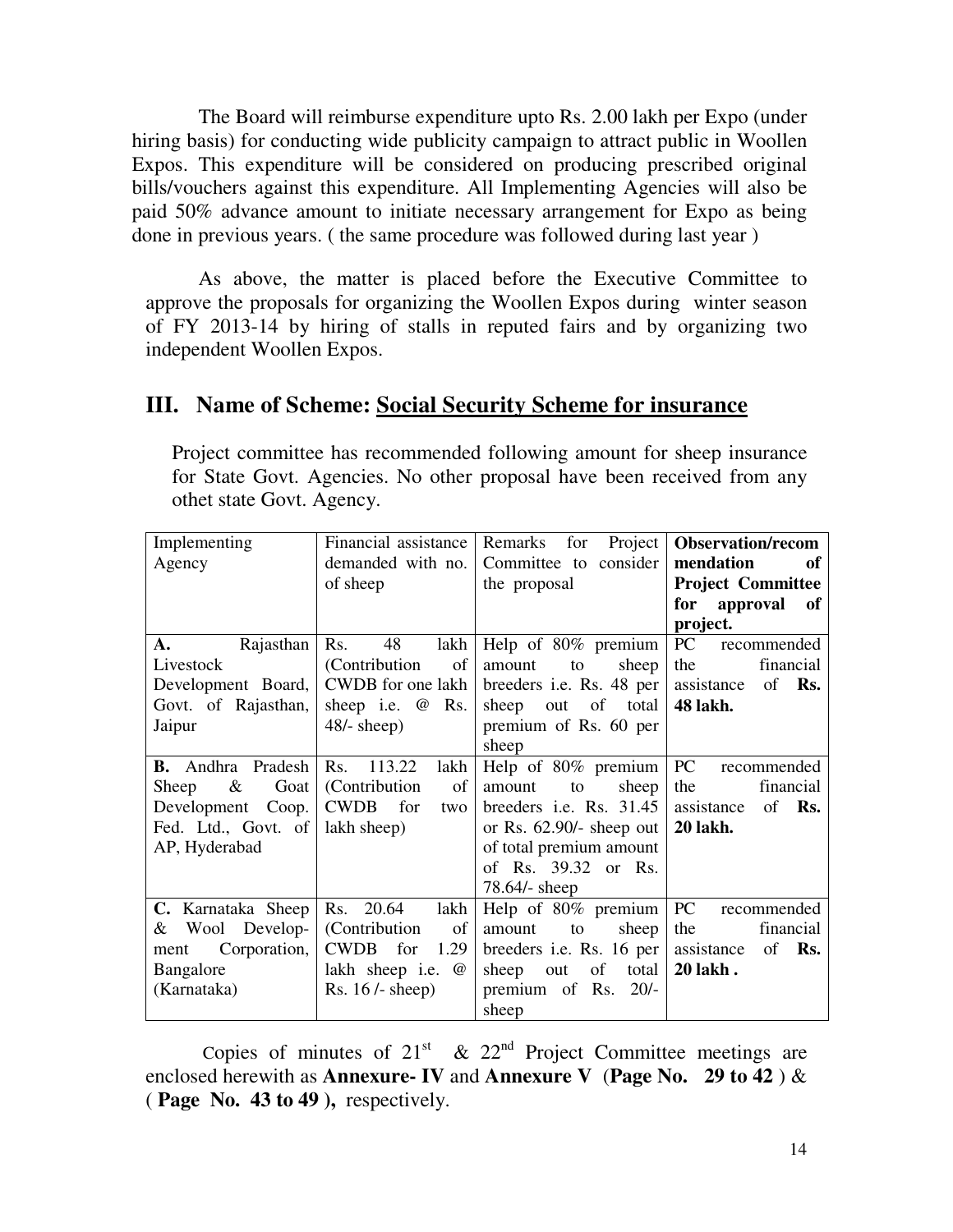# **5. Discussion and approval of deferred project proposals by the Executive Committee in its last meetings under following schemes :**

## I. Project proposal received for Training programme under HRD Scheme:

 Following project proposal was deferred by 41 Executive Committee meeting held on 15-03-2013 and directed to place before next meeting by reconsidering & scrutiny of the proposal by the CWDB.

|    | Implementing         | Project for                        | Project Cost            |
|----|----------------------|------------------------------------|-------------------------|
| -N | Agency               |                                    |                         |
|    | Central Sheep and    | Short term training courses in     | Rs. 12.54 lakh to train |
|    | <b>Wool Research</b> | woollen products manufacturing and | 40 resource persons,    |
|    | Institute, Avika-    | designing at Avikanagar, Raj.      | per batch 10 persons    |
|    | nagar, Jaipur (Raj.) |                                    | for 3 months period     |

 The Board has scrutinized the proposals and invited the views of CSWRI for imparting training. The Board received response from Central Sheep  $\&$ Wool Research Institute, Jaipur and they informed that the proposal is submitted to impart training in Namda Designing in compliance to decision of  $31<sup>st</sup>$ meeting of the Governing Body of CWDB held on 4<sup>th</sup> January, 2013. This proposal is as per prescribed norms of short term training programme under 'HRD & Promotion Activity' of XII Plan scheme of CWDB.

# II. R&D Project proposal received under HRD Scheme: (VIP reference)

#### **R&D project received from Sher-e-Kashmir University of Agricultural Science and Technology of Kashmir, Srinagar regd. 'Expansion of Pashmina Goat Rearing Area in Non-Traditional Area of Kargil'.**

**Name of Agency : Sher-e-Kashmir University of Agricultural Science and Technology of Kashmir, Srinagar.** 

| Project                 | Proposed               | Fund may be                               | Observation/recommendation      |
|-------------------------|------------------------|-------------------------------------------|---------------------------------|
| Components/ area        | require-               | provided under                            | of $19th$ Project Committee     |
|                         | ment of                | Pashmina scheme                           | meeting for approval of project |
|                         | funds                  | $(R&D$ component)                         |                                 |
| R&D                     | project   Rs. $258.06$ | $\sqrt{Rs. 200$ Lakh may be $\vert$ CSWRI | has<br>commented                |
| Pashmina lakhs<br>under |                        | sanctioned<br>as<br>per                   | positively for implementation   |
| Development             |                        | comments of CSWRI                         |                                 |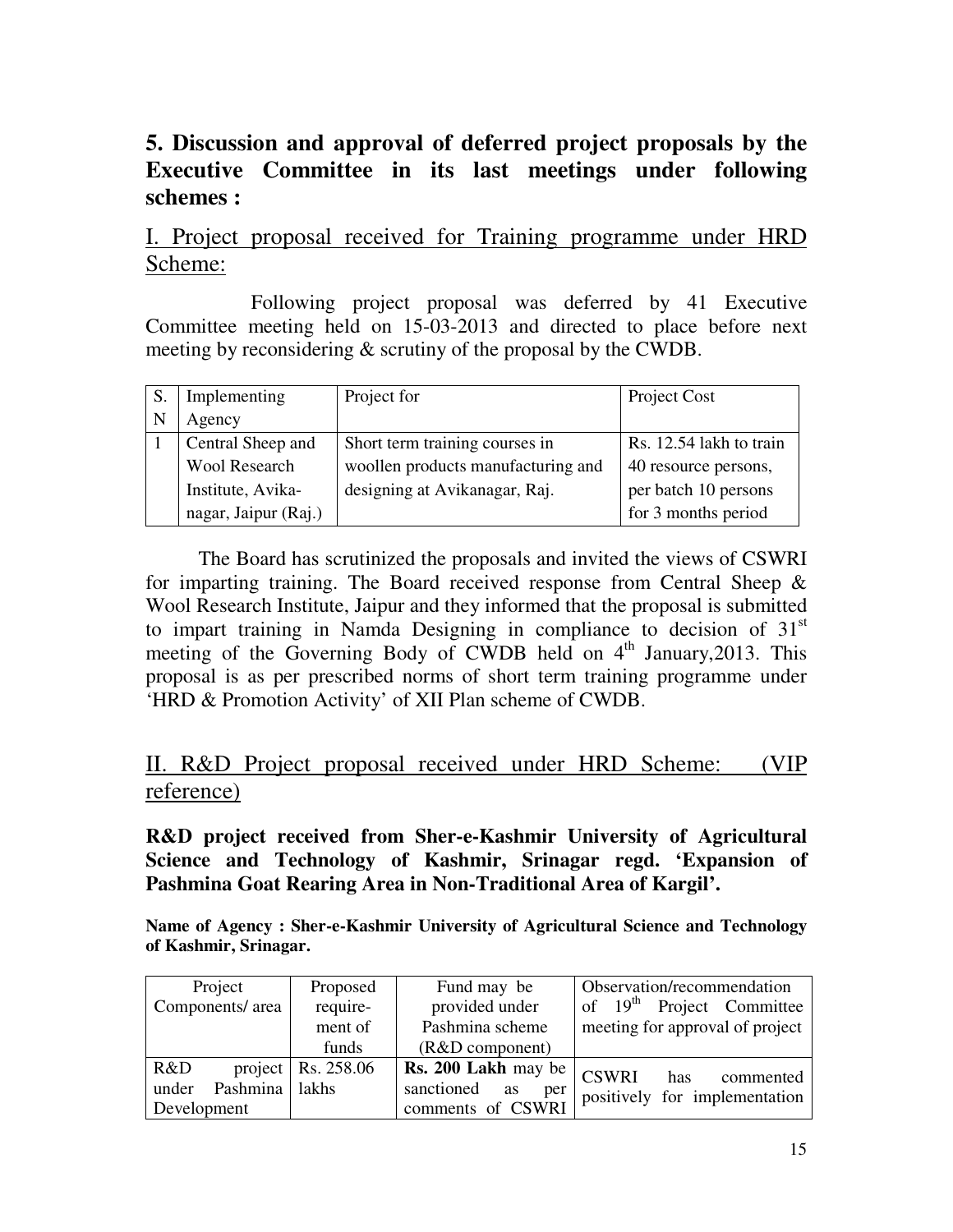| for<br>Programme         |                   | to implement $R&D$ of $R&D$ Project for expansion |
|--------------------------|-------------------|---------------------------------------------------|
| 'Expansion<br>$\circ$ of |                   | project in Kargil of Pashmina goat in non-        |
| Pashmina Goat            |                   | district for Pashmina traditional area of Kargil  |
| Rearing Area in          | wool development. | district. Purchase of raw                         |
| Non-Traditional          |                   | Pashmina may be ensured by                        |
| Area of Kargil'          |                   | existing CFC under Q&P                            |
|                          |                   | scheme of Board. The Project                      |
|                          |                   | Committee recommended the                         |
|                          |                   | project to EC for approval.                       |
|                          |                   |                                                   |

 On receiving VIP reference from Shri Hassan Khan, Hon'ble MP (LS-Ladakh), the MOT asked the CWDB reason for rejection of the R&D project. The Board informed the MOT that the "Board may again take up the R&D proposal in next meeting of the Executive Committee for reconsideration and if the proposal is sanctioned by Executive Committee, grant will be released for R&D work" to Sher-e-Kashmir University.

 As above, the matter is placed before the Executive Committee for reconsider the R&D proposal under Pashmina Wool Development Scheme.

\*\*\*\*\*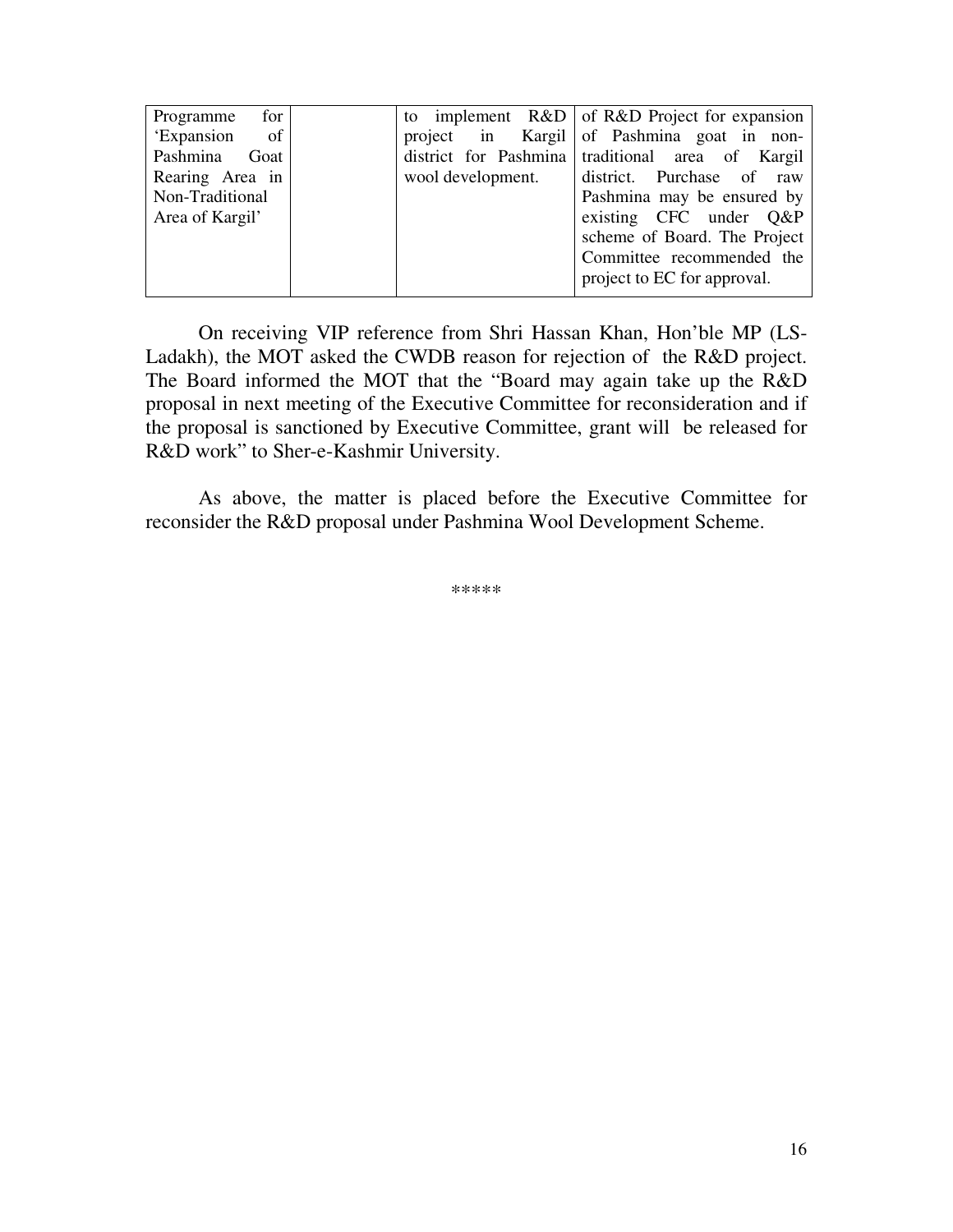# **Minutes of the 41 Executive Committee meeting of CWDB held on 15th March,2013 at Udyog Bhavan, New Delhi**

 The 41 Meeting of the Executive Committee of the CWDB was held under the chairpersonship of Ms. Sunaina Tomar, Joint Secretary, MOT and Vice Chairperson, CWDB at Udyog Bhawan, New Delhi on 15<sup>th</sup> March, 2013 at 12.00 Noon.

Following members participated in the meeting:

- 1. Dr. D. B. Shakyawar, Pr. Scientist and representative of Director, Central Sheep & Wool Research Institute (CSWRI), Avikanagar.
- 2. Shri D. Chakarborty, Dy. Director, Wool Research Association, Thane.
- 3. Dr. Y. P. Singh, Dy. Director, Animal Husbandry Deptt., Govt. of Rajasthan, Jaipur
- 4. Shri K. K. Goyal, Executive Director, CWDB, Jodhpur.

Members absent:

- 1. Textile Commissioner, Mumbai
- 2. Secretary General, IWMF, Mumbai
- 3. Director/Dy. Secretary (Finance), MOT, New Delhi
- 4. Director, (Industry & VSE), Planning Commission, New Delhi

In Attendance:

- 1. Ms Geeta Narayan, Director/ Wool, MOT
- 2. Sh. K.K.Mohandas, Under Secretary / Wool/ MOT
- 3. Ms Ipsita Saha Paul , SO/ Wool/ MOT
- 4. Shri Anurag Purohit, Technical Officer /CWDB, Jodhpur.

 Shri K. K. Goyal, Executive Director, CWDB, Jodhpur welcomed the members and invited point-wise discussion on the agenda.

# **1. Confirmation of the minutes of the 40th meeting of the Executive Committee held on 11th July,2012 at New Delhi.**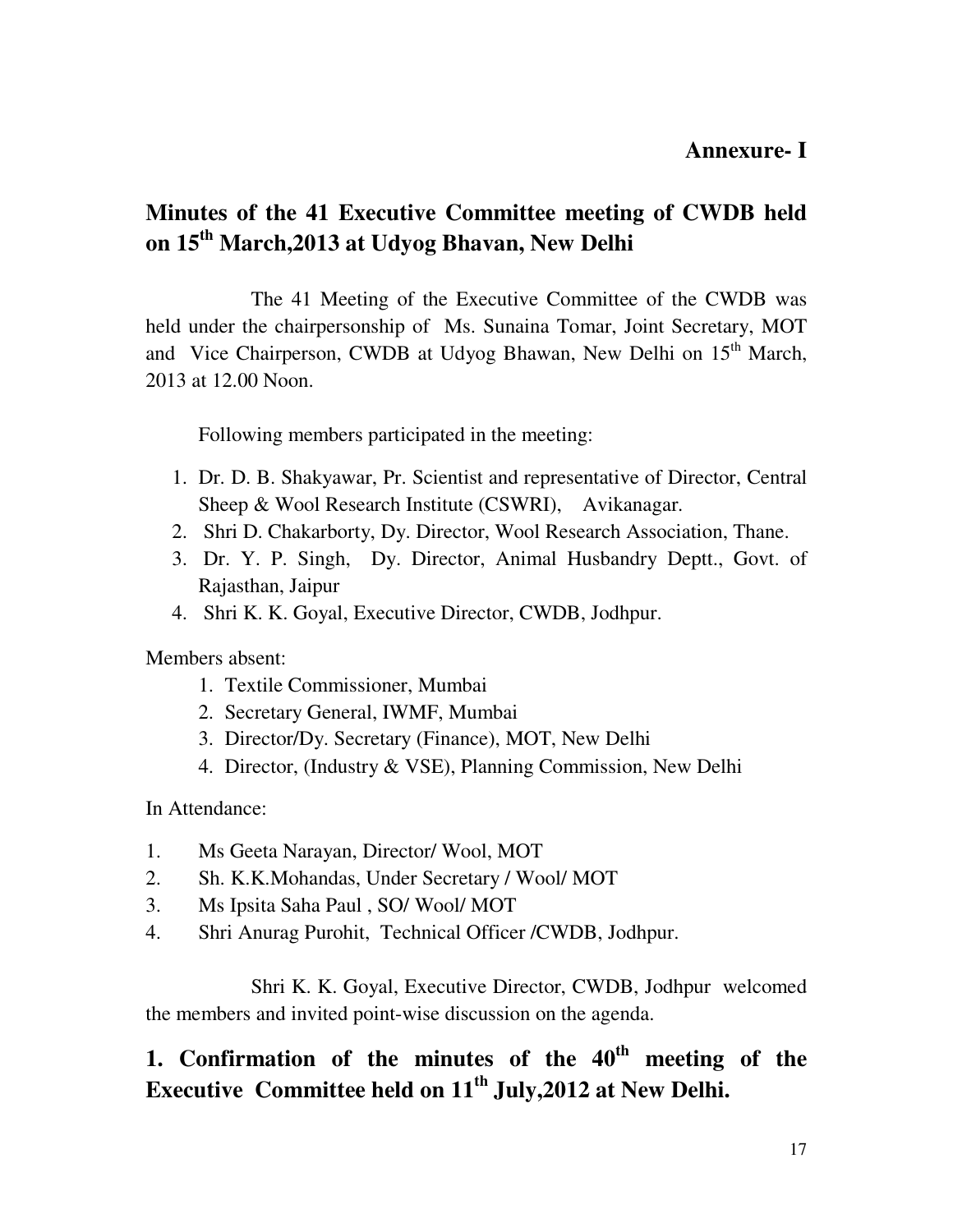Since no comments were received, the minutes of  $40<sup>th</sup>$  meetings of the Executive Committee of the CWDB were confirmed.

# **2. Action taken report on the decisions of the 40th meetings of the Executive Committee.**

 The Chairperson, Executive Committee expressed her strong displeasure over Action Taken Report as nothing moved forward regarding upgradation of Wool Testing Lab at Bikaner and she directed that identification of required instruments in association with WRA be completed within 15 days positively. She also directed that CWDB staff shall carry out more inspection for effective implementation of Projects in the field.

# **3. Discussion on progress made by CWDB upto Feb.,2013 during current Financial Year 2012-13.**

 ED, CWDB stated that Ministry of Textiles has allocated total Rs. 15.00 Crore (including 1.5 Crs for NE region) for implementation of different schemes during current FY 2012-13. There is no sheep population in the NE region and there is hardly any wool processing activity and thus no viable project proposal was received from NE region. The Board has organized only two Woollen Expos (exhibition-cum-sale of woollen products) in NER with financial assistance of Rs. 28 lakh and thus there will be saving of Rs. 1.22 Crore under NER allocation during 2012-13.

 ED, CWDB further stated that against remaining Plan allocation of Rs. 13.50 Crore, Ministry had released Rs. 11.50 Crs till date and it have been fully utilized and Board will utilize the remaining Rs. 2.0 Crores if funds are released by Ministry within this FY 2012-13, timely.

# **4. Discussion and approval of pending project proposals as recommended by 20th meeting of the Project Committee of the Board held on 11th March, 2013.**

 The Executive Committee discussed the project proposals as recommended by  $20<sup>th</sup>$  Project Committee meeting and following projects were approved for implementation during financial year 2012-13 and 2013-14, as under :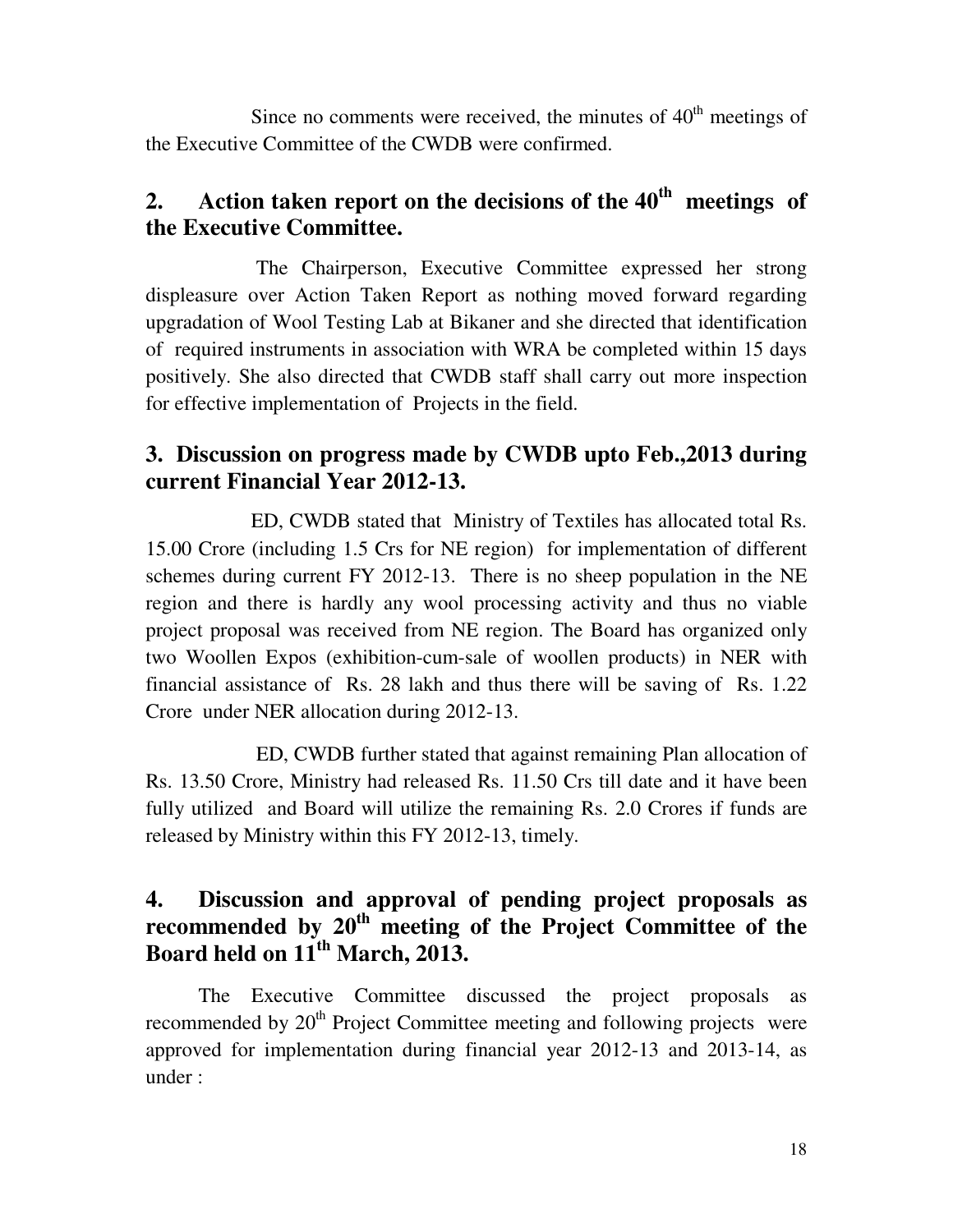#### **I. Name of Scheme : Sheep & Wool Improvement Scheme (SWIS)**

Following three project proposals under Sheep & Wool Improvement Scheme (SWIS) have been approved by Executive Committee of the CWDB :

| Components    | Physical   | Financial      | Unit/ particular             | Financial grant for year |
|---------------|------------|----------------|------------------------------|--------------------------|
| under SWIS    |            | for 3 years    |                              | 2012-13 & 2013-14        |
| Health care   | $2.0$ lakh | Rs. 108        | 2 lakh sheep for 3           | $Rs. 36$ lakh            |
|               | sheep      | lakh           | years @ Rs. 18/- sheep       |                          |
| Sheep         | 2 Breeding | Rs. 40 lakh    | 2 farms $\omega$ Rs. 20 lakh | <b>Rs.</b> 40 lakh       |
| breeding farm | farms      |                |                              |                          |
| Distribution  | $500$ stud | Rs. 25 lakh    | 500 stud rams $@$ Rs.        | Rs. 25 lakh              |
| of stud Rams  | rams       |                | $5,000/-$                    |                          |
| Overhead      | 2 lakh     | Rs. 30 lakh    | 2 lakh sheep for 3           | Rs. 10 lakh              |
| expenses      | sheep      |                | years $@$ Rs. 5/- sheep      |                          |
| Total (Rs. In |            | <b>Rs. 203</b> |                              | Rs. 111 Lakhs            |
| lakh)         |            | lakh           |                              |                          |

#### **A. Name of Implementing Agency- Director, AHD Govt. of U.P., Lucknow**

B. **Name of Agency under SWIS- Punyashloka Ahilyadevi Maharastra Mendhi Va Shali Vikas Mahamandal Ltd., Govt. of Maharashtra, Pune** 

(Rs. In lakh)

| Component    | Physical       | Financial for       | Unit/ particular         | Financial grant    |
|--------------|----------------|---------------------|--------------------------|--------------------|
| under SWIS   |                | total 3 years       |                          | for 2013-14        |
| Health care  | 2 lakh sheep   | Rs. 108 lakh        | 2 lakh sheep for 3 years | <b>Rs.</b> 36 lakh |
|              | of 6 districts |                     | @ Rs. 18/- sheep         |                    |
| Distribution | 500 stud rams  | Rs. 25 lakh         | 500 stud rams @ Rs.      | Rs. 25 lakh        |
| of stud Rams |                |                     | $5,000$ /-ram            |                    |
| Overhead     | 2 lakh sheep   | Rs. 30 lakh         | 2 lakh sheep for 3 years | <b>Rs.</b> 10 lakh |
| expenses     |                |                     | $@$ Rs. 5/- sheep        |                    |
| <b>Total</b> |                | <b>Rs. 163 Lakh</b> |                          | Rs. 71 Lakhs       |

## **C. Name of Agency - HP State Wool Procurement & Mkt. Fed., Govt. of H.P., Shimla**

| Component          | Physical | Financial for       | Unit/ particular           | Financial grant for |
|--------------------|----------|---------------------|----------------------------|---------------------|
| under SWIS         |          | total 3 years       |                            | 2013-14             |
| <b>Health Care</b> | 4 lakh   | Rs. 216 lakh        | 4 lakh sheep for 3 years @ | Rs. 72 lakh         |
|                    | sheep    |                     | $Rs. 18/- sheep$           |                     |
| Overhead           | 4 lakh   | Rs. 60 lakh         | 4 lakh sheep for 3 years @ | <b>Rs. 20 lakh</b>  |
| expenses           | sheep    |                     | $Rs. 5/- sheep$            |                     |
| <b>Total</b>       |          | <b>Rs. 276 lakh</b> |                            | <b>Rs. 92 lakh</b>  |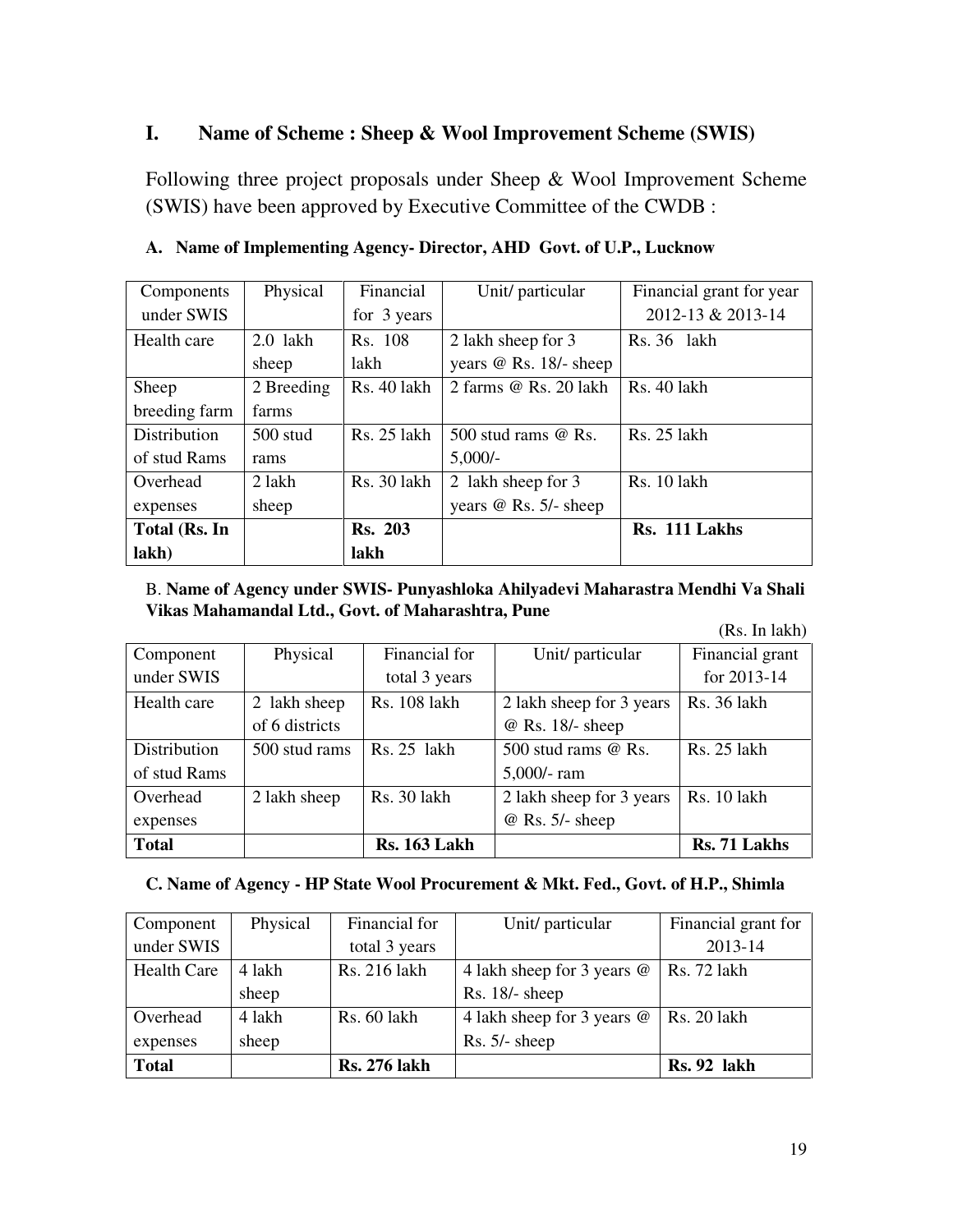## **II. Name of Scheme : Angora Wool Development Project:**

 Under Angora Wool Development Scheme, Chairperson, EC stated that first the possibility of scheme implementation through Govt. Department/ Agencies be explored and then only the proposals from NGOs be considered by putting the proposal in next Executive Committee meeting.

## **III. Project proposal under Pashmina Wool Development Programme:**

 The Chairperson, EC directed that first a meeting shall be held with LAHDC authorities regarding their preparedness for implementation of the Pashmina Development project and then only their proposal would be considered in next Executive Committee meeting. Chairperson/ EC also directed that Proper Utilization certificate to be received for grant sanctioned earlier, revolving fund and report to be obtained from LAHDC regarding the direction given by the Ministry pertaining to MOU signed with M/S Oswal Wool Combers.

#### **IV. Project proposal received for Training programme under HRD**

 All the three project proposals received from Govt. of Karnataka, Govt. of J&K and CSWRI ( as under ) were deferred by Chairperson, EC and were to be considered in next EC meeting for want of proper scrutiny of the proposal by the CWDB.

| S.             | Implementing         | Project for                                 | Project Cost            |
|----------------|----------------------|---------------------------------------------|-------------------------|
| N              | Agency               |                                             |                         |
| 1.             | Karnaaka Sheep &     | Establishment of Training Centre for        | Rs. 12.54 Lakhs for     |
|                | Wool Development     | manufacture of woolen products and          | one Training            |
|                | Corp., Banglore      | designing at Kolar/Ranebennur/              | programme               |
|                |                      | Mysore                                      |                         |
| 2              | J. & K. Sheep $&$    | A. Training to 200 progressive sheep        | Rs. $8$ lakh $@$ Rs.    |
|                | Sheep Product        | breeders in machine sheep shearing          | 4,000 per trainee       |
|                | Development          | & primary wool grading                      | (Proposed)              |
|                | Board, Srinagar      | <b>B.</b> Training to 600 sheep breeders on | Rs. 12 lakh @ Rs.       |
|                |                      | Sheep Management practices.                 | 2,000 per trainees      |
|                |                      |                                             | (Proposed)              |
| $\overline{3}$ | Central Sheep and    | Short term training courses in              | Rs. 12.54 lakh to train |
|                | <b>Wool Research</b> | woollen products manufacturing and          | 40 resource persons,    |
|                | Institute, Avika-    | designing at Avikanagar, Raj.               | per batch 10 persons    |
|                | nagar, Jaipur (Raj.) |                                             | for 3 months period     |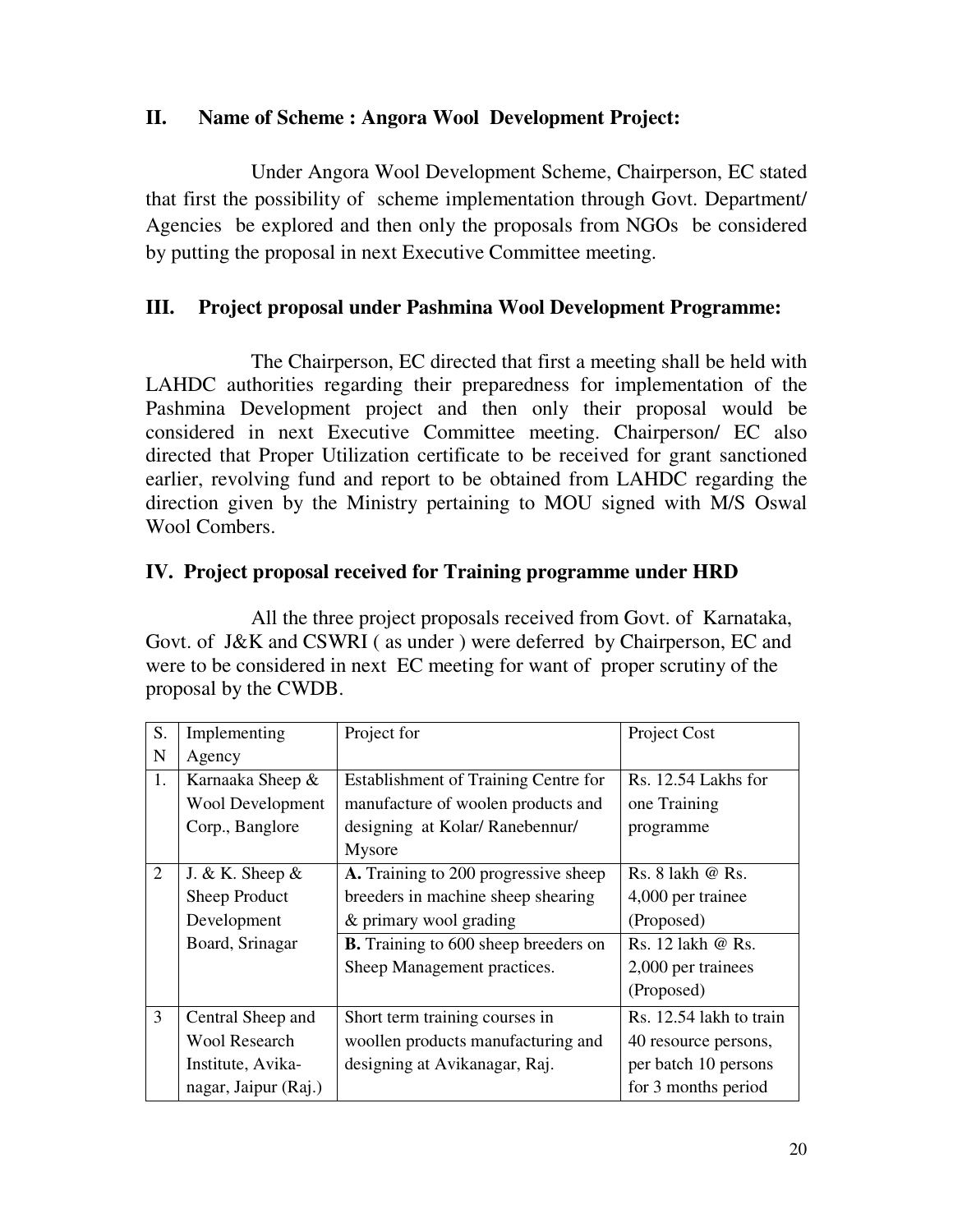**V. Scheme : Quality Processing of Wool Scheme** (Proposals received for CFC under Q & P Scheme) :

 All three project proposals for procurement of sheep shearing machines (as under) were deferred as Chairperson/ EC directed that first State Govts. be asked how they will implement the machine shearing in the field.

| <b>SN</b> | <b>Implementing Agency</b>                       | No. of shearing machine |
|-----------|--------------------------------------------------|-------------------------|
|           | J&K Sheep & Sheep Products Development Board     | 20 Sheep Shearing       |
|           | Nowshera, Srinagar                               | Machines                |
|           | Karnataka Sheep & Wool Development Corporation,  | 20 Sheep Shearing       |
|           | Kuri Bhavana, Banglore                           | <b>Machines</b>         |
|           | Punyasloka Ahilyadevi Maharastra Mendhi Va Sheli | 4 Sheep Shearing        |
|           | Vikas Mahamandal Limited, Mendi Farm, Pune       | <b>Machines</b>         |

**VI. To take decision on CFCs sanctioned in last Plan but now the Implementing Agencies do not want to run it due to its un-viability.** 

 Matter shall be discussed with both the agencies so that both the CFCs can work for desired objectives. Field Visits shall be conducted by ED/ CWDB and submit the report.

# **5. Discussion and approval for procurement of necessary equipments/looms etc. for establishment of Carpet Weaving Training Centre at Jaipur.**

 The Chairperson, EC stated that all such training programme shall be imparted through Ministry's another scheme i.e. 'Integrated Skill Development Scheme' in association with IICT, Bhadohi.

# **6. Post facto approval for Woollen Expos organized at Guwahati, Jaipur & Jodhpur and printing of office Diary and Calendar during FY 2012-13.**

The Executive Committee granted post facto approval for organizing 4 Woollen Expos with cost of Rs. 23.36 lakh and printing of office diary & calendar with cost of Rs. 1.66 lakh, respectively during current financial year 2012-13.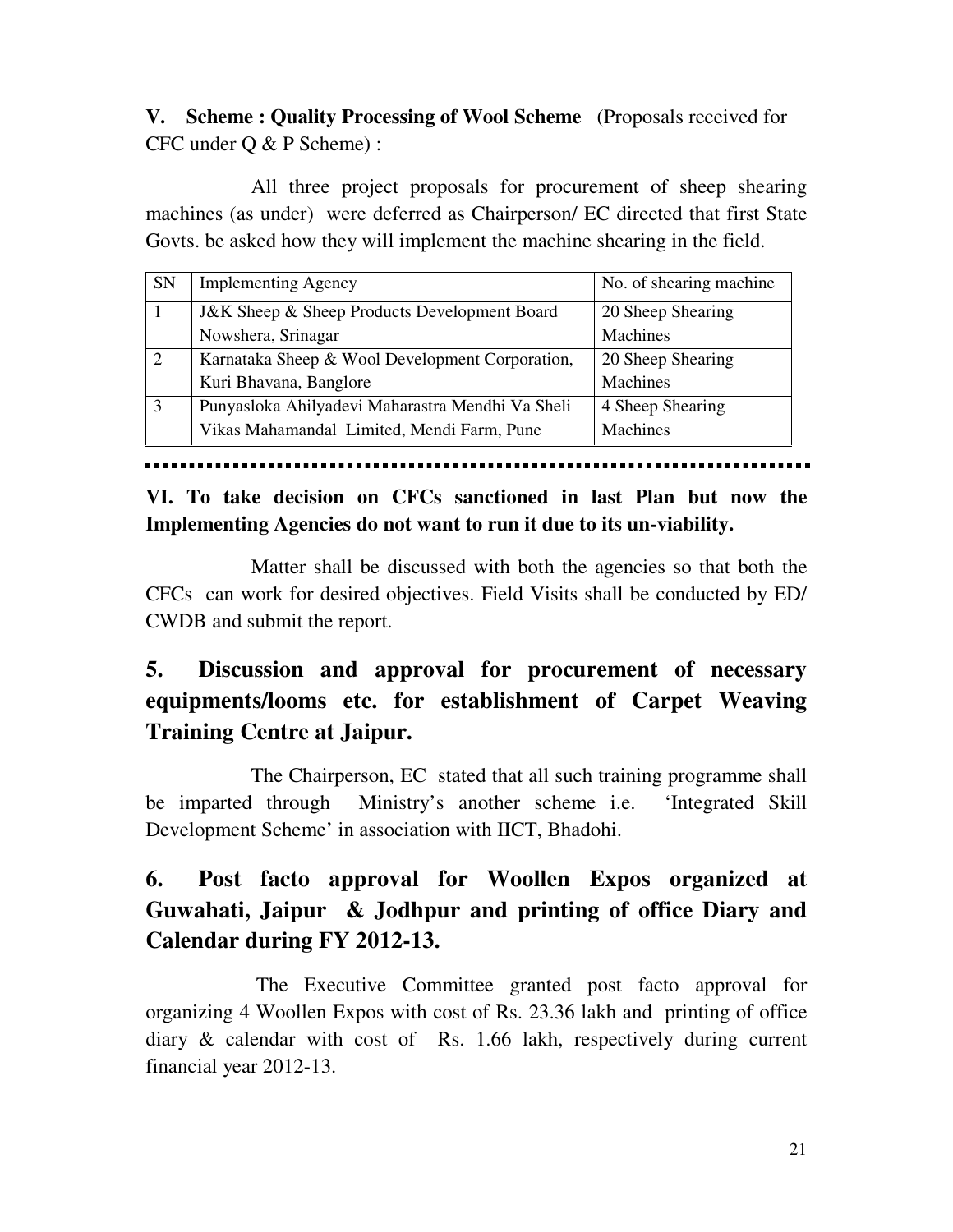## **To apprise the progress made by the Board during current financial year 2013-14 upto June,2013 under its various schemes.**

 Scheme-wise progress made by the Central Wool Development Board (CWDB) during current financial year 2013-14, upto June, 2013 under its different schemes are as under :

#### **1. Integrated Wool Improvement and Development Programme (IWIDP)**

Under IWIDP, the Central Wool Development Board (CWDB) is implementing different schemes for improving quality and quantity of wool produced from sheep, Angora rabbit, Pashmina goat and providing training to wool growers/users, woollen artisans/weavers, organizing Woollen Expos, R&D projects etc. along with promotional and marketing support activities.

#### **(1.1) Sheep & Wool Improvement Scheme: (SWIS)**

 The objective of the 'Sheep and Wool Improvement Scheme' (SWIS) is to improve quality and increase in quantity of indigenous sheep wool in the country. The Board is implementing various projects under this scheme in different major wool producing States having components for 'Health Care' for treatment, vaccination and medication to sheep, 'Breed Improvement' for genetic improvement of sheep and its breed, strengthening/establishment of Sheep Breeding Farms for raising of male lambs, distribution of stud Rams, provide 'Feed Supplement' to eligible sheep (weak, pregnant/ breedable ewes) and 'Creation of Revolving Fund' for marketing of raw wool and to revitalize the state wool marketing federations/corporations and optimum utilization of infrastructure available with existing State Wool Marketing Corp. for this purpose. Presently, XII Plan scheme is being implemented in the States of Uttarakhand (1 lakh sheep), U.P. (2 lakh), Maharashtra (2 lakh), Karnataka (1 lakh), A.P. (2 lakh), Rajasthan (CSWRI- 1 lakh), J. & K. (2 lakh) and Leh (1.15 lakh) and Kargil (2 lakh sheep) districts of Ladakh region.

 For the Annual Plan 2013-14, it has proposed to benefit total 18 lakh sheep through various components of the schemes including Feed Supplement to 75,000 eligible sheep, creation of Revolving Fund for marketing of raw wool with total financial outlay of Rs. 690 lakhs. Out of it, Rs. 105 lakhs utilized upto to June,2013 and covered total 14.15 lakhs sheep (12.15 lakh ongoing project + 2 lakh new sheep of Maharashtra State) under this scheme. During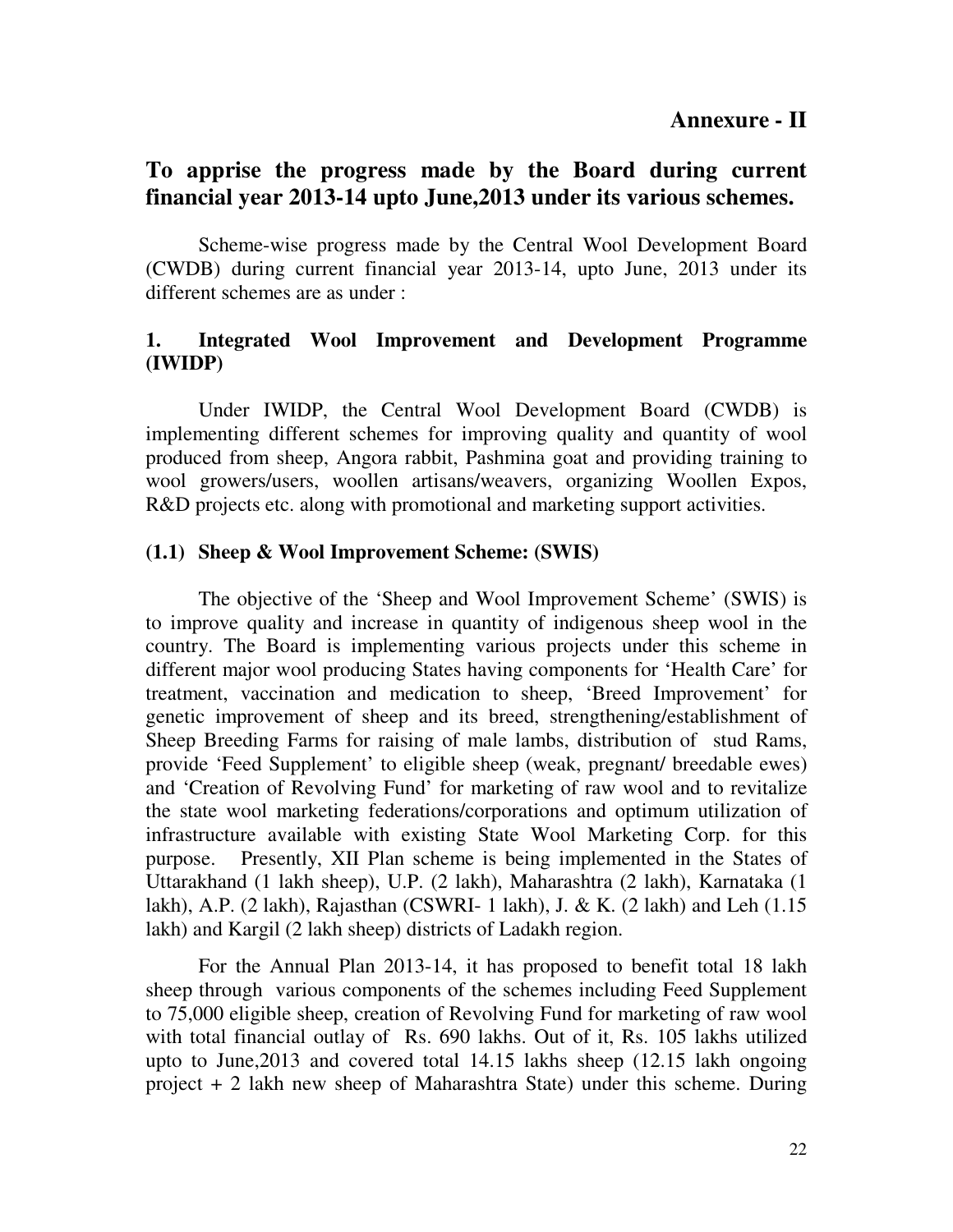first quarter of 2013-14, funds released to following agencies under ongoing and new projects of SWIS :

| SN                | Name of Implementing agency                  | <b>Funds released</b> | Remark                      |
|-------------------|----------------------------------------------|-----------------------|-----------------------------|
| $\vert$ 1         | A.P. State Sheep & Goat Deve.                | <b>Rs.</b> 32.50 lakh | $2nd$ installment under     |
|                   | Coop. Fed., Govt.of A.P.,                    |                       | ongoing project of 2        |
|                   | Hyderabad                                    |                       | lakh sheep                  |
| $\lceil 2 \rceil$ | Mahila Mandal, Agor, Barmer                  | Rs. 1.63 lakh         | Reimbursement<br>$\alpha$ f |
|                   |                                              |                       | expenditure under Feed      |
|                   |                                              |                       | Supplement                  |
| 3                 | Maharashtra Mendhi Va Sheli   Rs. 71.00 lakh |                       | New project of 2 lakh       |
|                   | Vikas Mahamandal Ltd., Govt.                 |                       | sheep as per 41 EC          |
|                   | of Maharashtra, Pune                         |                       | meeting                     |
|                   | Total                                        | Rs. 105.13 lakh       |                             |

#### **(1.2) Pashmina Wool Development Scheme:**

No fund have been released under the scheme during this FY.

## **(1.3) Angora Wool Development Scheme**

No fund have been released under the scheme during this FY.

## **(1.4). Human Resource Development & Promotional activities:**

 Under this scheme, the Board has released total RS. 33.00 Lakhs under its different components like Woollen Expo, foreign visits, publicity and advertisement in news-papers, training expenses, Marketing Intelligence Network, wages and salary to contract persons, running Board's own Laboratory at Bikaner and Kullu, publication of quarterly news magazine 'Wool-Ways'.

## **2. Quality Processing of Wool Scheme**

 During first quarter of 2013-14, the Board has released Rs. 28.32 lakh to Uttarakhand Sheep & Wool Development Board, Govt. of Uttarakhand, Dehradun under ongoing project to procure the machineries.

## **3. Social Security Scheme:**

No fund have been released during this FY 2013-14.

\*\*\*\*\*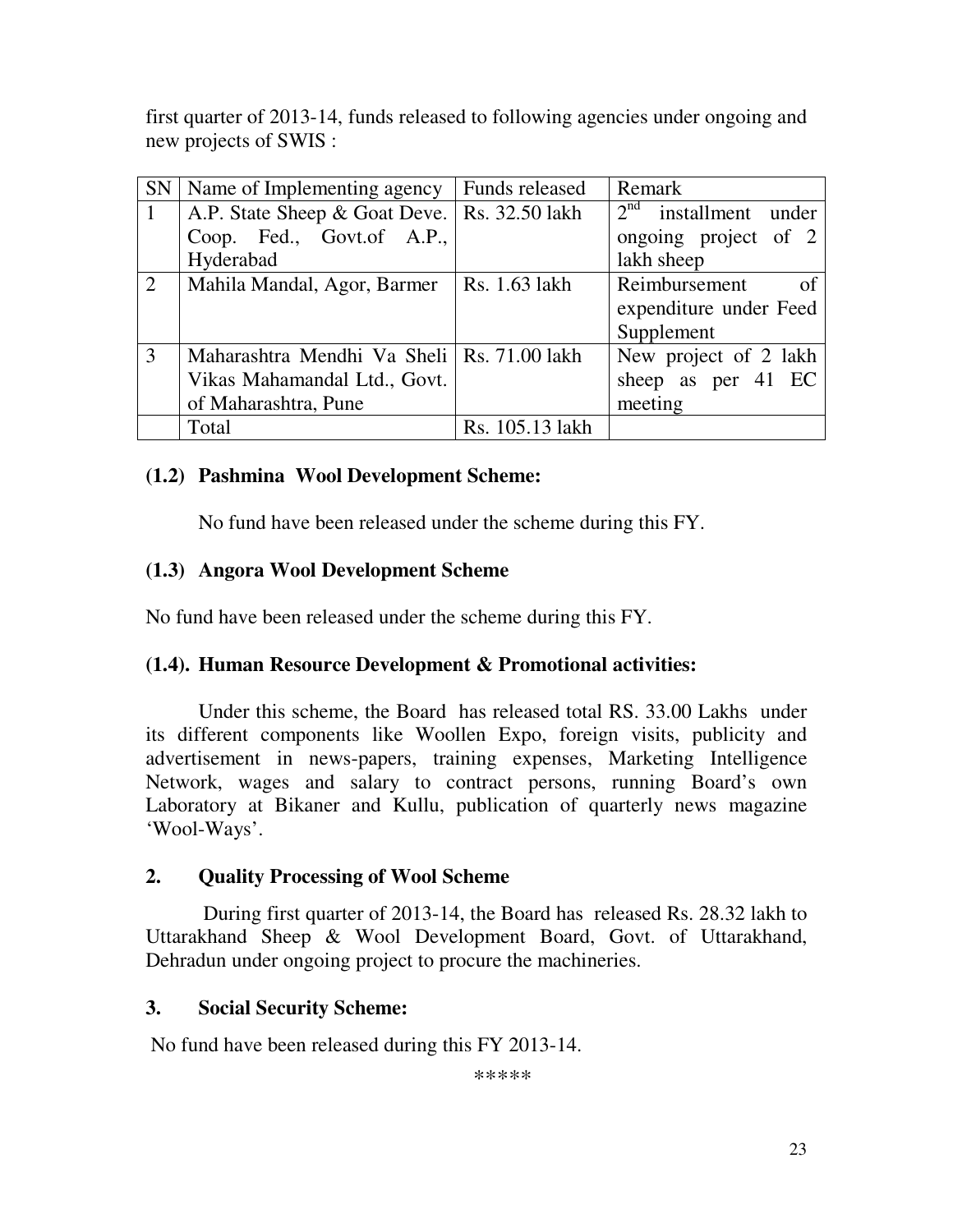#### **Annexure- III**

#### **Status note on implementation of 'Revolving Fund for marketing of raw wool' regd. projects sanctioned during financial year 2010-11**

The MOT has approved through EFC the 'Sheep & Wool Improvement Scheme' (SWIS) under Integrated Wool Improvement & Development Programme (IWIDP) for the  $11<sup>th</sup>$  Five Year Plan with the components like Health Care, Breed Improvement, Strengthening of Sheep Breeding Farm, Support for Multipurpose Extension Centre, product development and grading & marketing assistance etc.

 Afterwards this scheme has been modified by adding a new component of revolving fund for Marketing of Raw Wool' with aim to provide availability of direct marketing facility ,to strengthen marketing support and to minimize exploitation role of the middlemen in sheep and wool sector.

 Initially, the Board strengthened the existing State Wool Markering Boards/Organizations to revitalize these organizations and optimum utilization of their infrastructure available with them for the purpose and to ensure remunerative returns to the wool growers through revolving fund component. Revolving fund will lead in increasing the procurement of wool by Government organization to a reasonable capacity and will help in stabilizing the price of wool in the market.

 The Board had released 'Revolving Fund' to following State Wool Development Boards/Organizations for marketing of raw wool during financial yea 2010-11 :

|                | (Rs. In Lakhs)                                             |         |  |  |  |  |  |
|----------------|------------------------------------------------------------|---------|--|--|--|--|--|
| S              | Name of Implementing Agency                                | Grant   |  |  |  |  |  |
| N              |                                                            | Release |  |  |  |  |  |
| 1              | H.P. State Wool Procurement & Marketing Federation Ltd.,   | 25.00   |  |  |  |  |  |
|                | Govt. of H.P., Shimla                                      |         |  |  |  |  |  |
| $\overline{2}$ | Ladakh Autonomous Hill Development Council, (L.A.H.D.C.),  | 150.00  |  |  |  |  |  |
|                | District Leh, Ladakh region of J. & K.                     |         |  |  |  |  |  |
| 3              | J & K State Sheep Product Development Board, Srinagar      | 40.00   |  |  |  |  |  |
| $\overline{4}$ | Karnataka State Sheep & Wool Development Corporation Ltd., | 10.00   |  |  |  |  |  |
|                | Govt. of Karnataka, Banglore                               |         |  |  |  |  |  |
| 5              | Uttarakhand Khadi and Gramodyog Board, Govt. of            | 20.00   |  |  |  |  |  |
|                | Uttarakhand, Dehradun                                      |         |  |  |  |  |  |
| 6              | Punyashloka Ahilyadevi Maharashtra Mendhi Va Sheli Vikas   | 10.00   |  |  |  |  |  |
|                | Mahamandal Ltd., Govt. of Maharashtra, Pune                |         |  |  |  |  |  |
|                | Total: $\rightarrow$                                       | 255.00  |  |  |  |  |  |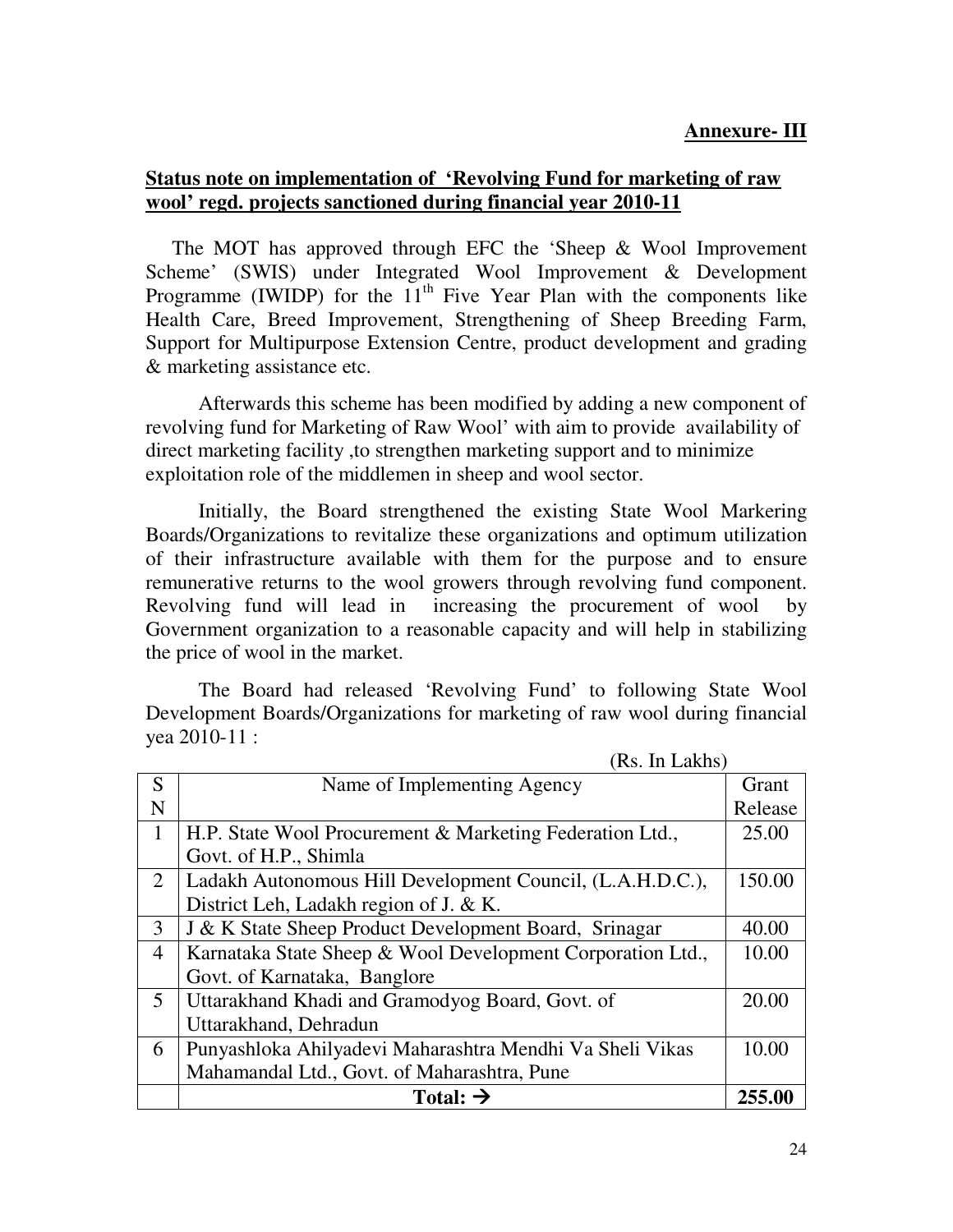As per decision of last meeting of Executive Committee, the Board asked all above implementing agencies regarding use of profit part for marketing of raw wool under Revolving Fund to ensure again use of profit part for marketing of wool.

 Board had asked all implementing agencies to send the progress report of revolving fund and in response to above, comments received from above Organizations are as under :

#### H.P. State Wool Procurement & Marketing Federation Ltd., Govt. of H.P., Shimla

The Revolving Fund was fully utilized towards the purchase of wool since September, 2010. There was neither any loss nor profit in the activity. The fund has helped in enhanced procurement and is being continuously rotated.

#### Ladakh Autonomous Hill Development Council, (L.A.H.D.C.), District Leh, Ladakh region of J. & K.

CWDB has provided Rs.1.0 cr in year2011-12 and Rs.0.50 cr in year2012-13 to LAHDC as revolving fund for procurement of pashmina wool from the Ladhak region.

The progress of the revolving fund send by LAHDC, Leh is tabulated below-

| Detial of Raw Pashmina/Material purchased from the Service Co-operative Osiciety concerned |
|--------------------------------------------------------------------------------------------|
| of Durbuk Block by All Changthang Pashmina Growers Co-operative Marketing Society Ltd.,    |
| Leh during the Year 2012-13                                                                |

| S.<br>No.      | Name of the Service Co-op. Society | Rate in Rs. | <b>Raw Material</b><br><b>Purchased in</b><br>Kgs. | Total in Rs. |
|----------------|------------------------------------|-------------|----------------------------------------------------|--------------|
|                | Kargyam SCS                        | 1850        | 576.700                                            | 1066895      |
| 2              | Chushul SCS                        | 1850        | 481.500                                            | 890775       |
| 3              | Phobrang SCS                       | 1850        | 310.100                                            | 573685       |
| $\overline{4}$ | Shachukul SCS                      | 1850        | 26.650                                             | 49302.5      |
| 5              | Maan Merak SCS                     | 1850        | 113.550                                            | 210067.5     |
|                | Total                              |             | 1508.500                                           | 2790725      |

Grand Total Nyoma & Durbuk: 15219.200 Kgs. Grand Total Amount in Rs. 2,81,55,520/-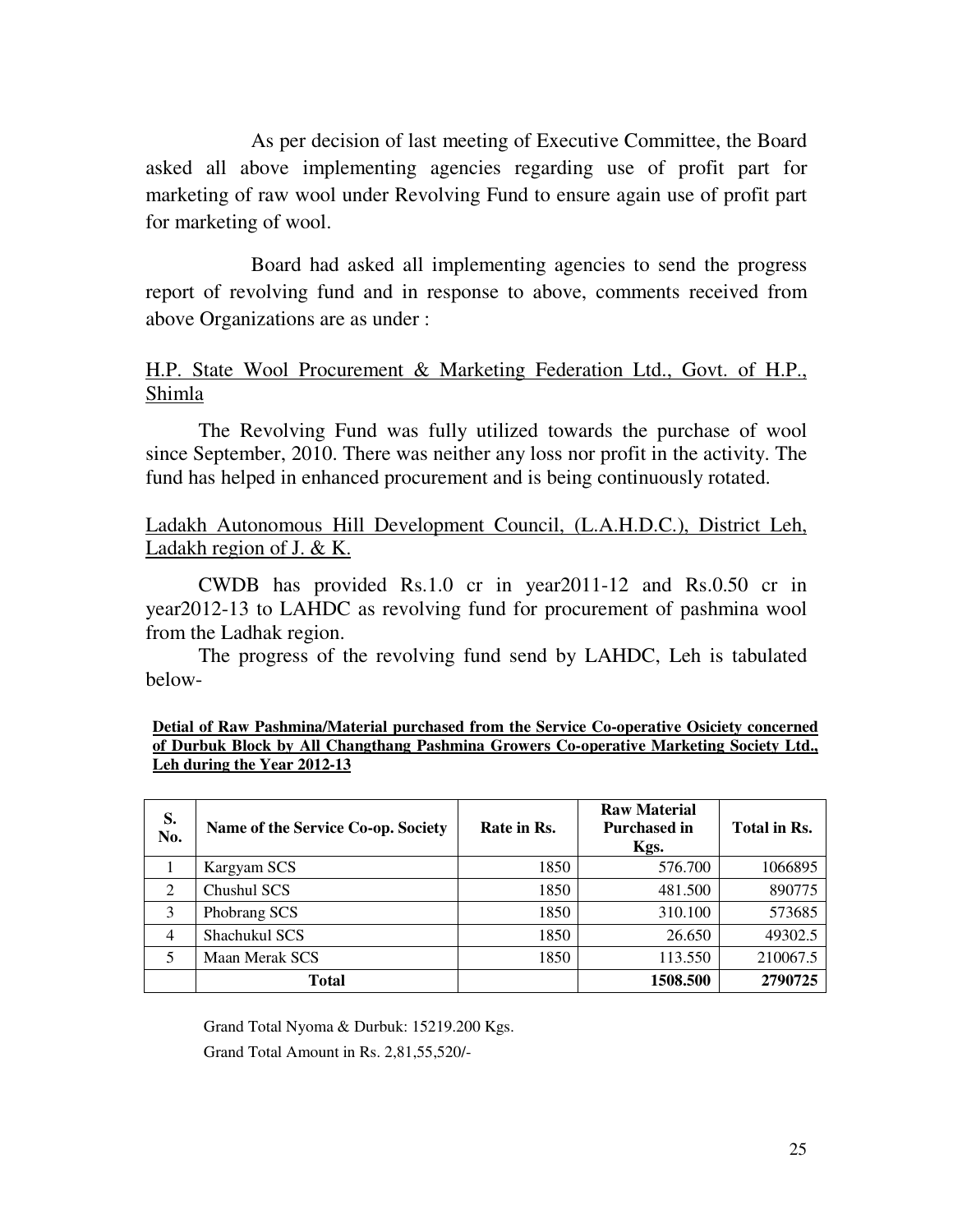#### **Progress Report regarding detail of Raw Pashmina/Material purchased from the Service Cooperative Society concerned of Nyoma Block by All Chanthang Pashmina Growers Ciooperative Marketing Society, Ltd., Leh during the Year 2012-13**

| S.<br>No.      | <b>Name of Service Co-op. Society</b> | Rate in Rs. | <b>Raw Material</b><br><b>Purchased in</b><br>Kgs. | <b>Total in Rs.</b> |
|----------------|---------------------------------------|-------------|----------------------------------------------------|---------------------|
| $\mathbf{1}$   | <b>Kharnak SCS</b>                    | 1850        | 903.500                                            | 1671475.00          |
| $\overline{2}$ | Samad SCS                             | 1850        | 2263.200                                           | 4186920.00          |
| 3              | Angkung                               | 1850        | 1385.850                                           | 2563822.50          |
| 4              | Somdo TR                              | 1850        | 1140.550                                           | 2110017.50          |
| 5              | Sumdo Local                           | 1850        | 193.800                                            | 358530.00           |
| 6              | Chumur                                | 1850        | 265.650                                            | 491452.50           |
| $\tau$         | Korzok Local                          | 1850        | 1726.150                                           | 3193377.50          |
| 8              | <b>Korzok TR</b>                      | 1850        | 867.300                                            | 1604505.00          |
| 9              | Nyoma TR                              | 1850        | 187.300                                            | 346505.00           |
| 10             | Niddar                                | 1850        | 338.000                                            | 625300.00           |
| 11             | Mud                                   | 1850        | 117.700                                            | 217745.00           |
| 12             | Tsaga                                 | 1850        | 591.800                                            | 1094830.00          |
| 13             | Dungti TR                             | 1850        | 215.400                                            | 398490.00           |
| 14             | Demjok SCS                            | 1850        | 109.950                                            | 203407.50           |
| 15             | Rongo SCS                             | 1850        | 671.750                                            | 1242737.50          |
| 16             | Hanle SCS                             | 1850        | 942.900                                            | 1744365.00          |
| 17             | Hanle TR                              | 1850        | 1541.850                                           | 2852422.50          |
| 18             | Nyoma                                 | 1850        | 19.050                                             | 35242.50            |
| 19             | Khuril Farm                           | 1850        | 79.000                                             | 146150.00           |
| 20             | Upshi Farm                            | 1850        | 150.000                                            | 277500.00           |
|                | <b>Total</b>                          |             | 13710.700                                          | 25364795.00         |

**Progress Report of the Revolving Funds received from Central Wool Development Board, Jodhpur, Ministry of Textiles, Govt. of India for the Year 2011-12, 2012-13 to All Changthank Pashmina Growers Co-operative Society Ltd., Leh through CEO, Ladakh Autonomous Hill Development Council, Leh**

| Year                                                                    | 2011-12               | 2012-13                  |
|-------------------------------------------------------------------------|-----------------------|--------------------------|
| Revolving Funds received from CWDB                                      | $100$ Lac             | 50 Lac Total 150<br>Lacs |
| Purchase Rate of Raw Pashmina                                           | 1650 per $Kg$         |                          |
| Qty. Purchased for Rs. 100 Lac revolving fund of CWDB in<br>$2011 - 12$ | 6060.600 Kgs          |                          |
| <b>Total Purchase Amount</b>                                            | Rs. 99,99,990/-       |                          |
| Sale Rate of Raw Pashmina                                               | Rs. 1900/- per<br>Kg. |                          |
| Total Amount after Sale of the Material                                 | Rs. 1,15,15,140/-     |                          |
| Purchase Rate of Raw Pashmina                                           |                       | Rs. 1850/- per Kg.       |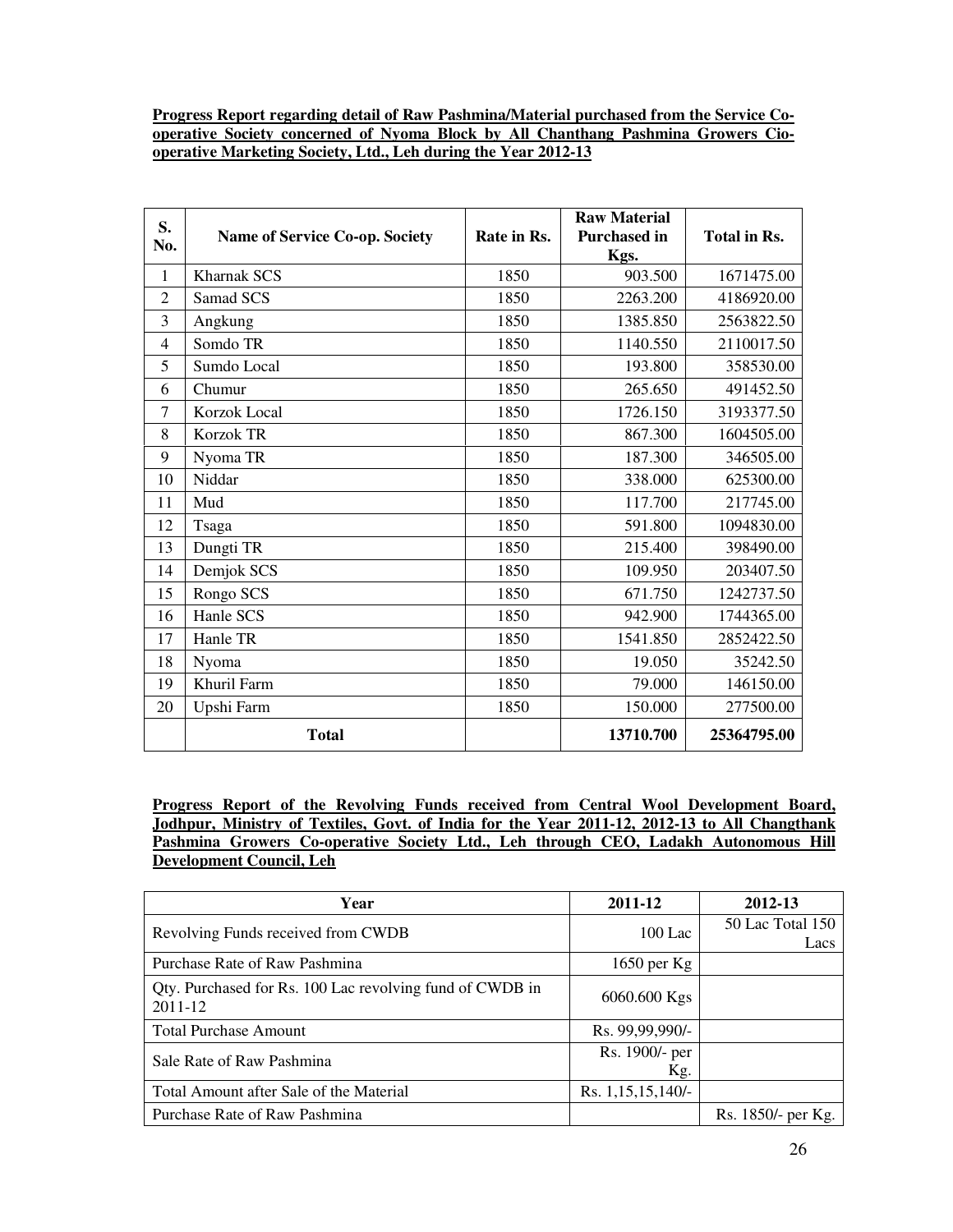| Qty. Purchased in 2012-13 from the Revolving Fund of<br><b>CWDB</b>         |                   | 8599.500 Kgs.      |
|-----------------------------------------------------------------------------|-------------------|--------------------|
| <b>Total Purchase Amount</b>                                                |                   | Rs. 1,59,09,075/-  |
| Sale Rate of Raw Pashmina                                                   |                   | Rs. 2200/- per Kg. |
| Total Amount after Sale of the Material                                     |                   | Rs. 1,89,18,900/-  |
| Reimbursement paid to Growers                                               | Rs. $6,06,060/-$  | Rs. 8,59,950/-     |
| Gross Profit                                                                | Rs. 9,09,080/-    | Rs. 21,49,875/-    |
| Total Revolving fund of CWDB including Gross Profit of<br>2011-12 & 2012-13 | Rs. 1,80,58,955/- |                    |

As per the progress report sends by LAHDC, 6060.60 Kgs pashmina wool was procured from the Rs.1.00 Cr.released in Year 2011-12 with a rate of Rs.1650/- kg. This wool was sold on a rate of Rs.1900/- per kg and earn a profit of Rs.Rs.909080/-.

In the year Board had release Rs.0.50 Cr amounting total Rs.1.50 Cr and out of this they procured 8599.50 Kg pashmina wool @ Rs.1850/- per kg amounting Rs.1.59 Cr. This wool was sold @ Rs.2200/- per Kg. and earned a profit of Rs.2149875./-.Presently they have Rs.1.80 Cr. As the revolving fund including profit.

J & K State Sheep Product Development Board, Govt. of J. & K., Srinagar  $(J & K)$ 

The CWDB had released Rs. 100 lakh during the  $10<sup>th</sup>$  Five Year Plan and Rs. 40 lakh during 2010-11 to J & K State Sheep Product Development Board, Govt. of J. & K., Srinagar (J & K) for establishing Revolving Fund for marketing of raw wool in J. & K. State.

 The J. & K. Sheep Board is procuring wool in State continuously and during financial year 2012-13, against target of 4 lakh kgs. Wool, the J&K Sheep Board has procured about 2.75 lakh kgs of wool involving the Revolving Fund to the tune of Rs. 250.32 lakh against the available funds of Rs. 290 lakh (Rs. 140 lakh from the CWDB and Rs. 150 lakh from the State Govt. ) and the procurement is still going on and they are hopeful to achieve the targets during the current financial year 2012-13.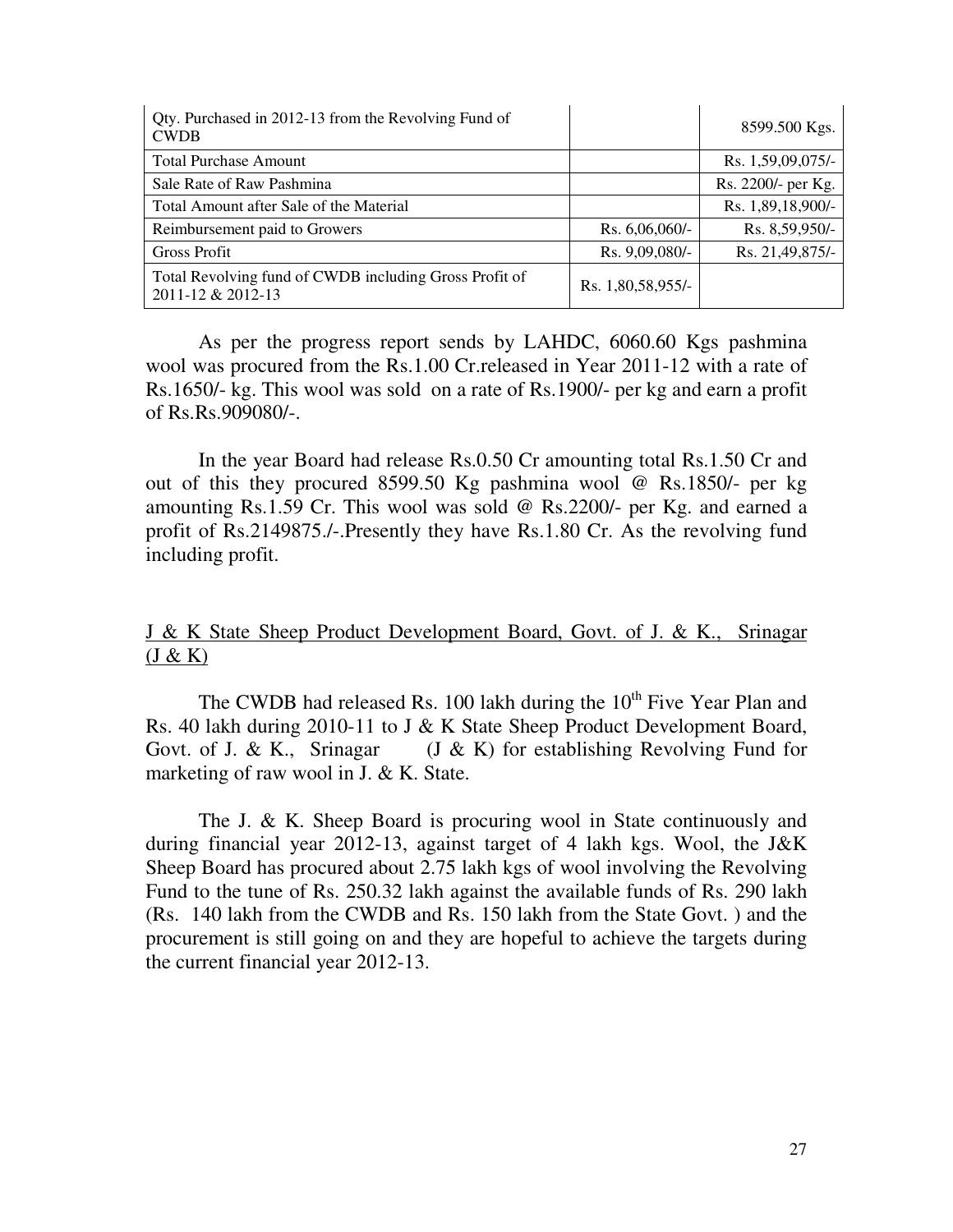### Karnataka State Sheep & Wool Development Corporation Ltd., Govt. of Karnataka, Banglore

 The Corporation has informed that it is interested to initiate wool marketing activity with cost of Rs. 40 lakh included Rs. 10 lakh provided by the CWDB during 2010-11and has initiated tendering works for undertaken this wool marketing work in State and will start procurement work urgently.

#### Uttarakhand Khadi and Gramodyog Board, Govt. of Uttarakhand, Dehradun

 During financial year 2010-11, they have procured 374 Qtl. wool from 210 wool growers of Rs. 22.82 lakh and during 2011-12 procured 475 Qtl. wool from 215 wool growers of Rs. 36.19 lakh. They provided this procured wool to weavers and artisans engaged in manufacturing of woollen products. State Govt. fixed minimum cost of Rs. 70 per kg. of white colour wool (26-28 micron and 66-68 mm length ) for procurement of wool in Uttarakhand State.

## Punyashloka Ahilyadevi Maharashtra Mendhi Va Sheli Vikas Mahamandal Ltd., Govt. of Maharashtra, Pune

 Maharashtra Mahamandal Ltd. transferred fund of Rs. 8.53 lakh to its various wool collection centres for procurement of raw wool from their respective tract. The Mahamandal has purchased 18,968 kg. wool having total cost of Rs. 4.58 lakh from the wool growers and sheep breeders' cooperative societies during the year 2010-11 and 2011-12. They informed that the scheme is continued during 2012-13 and funds will be utilized as a rolling capital for procurement of wool from sheep breeders and sheep breeder's cooperative societies.

#### Comments of CWDB under progress of Revolving Fund :

The revolving fund component has helped to different state Govt. agencies to procure more wool on a rate fixed by respective State and ensure the elimination of middle man up to a certain extent. Component has also helped to provide better return from wool to wool growers. The states are rotating this fund in purchase of new clip wool after sale of last purchased wool but clearly not mentioned about the profit or loss in marketing of wool.

**\*\*\*\*\***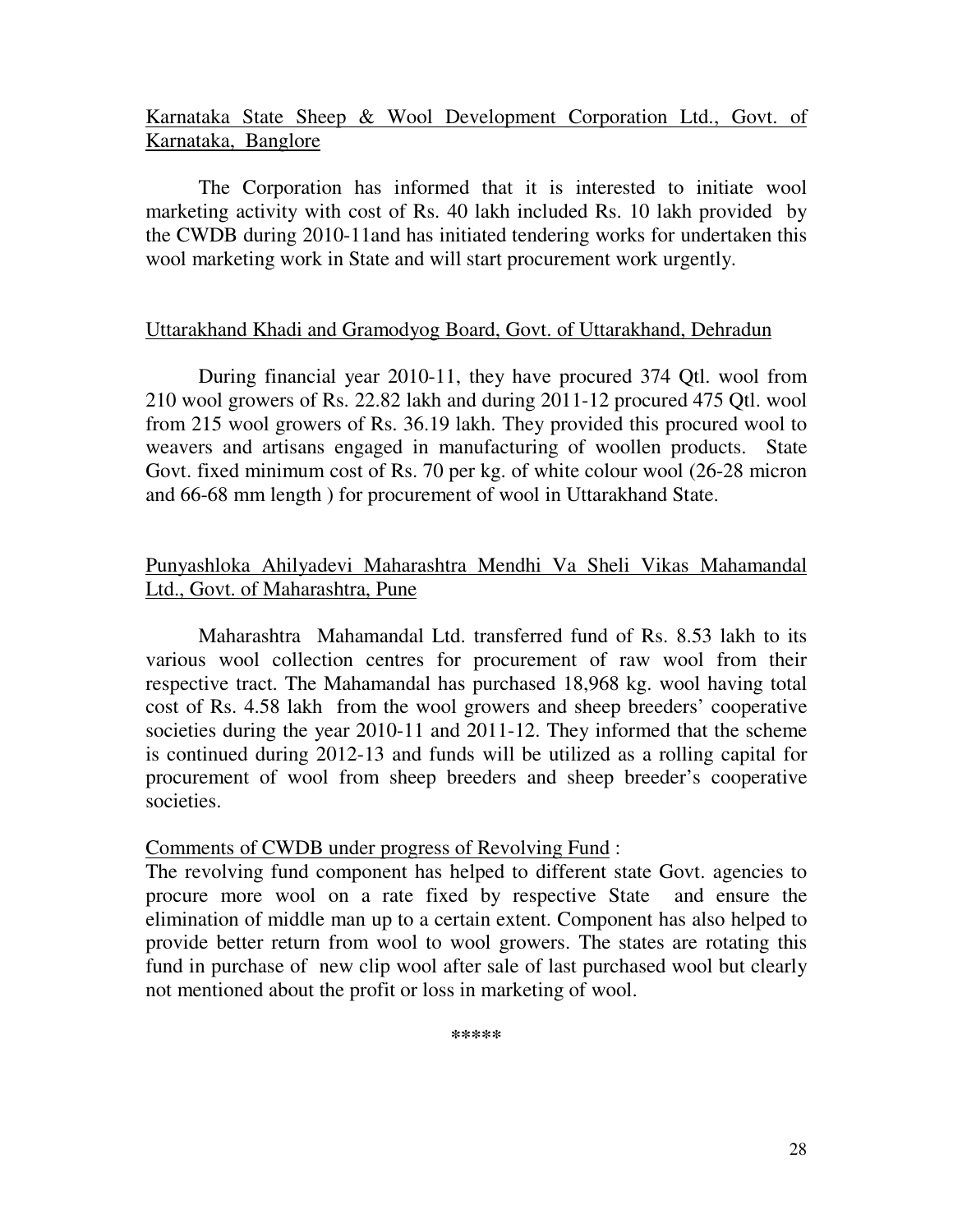## **MINUTES OF 21th PROJECT COMMITTEE MEETING OF THE CENTRAL WOOL DEVELOPMENT BOARD HELD ON 3rd May, 2013 AT 11.00 a.m. AT JODHPUR**

The  $21^{st}$  Project Committee meeting of the CWDB was held on  $3^{rd}$  May, 2013 at 11.00 a.m. at Jodhpur under the chairmanship of Shri K.K. Goyal, Executive Director, CWDB to consider and recommend suitable project proposals to the Executive Committee for necessary approval and implementation during current financial year 2013-14.

- A. Following members/representatives of members of Project Committee participated in the meeting:
- i) Shri K.K. Goyal, Executive Director, CWDB
- ii) Dr. D.B. Shakyawar, Pr. Scientist, CSWRI, Avikanagar, Via Jaipur, Raj.
- iii) Dr. S. K Srivastava, Addl. Director (Range), AHD, Govt. of Raj. Jodhpur
- IV) Shri Mayur Basuk, Scientist, Wool Research Association, Thane.
- v) Shri Anurag Purohit, Technical Officer CWDB & Member Secretary/Project Committee.
- C. In Attendance
- i) Sh. Dhan Singh Rathore, CWDB

 Agenda Notes along with copies of project proposals were supplied to all the members/ representatives of P.C. members. The Project Committee examined and discussed project proposals received form different agencies under Sheep & Wool Improvement Scheme, (SWIS), Pashmina Wool development schemes, Quality Processing of Wool & Woollen (CFC) Social Security Scheme and HRD & Promotional Activity (R&D & Training etc.) for implementation during current financial year 2013-14.

 After examining each project proposals with regards to their feasibility, project areas, project cost, financial requirement, technical manpower available with the Implementing Agencies, the Project Committee recommended following project proposals to the Executive Committee(EC) for approval and implementation during 2013-14, as under :

#### **I.Scheme : Sheep & Wool Improvement Scheme (SWIS)**

**i.Component : Feed Supplement**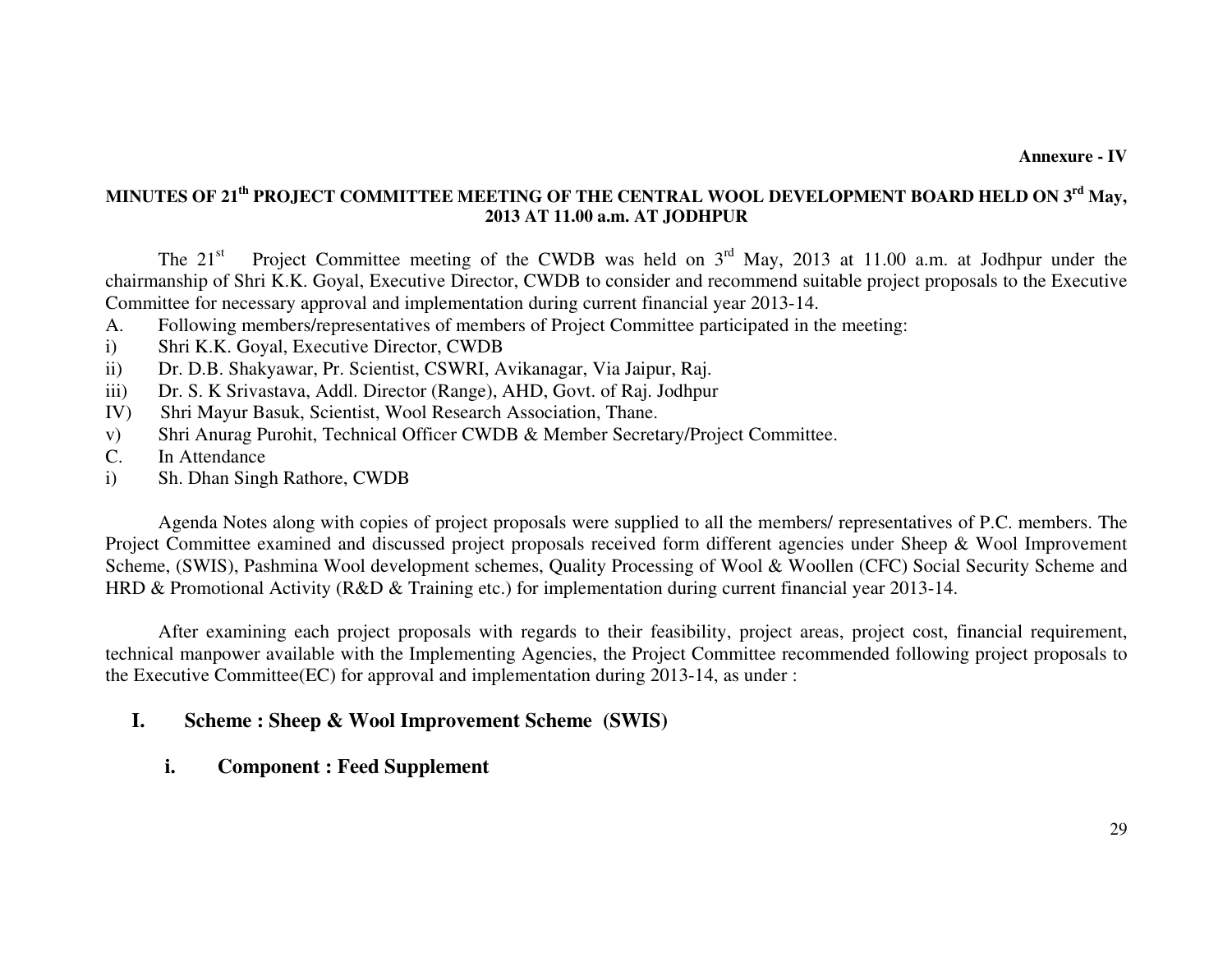#### **A. Name of Agency- Ladakh Autonomous Hill Development Council, District Leh**

| Component under    |          |            | Demand by Agency |                | Remarks for consideration      | Observation/recommendation of Project<br>Committee for approval of project. |
|--------------------|----------|------------|------------------|----------------|--------------------------------|-----------------------------------------------------------------------------|
| <b>SWIS</b>        | Physical | Cost<br>as | Financial        | Requirement    | of proposal                    |                                                                             |
|                    |          | per        | demand in        | for $2014-15$  |                                |                                                                             |
|                    |          | scheme     | 2013-14          |                |                                |                                                                             |
| Feed supplement to | 25,000   | Rs. 67.50  | 67.50<br>Rs.     | Rs. 67.50 lakh | Continuation<br>of             | • PC recommended feed supplement                                            |
| 25,000<br>sheep    | sheep    | lakh       | lakh             |                | programme in FY 2013-14        | for 25000 sheep in Leh district with                                        |
| (pregnant/weak) @  |          |            |                  |                | $2014 - 15.$<br>Benefited<br>& | financial assistance of Rs.67.50 lakh                                       |
| Rs. 3/- day for 90 |          |            |                  |                | 50,000 sheep in 2012-13.       | for the current FY 2013-14.                                                 |
| days in a year     |          |            |                  |                |                                | PC also recommended to benefit                                              |
|                    |          |            |                  |                |                                | 25000 sheep in FY 2014-15 also                                              |
|                    |          |            |                  |                |                                | under this component.                                                       |

#### **B. Name of Agency- Ladakh Autonomous Hill Development Council, District Kargil**

(Rs. In lakh)

| Component under<br><b>SWIS</b>                                                                       | Physical        | Cost<br><b>as</b><br>per<br>scheme | Demand by Agency<br>Financial<br>demand in<br>2013-14 | Requirement<br>for $2014-15$ | Remarks for<br>consideration of<br>proposal                                                                                                                                                                                            | Observation/recommendation of Project<br>Committee for approval of project.                                                                                                                                                                                                                                                                                                                         |
|------------------------------------------------------------------------------------------------------|-----------------|------------------------------------|-------------------------------------------------------|------------------------------|----------------------------------------------------------------------------------------------------------------------------------------------------------------------------------------------------------------------------------------|-----------------------------------------------------------------------------------------------------------------------------------------------------------------------------------------------------------------------------------------------------------------------------------------------------------------------------------------------------------------------------------------------------|
| Feed supplement to<br>50,000<br>sheep<br>(pregnant/weak) $@$<br>Rs. 3/- day for 90<br>days in a year | 50,000<br>sheep | 135<br>Rs.<br>lakh                 | Rs. 90 lakh<br>$(135 - 45)$                           | Rs. 135 lakh                 | Continuation<br><sup>of</sup><br>FY<br>in<br>programme<br>2013-14 & 2014-15.<br>Feed of Rs. 45 lakh has<br>not been distributed in<br>$2012-13$ due to closure<br>of road and granted<br>permission<br>for<br>revalidation in 2013-14. | PC recommended feed supplement for<br>50000 sheep in Kargil district with<br>financial assistance of Rs. 90.00 lakh for<br>the current FY 2013-1. The balance<br>amount of the previous year of<br>Rs.45.00 lakh shall be adjusted while<br>releasing the grant.<br>PC also recommended to benefit 50000<br>sheep in 2014-15 under this component<br>with existing SWIS project of 2 lakh<br>sheep. |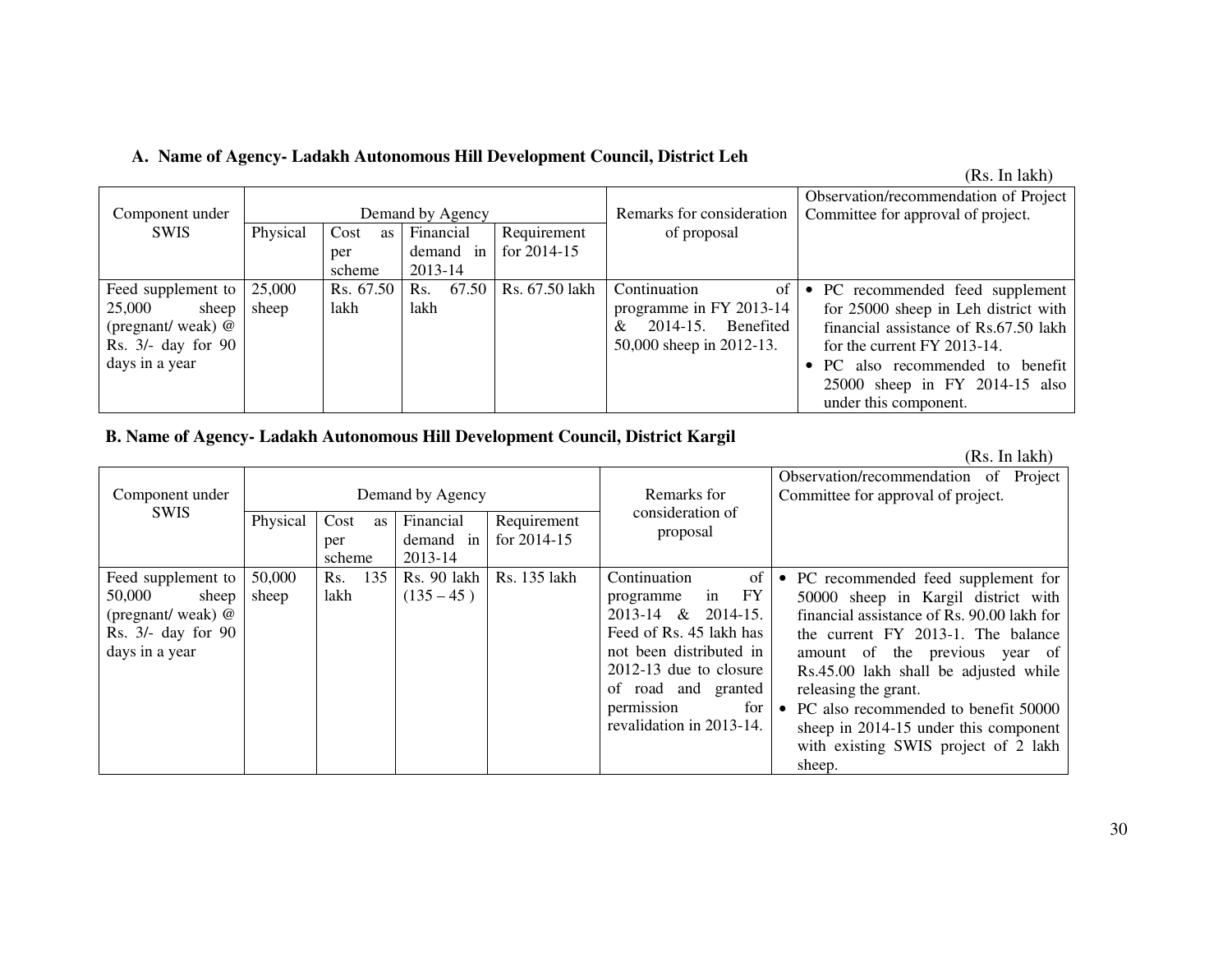#### **ii . SWIS Project**

**Name of Agency**- Andhra Pradesh Sheep & Goat Development Coop. Fed. Ltd., Govt. of Andhra Pradesh, Hyderabad

| The Project Committee considered the proposal and recommended the project for 2 lakh sheep of A.P. State as under :- |  |  |
|----------------------------------------------------------------------------------------------------------------------|--|--|
|                                                                                                                      |  |  |

(Rs. in lakhs)

| Component                         | Physical                                | Total        | Cost for the | Observation/recommendation of Project     |
|-----------------------------------|-----------------------------------------|--------------|--------------|-------------------------------------------|
|                                   |                                         | Project Cost | 2013-14      | Committee for approval of Project         |
|                                   |                                         | for 3 years  |              |                                           |
| <b>Health Care</b>                | 2.0 lac sheep per year for 3            | 108.00       | 36.00        |                                           |
|                                   | years $@$ Rs. 18 per sheep              |              |              | The project committee recommended the     |
| Distribution of Stud Ram<br>under | 300 rams in 3 years $@Rs.5000$          | 15.00        | 15.00        | project for the 2.0 lakh sheep of Deccani |
| <b>Breed Improvement</b>          | per Ram                                 |              |              | Tract from 9 districts (Ranga Reddy,      |
| Strengthening of sheep breeding   | Strengthening<br><sub>of</sub><br>sheep | 40.00        | 20.00        | Nizamabad, Medak, Adilabad, Khammam,      |
| farm                              | breeding farm@ Rs. 20 lakh              |              |              | Mahabubnagar & Warangal, Nalgonda and     |
|                                   | per farm                                |              |              | Karimnagar) of Andhra Pradesh.            |
| of<br>Reimbursement<br>overhead   | Overhead charges@ Rs.5 per              | 30.00        | 10.00        |                                           |
| expenses to I.A.                  | sheep $(5 \times 2)$ lakhX for 3 years  |              |              | Funds shall be released after inspection  |
|                                   | project)                                |              |              | and satisfactory performance report of    |
| Total                             |                                         | 193.00       | 81.00        | earlier project.                          |
|                                   |                                         |              |              |                                           |

## **iii.Component : 'Revolving Fund'**

 After detailed discussion Project Committee recommended total financial assistance of Rs. 60 lakh as Revolving Fund for marketing of raw wool as under :

|  | Name of agency                                             |  |  |                        |     |      |  |  | Total Revolving Fund   Funds recommended by Project Committee |  |
|--|------------------------------------------------------------|--|--|------------------------|-----|------|--|--|---------------------------------------------------------------|--|
|  |                                                            |  |  | demanded for marketing |     |      |  |  |                                                               |  |
|  |                                                            |  |  | of raw wool            |     |      |  |  |                                                               |  |
|  | Ladakh Autonomous Hill Development Council, District   Rs. |  |  |                        | 450 | lakh |  |  | for Rs. 50 lakhs recommended in current                       |  |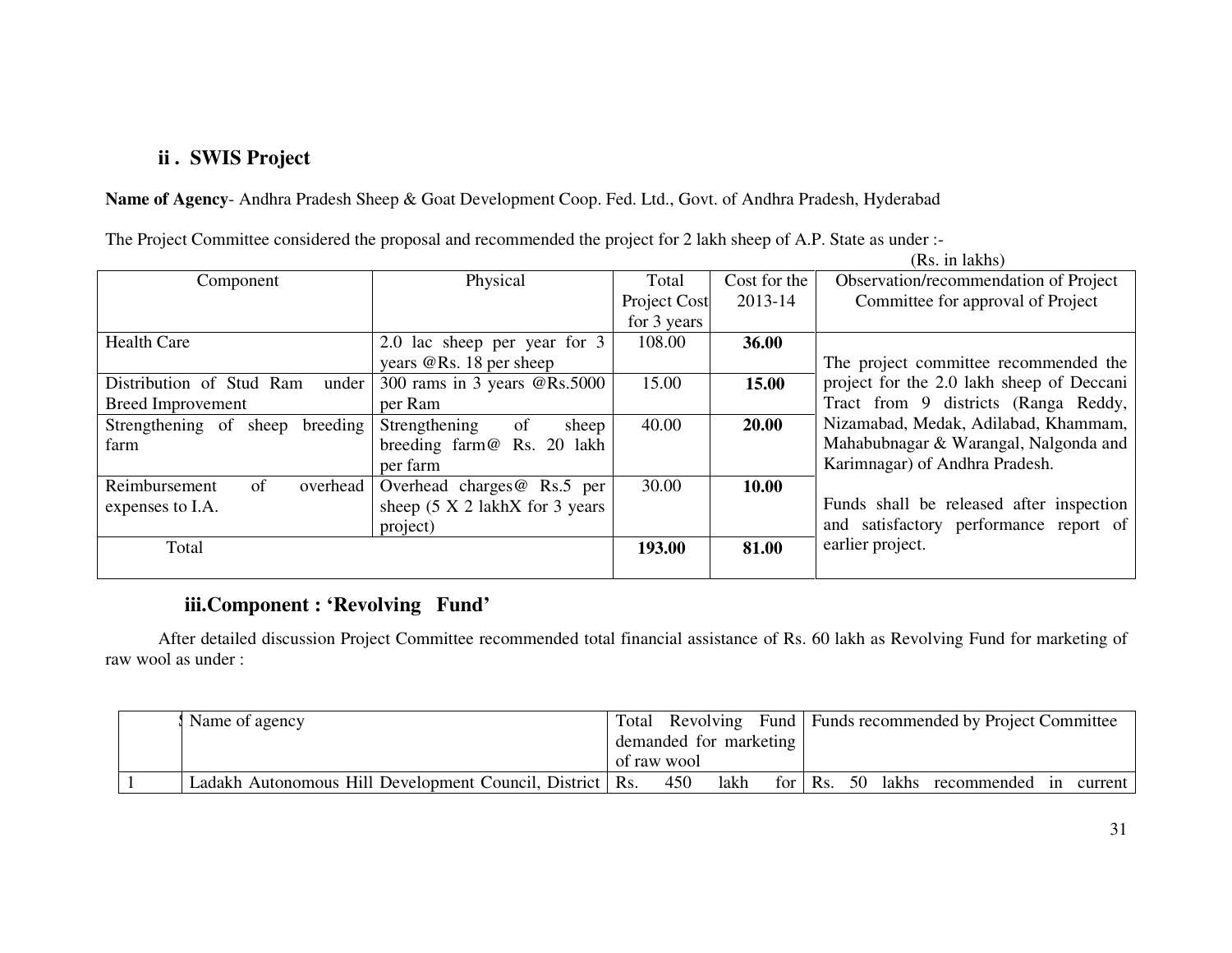|  | Leh                                                               | procurement of pashmina   financial year 2013-14.<br>wool. |                                         |
|--|-------------------------------------------------------------------|------------------------------------------------------------|-----------------------------------------|
|  | Andhra Pradesh Sheep & Goat Development Coop. Fed.   Rs. 21 lakhs |                                                            | Rs. 10 lakh recommended for procurement |
|  | Ltd., Govt. of Andhra Pradesh, Hyderabad                          |                                                            | of Deccani wool in the State.           |

# **II. R&D proposals received under "HRD & Promotional Activity" (IWIDP)**

## **A. Project proposal received under R&D**

|                | (Rs. in lakh)        |                                               |                  |                     |                                           |  |  |  |  |
|----------------|----------------------|-----------------------------------------------|------------------|---------------------|-------------------------------------------|--|--|--|--|
| S.             | <b>Implementing</b>  | <b>Project for</b>                            | Project Cost     | <b>Financial</b>    | <b>Observation/recommendation</b><br>of   |  |  |  |  |
| N <sub>o</sub> | Agency               |                                               | & period         | demand<br>in        | Project Committee for approval<br>of      |  |  |  |  |
|                |                      |                                               |                  | 2013-14             | R&D project.                              |  |  |  |  |
|                | <b>Wool Research</b> | Design & Development of Indian                | 52.75<br>for $2$ | 35.75               | Project Committee recommended<br>the      |  |  |  |  |
| A              | Association,         | wool based smart textiles having              | years            | (including)         | project proposal for consideration of     |  |  |  |  |
|                | (Ministry of         | thermoregulatory properties using             |                  | Rs. 20 lakh         | Executive Committee.                      |  |  |  |  |
|                | Textiles)            | phase change material (PCM)                   |                  | for                 |                                           |  |  |  |  |
|                | Mumbai.              |                                               |                  | equipments)         |                                           |  |  |  |  |
| B              |                      | of<br>Indian<br>$\frac{1}{2}$<br>wool<br>Use. | for $2$<br>47.14 | 24.09               | Committee recommended<br>Project<br>the   |  |  |  |  |
|                |                      | development of technical textiles vears       |                  | (including)         | project proposal for consideration of     |  |  |  |  |
|                |                      | like nonwoven mesh for moisture               |                  | Rs. 5 lakh for      | Executive Committee                       |  |  |  |  |
|                |                      | management, filtration<br>fabrics,            |                  | equipments)         |                                           |  |  |  |  |
|                |                      | wipe, insulating mats, roof-lines,            |                  |                     |                                           |  |  |  |  |
|                |                      | sport shoe liner etc.                         |                  |                     |                                           |  |  |  |  |
| $\mathcal{C}$  |                      | Development of Indian Wool $-$ 47.84 for 2    |                  | 29.31               | As CSWRI is already working on similar    |  |  |  |  |
|                |                      | $SAP$ Polymer mix product for                 | years            | <i>(including)</i>  | project, Project committee not considered |  |  |  |  |
|                |                      | agrarian use as fertilizer.                   |                  | Rs. 7 lakh for      | the proposal.                             |  |  |  |  |
|                |                      |                                               |                  | <i>equipments</i> ) |                                           |  |  |  |  |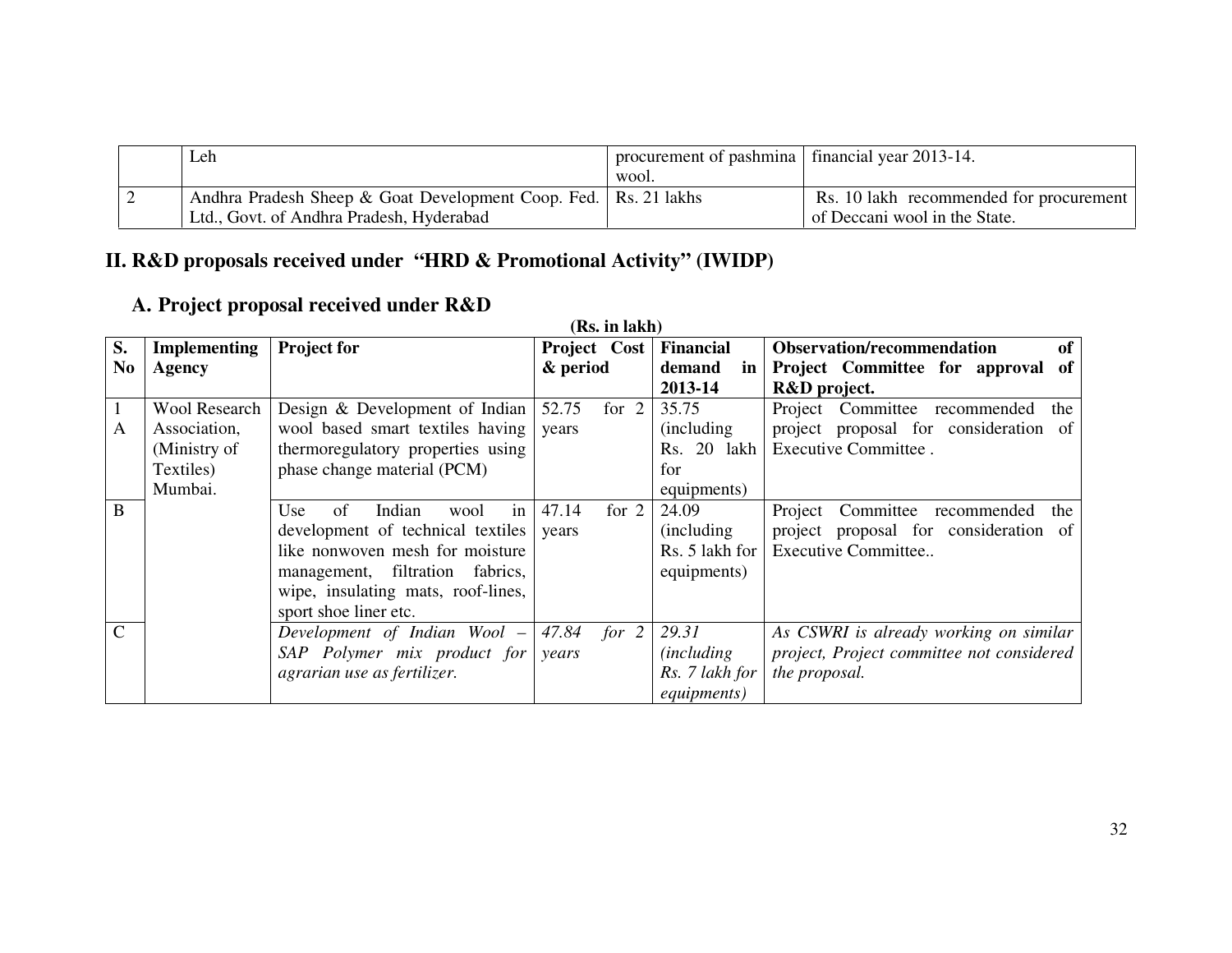#### **A. Procurement of machineries for upgradation of existing Wool Testing Laboratory of CWDB at Bikaner under HRD Scheme (IWIDP)**

(Rs. in lakh)

| <b>Description</b>                                                                    |       | Approx. Observation/recommendation of Project       |
|---------------------------------------------------------------------------------------|-------|-----------------------------------------------------|
|                                                                                       | Cost  | <b>Committee</b><br>for<br>approval<br>ofi          |
|                                                                                       |       | procurement/project for upgradation.                |
| Optical Fibre Diameter Analysis for wool fibre diameter (OFDA) with accessories       | 75.00 | PC recommended for up gradation of<br>$\bullet$     |
| [Imported]                                                                            |       | existing Wool Testing Laboratory of                 |
| WIRA type Single fibre length tester (since Almeter is not feasible for loose wool    | 10.00 | <b>CWDB at Bikaner.</b> WRA will procure            |
| testing ) [Imported]                                                                  |       | the instruments on consultancy basis                |
| Precision Air Conditioning System for entire lab with ducting and insulation work to  | 20.00 | for which 10% amount of the actual                  |
| maintain Standard Environmental Conditions [Imported/Indigenous]                      |       | cost of the instruments will be paid by             |
| WRONZ Drying Oven with drums for moisture content, dry weight & scouring yield.       | 10.00 | <b>CWDB</b> to WRA.                                 |
| [Imported]                                                                            |       |                                                     |
| Universal Textile Tensile Testing machine (UTM) for fibre, yarn fabric & felt with    | 50.00 | WRA will also provide training for the<br>$\bullet$ |
| accessories and load cells (for strength & elongation measurement) [Imported]         |       | staff for a period of 1 month $@$                   |
| Raw wool scouring system conforming to IWTO Standards [Indigenous]                    | 10.00 | Rs.25000/- per person and total 4                   |
| Wrap Reel [Indigenous]                                                                | 0.40  | persons will be trained.                            |
| Conditioning chamber [Indigenous]                                                     | 3.00  | The tentative cost of the instruments<br>$\bullet$  |
| Hot plate [Indigenous]                                                                | 0.10  | worked out by WRA is Rs.183.8 Lakhs                 |
| Water Bath With Thermostat Controller [Indigenous]                                    | 0.10  | (which may vary at tendering stage)                 |
| Rapid Oil Extractor for grease content of wool [Indigenous]                           | 0.50  |                                                     |
| Digital Twist Tester [Indigenous]                                                     | 0.40  |                                                     |
| Portable Spectrometer for Yellowness & Whiteness Index of wool [Imported]             |       |                                                     |
| Desiccator [Indigenous]                                                               | 0.10  |                                                     |
| Magnetic Stirrer [Indigenous]                                                         | 0.10  |                                                     |
| Other laboratory instruments and accessories @ Rs 2.0 lac each for mechanical testing | 4.00  |                                                     |
| & chemical testing labs                                                               |       |                                                     |
| <b>TOTAL</b> (Rs. In lakh)                                                            | 183.8 |                                                     |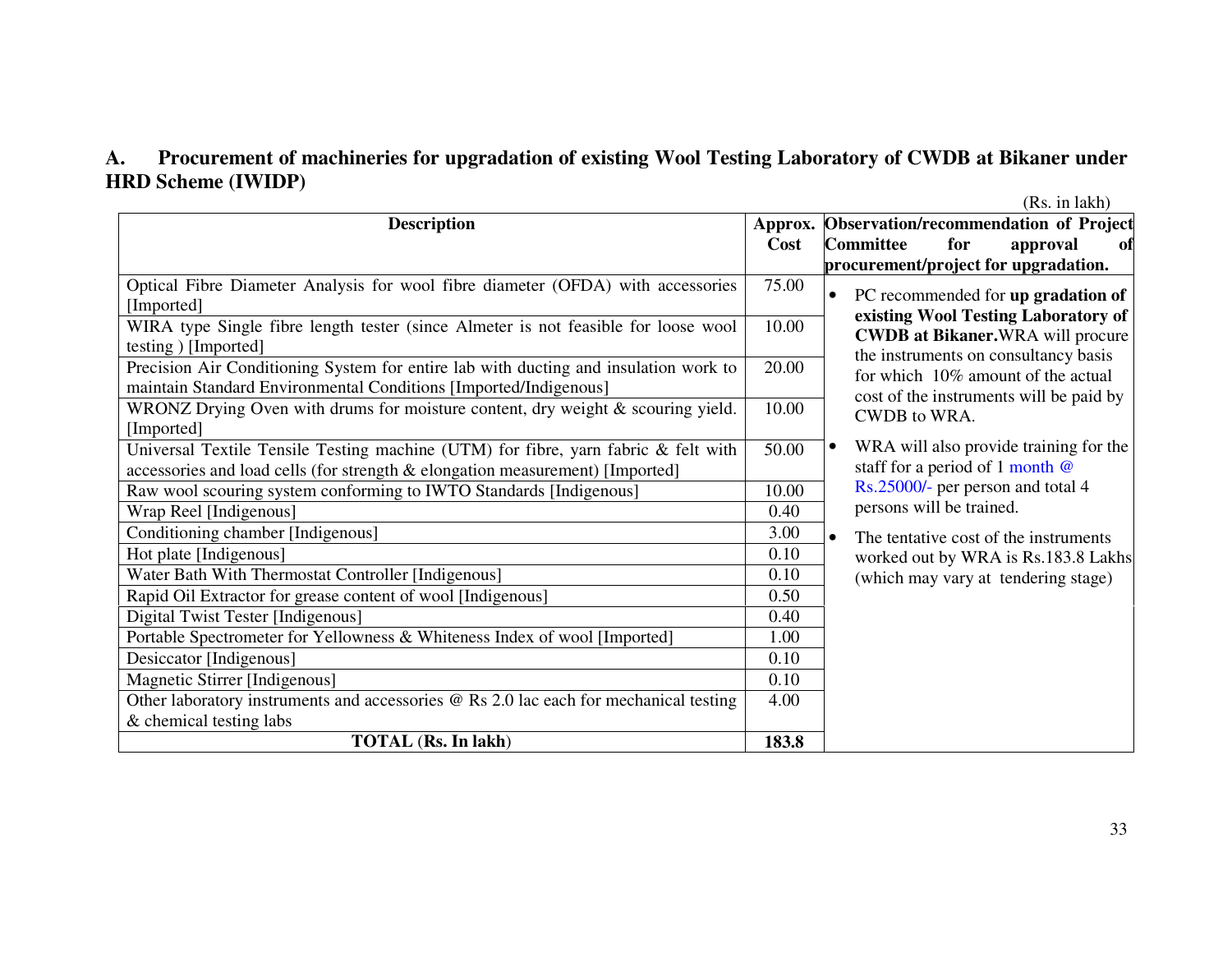#### **III. Name of Scheme :Pashmina Wool Development Scheme :**

#### **A. LAHDC, Leh**

Project Committee review the recommendation of the previous PC meeting held on 11.3.2013 and after detailed discussion recommended fresh bifurcation of funds, component wise between LAHDC, Leh and LAHDC, Kargil under the Pashmina Wool Development Scheme after consideration of the decision taken during the meeting held by MOT on 23/5/2013 under the scheme for implementation of projects during XII plan in Ladakh region, as under-

#### **a) Component-wise financial allocation under Pashmina Development Scheme for LAHDC, Leh**

|                |                                                                                         |                                                                     | (Rs. in Lakh)                    |                                       |
|----------------|-----------------------------------------------------------------------------------------|---------------------------------------------------------------------|----------------------------------|---------------------------------------|
| S<br>No.       | Proposed modified Components                                                            | Unit                                                                | <b>Total cost</b><br>for 4 years | <b>Provision</b><br>for $2013-$<br>14 |
| $\perp$        | Distribution of high quality Pashmina bucks (Non-                                       | Bucks 600 X                                                         | 30.00                            | 7.5                                   |
|                | tradition areas)                                                                        | Rs. 5,000                                                           |                                  |                                       |
| $\overline{2}$ | <b>Buck exchange programme (Tradition areas)</b>                                        | 500 bucks X Rs. 2000                                                | 10.00                            | 2.5                                   |
| 3              | Assistance for foundation stock in non-traditional area<br>of Pashmina rearing          | 45 families X Rs. 2.50 lakh per unit (50 animals)<br>$@$ Rs. 5,000) | 112.5                            | 28.125                                |
| $\overline{4}$ | (Medicines, vaccination, treatment<br><b>Health Coverage</b><br>including medical kits) | 1.95 lakh animals X Rs. 18 X 4 years                                | 140.4                            | 35.10                                 |
| 5              | Strengthening of existing of Fodder Banks / Fodder                                      | 2 Banks/                                                            | 50.00                            | 25                                    |
|                | form                                                                                    | Farms                                                               |                                  |                                       |
| 6              | <b>Strengthening of existing Pashmina Breeding Farms</b>                                | 2 Farm                                                              | 50.00                            | 25                                    |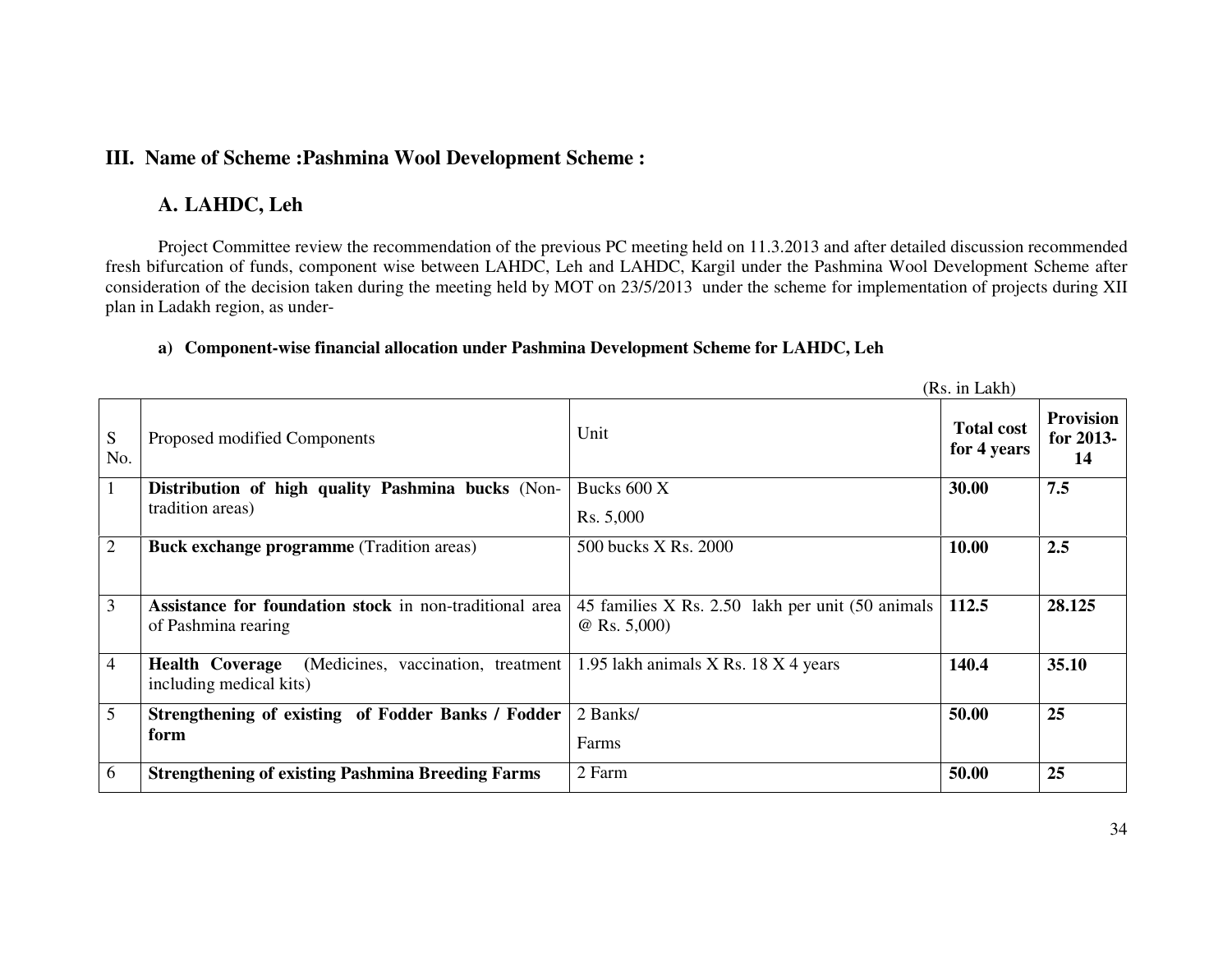| S<br>No. | Proposed modified Components                                                                                                           | Unit                                                                                                                                                                                | <b>Total cost</b><br>for 4 years | <b>Provision</b><br>for 2013-<br>14 |
|----------|----------------------------------------------------------------------------------------------------------------------------------------|-------------------------------------------------------------------------------------------------------------------------------------------------------------------------------------|----------------------------------|-------------------------------------|
| 7        | Establishment of Multi-purpose Extension Centres<br>(MPEC) for nomads on migratory routes                                              | Establishment of 3 MPEC on migratory routes<br>having 4/5 big rooms (community<br>halls,<br>education, clinical arrangement, storage rooms<br>etc.) @ Rs. 200 lakh for each Centre. |                                  |                                     |
| 8        | <b>Establishment of Pasture farm on migratory routes</b>                                                                               | 2 new farm @ Rs. 267 lakhs per farm Pasture site<br>of approx. 50 hectares size (1000 kanals) each<br>site.                                                                         | 534                              | 267                                 |
| 9        | <b>Feed Supplement</b><br>(Provision of free distribution of nutrient supplement to<br>eligible Pashmina goats (weak/ pregnant goats): | 36,000 goat X 150 days annually X Rs. $5/-$ goat X<br>4 years coverage period                                                                                                       | 1080                             | 270                                 |
| 10       | Assistance for setting up Pashmina Goat Pen for<br>protecting flocks                                                                   | 700 Pens X @ Rs. 15,000                                                                                                                                                             | 105                              | 26.25                               |
| 11       | Assistance for providing Portable Tents, Torch,<br><b>Gumboots and Goggles</b>                                                         | 700 families @ Rs. 15,000/- family                                                                                                                                                  | 105                              | 26.25                               |
| 12       | Distribution of Improved Pashmina Combs for<br><b>Efficient Harvesting of Pashmina</b>                                                 | 1300 combs @ Rs. 400/- comb                                                                                                                                                         | 5.20                             | 1.30                                |
| 13       | Training Programme/ Breeder Orientation/ Health<br>Camps/                                                                              | 52 Camps @ Rs. 30,000/- camp                                                                                                                                                        | 15.60                            | 3.90                                |
| 14       | Up-gradation of existing Pashmina Dehairing Plant at<br>Leh                                                                            | Extension of Plant and machineries, WTC etc. as<br>suggested by WRA within cost of Rs. 600 lakh.                                                                                    | 600                              | ---                                 |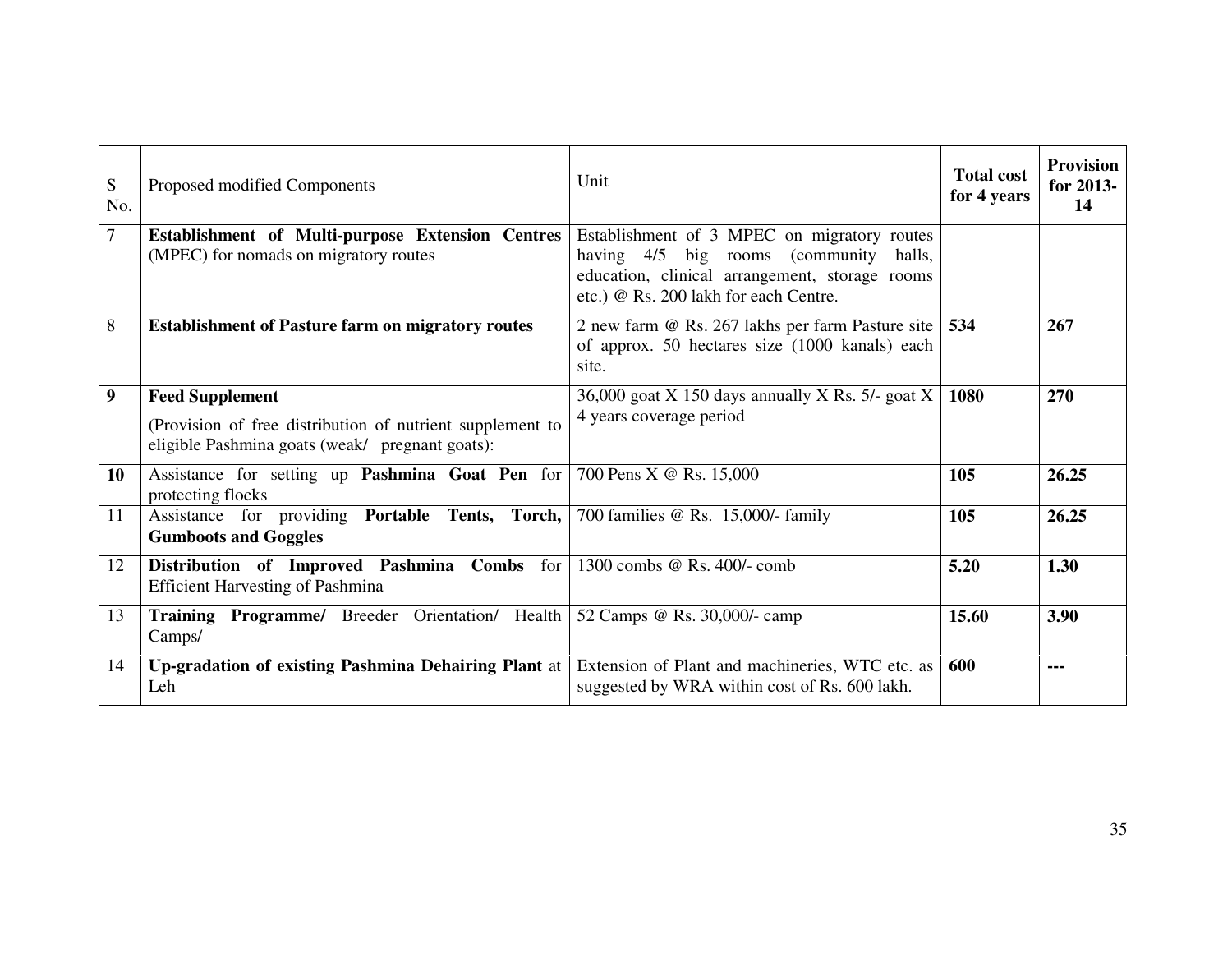| S<br>No. | Proposed modified Components                                                                                                                                                                            | Unit                                        | <b>Total cost</b><br>for 4 years | <b>Provision</b><br>for 2013-<br>14 |
|----------|---------------------------------------------------------------------------------------------------------------------------------------------------------------------------------------------------------|---------------------------------------------|----------------------------------|-------------------------------------|
| 15       | <b>Overhead expenses</b> to implementing agency for survey<br>and registration of beneficiaries, stationery, monitoring,<br>field visits, POL and provision for other misc.<br>implementation expenses. | Rs. 10/ goat $X$ 1.95 lakh goat $X$ 4 years | 78                               | 19.5                                |
|          |                                                                                                                                                                                                         | Total                                       | 2915.70                          | 711.175                             |

**Note-** 

 **\*Funds under establishment of Pasture Farm, MPEC & Upgradation of existing Pashmina Dehairing Plant will be released after submission of Detail Project Report (DPR) by concerned agencies.** 

## **B. LAHDC, Kargil**

#### **b. Component-wise financial allocation under Pashmina Development Scheme for LAHDC, Kargil**

| S<br>No. | <b>Proposed modified Components</b>                                   | Unit                     | (Rs. in Lakh)<br><b>Total</b><br>cost for<br>4 years | 2013-<br>-14 |
|----------|-----------------------------------------------------------------------|--------------------------|------------------------------------------------------|--------------|
|          | Distribution of high quality Pashmina bucks (Non-tradition)<br>areas) | Bucks 200 X<br>Rs. 5,000 | 10.00                                                | 2.5          |
| 2        | <b>Buck exchange programme</b> (Tradition areas)                      | 100 bucks X Rs. 2000     | 2.00                                                 | 0.5          |
|          |                                                                       |                          |                                                      |              |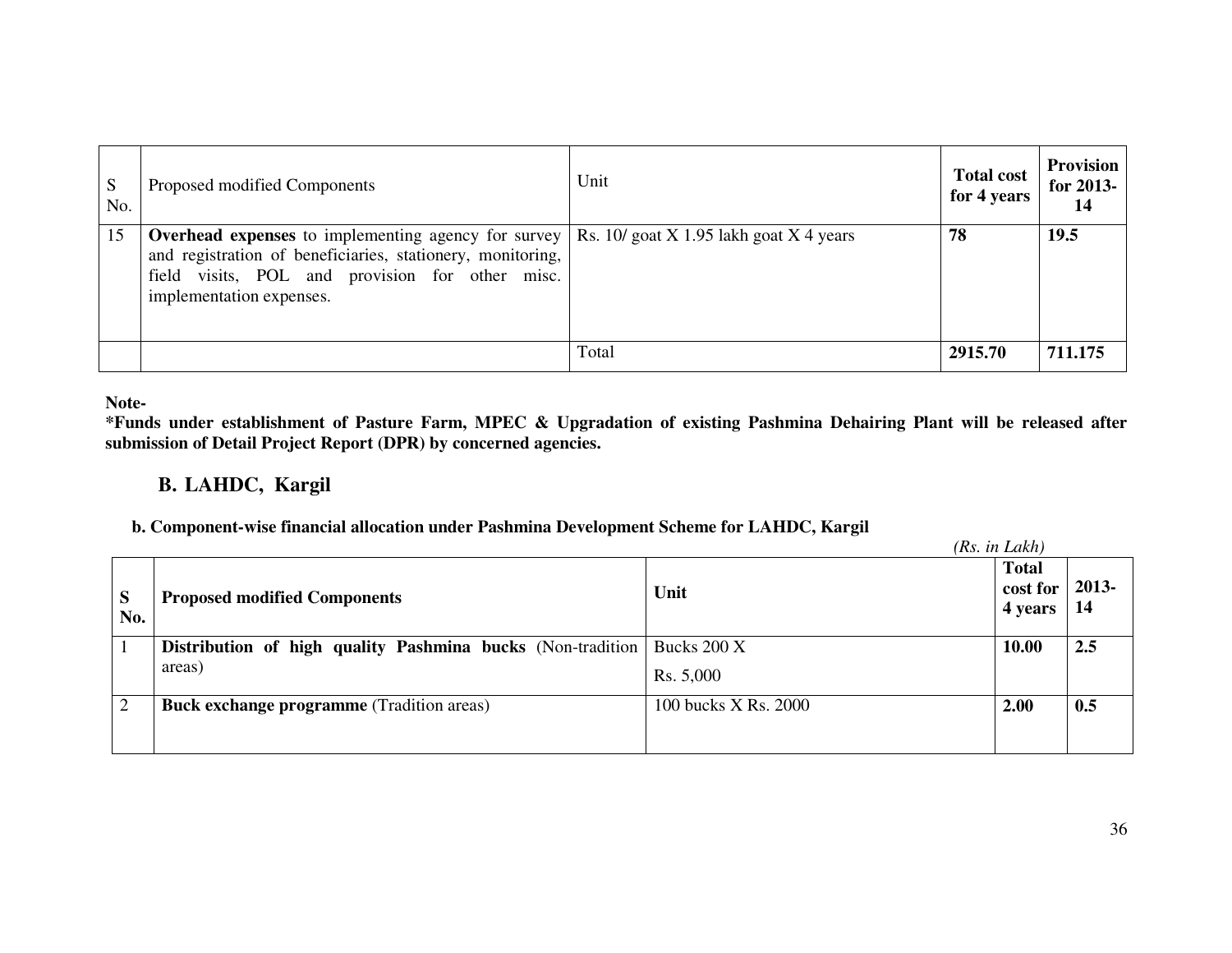| S<br>No.         | <b>Proposed modified Components</b>                                                                                                    | Unit                                                                                                        | <b>Total</b><br>cost for<br>4 years | 2013-<br>14 |
|------------------|----------------------------------------------------------------------------------------------------------------------------------------|-------------------------------------------------------------------------------------------------------------|-------------------------------------|-------------|
| 3                | Assistance for foundation stock in non-traditional area of<br>Pashmina rearing                                                         | 5 families X Rs. 2.50 lakh per unit                                                                         | 12.50                               | 5.0         |
| 4                | <b>Health Coverage</b><br>(Medicines, vaccination, treatment including medical kits)                                                   | 5000 animals X Rs. 18 X 4 years                                                                             | 3.6                                 | 0.90        |
| 5                | <b>Strengthening of existing of Fodder Banks / Fodder form</b>                                                                         | 1 Banks/Farms                                                                                               | 25                                  | 25          |
| 6                | <b>Strengthening of existing Pashmina Breeding Farms</b>                                                                               | 1 Farm                                                                                                      | 25                                  | 25          |
| 8                | <b>Establishment of Pasture farm on migratory routes</b>                                                                               | 1 new farm @ Rs. 267 lakhs per farm Pasture<br>site of approx. 50 hectares size (1000 kanals)<br>each site. | 267                                 | 267         |
| $\boldsymbol{9}$ | <b>Feed Supplement</b><br>(Provision of free distribution of nutrient supplement to eligible<br>Pashmina goats (weak/ pregnant goats): | 4,000 sheep $X$ 150 days annually $X$ Rs. 5/-<br>goat X 4 years coverage period                             | 120.00                              | 30.0        |
| 10               | Assistance for setting up Pashmina Goat Pen for protecting flocks                                                                      | 100 Pens X @ Rs. 15,000                                                                                     | 15.00                               | 3.75        |
| 11               | Assistance for providing Portable Tents, Torch, Gumboots and<br>Goggles                                                                | 100 families @ Rs. 15,000/- family                                                                          | 15.00                               | 3.75        |
| 12               | Distribution of Improved Pashmina Combs for Efficient<br>Harvesting of Pashmina                                                        | 200 combs @ Rs. 400/- comb                                                                                  | 0.80                                | 0.20        |
| 13               | Training Programme/ Breeder Orientation/ Health Camps/                                                                                 | 8 Camps @ Rs. 30,000/- camp                                                                                 | 2.40                                | 0.60        |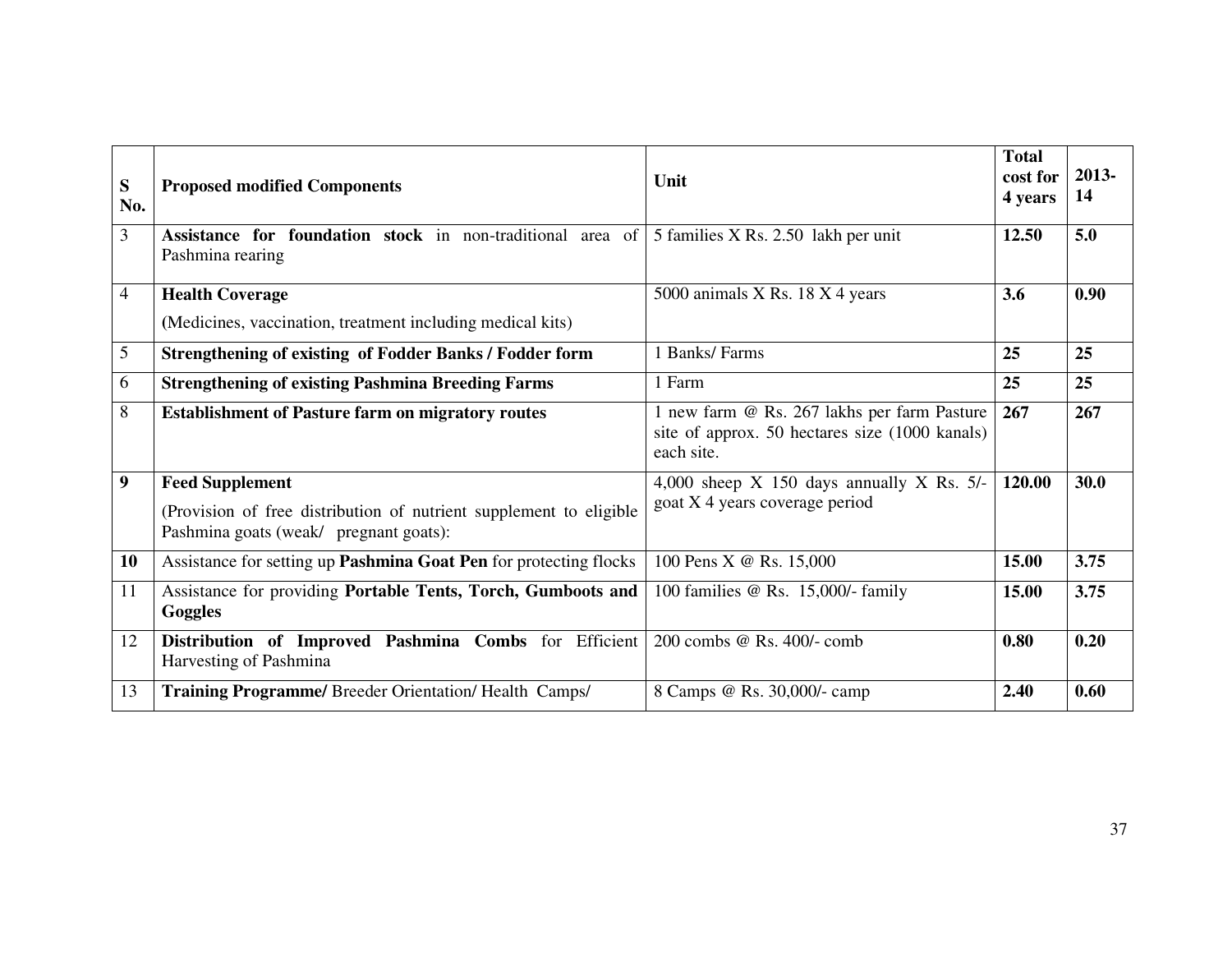| S<br>No. | <b>Proposed modified Components</b>                                                                                                                                                                  | Unit                                | <b>Total</b><br>cost for<br>4 years | 2013-<br>-14 |
|----------|------------------------------------------------------------------------------------------------------------------------------------------------------------------------------------------------------|-------------------------------------|-------------------------------------|--------------|
| 16       | <b>Overhead expenses</b> to implementing agency for survey and<br>registration of beneficiaries, stationery, monitoring, field visits,<br>POL and provision for other misc. implementation expenses. | Rs. $10$ goat X 5000 goat X 4 years | 2.0                                 | 0.50         |
|          |                                                                                                                                                                                                      | Total                               | 500.30                              | 364.7        |

**Note- \*Funds under establishment of Pasture Farm will be released after submission of Detail Project Report (DPR) by LAHDC, Kargil.** 

#### **IV. Name of Scheme:Angora Wool Development Scheme**

 The H.P. State Wool Coop. Wool Procurement & Marketing Fed. Ltd., Shimla has submitted two projects under Angora Wool Development Scheme for (i) Establishment of Mini Angora Rabbit Farm for 20 families with total financial provision of Rs. 38.742 lakh and (ii) another one project under Integrated Angora Germplasm-cum-Processing and Training Centre with financial provision of Rs. 17.446 lakh. The Project Committee discussed the proposal and recommenced to the Executive Committee for implementation during financial year 2013-14 as under :

I)Establishment of Mini Angora Rabbit Farm to cover 20 families (Total Rs. 38.742 lakh) :

| Sr. | <b>Activity</b> | Per family cost | Per family   | Per family | <b>Total cost</b> | Per unit cost for |
|-----|-----------------|-----------------|--------------|------------|-------------------|-------------------|
| No. |                 | (for total 20)  | $cost$ $2nd$ | cost 3rd   | for one           | 20 family per     |
|     |                 | rabbits $1st$   | vear         | year       | family of         | project & 400     |
|     |                 | Year            |              |            | 20 rabbits        | rabbits for       |
|     |                 |                 |              |            |                   | 3 year period     |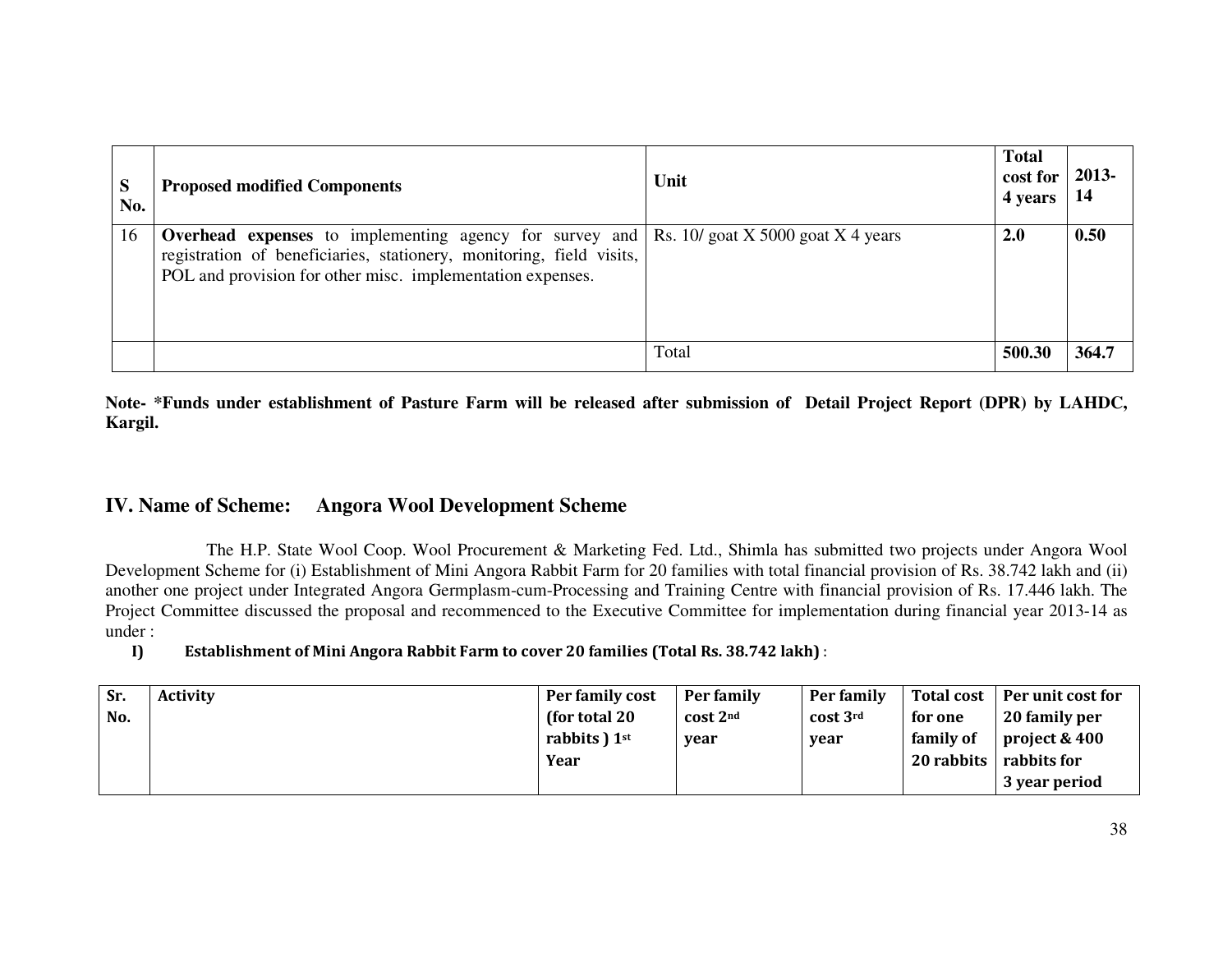|               | <b>Establishment of Mini Angora Rabbit Farm</b>                                                                                                                                                                                                               |       | A                             |       |          |             |
|---------------|---------------------------------------------------------------------------------------------------------------------------------------------------------------------------------------------------------------------------------------------------------------|-------|-------------------------------|-------|----------|-------------|
|               |                                                                                                                                                                                                                                                               |       | No. of families to be covered |       | 1 Family | 20 Families |
| a)            | Assistance for construction of low cost shed to<br>attaining the target of 40 rabbits after completion of<br>(50% cost of shed)<br>one year                                                                                                                   |       | 24000                         |       | 24000    | 480000      |
| b)            | Supply of foundation stock (8male+12female) @<br>1500/- per rabbit (1500 x 20) with transportation<br>and feed overhead expenses.                                                                                                                             | 30000 |                               |       | 30000    | 600000      |
| $\mathbf{c})$ | Supply of cages (40 cages for one family) @ `10,000/-<br>per unit                                                                                                                                                                                             | 10000 | 10000                         | 10000 | 30000    | 600000      |
| d)            | Supply of medical kit $@$ `1000/- to each beneficiary                                                                                                                                                                                                         | 1000  | 1000                          | 1000  | 3000     | 60000       |
| e)            | Supply of feed (150gm / rabbit /day for 20 rabbit for<br>365 days) 20 x 0.150 x 365= 10.95 or say 11 Quintal<br>@ `2200/- Quintal per year with transportation<br>expenses                                                                                    | 24200 | 24200                         | 24200 | 72600    | 1452000     |
| f)            | Provision of charka (spinning machine) & knitting<br>machine for spinning/consumption of Angora wool at<br>household level by beneficiary `10,000/-                                                                                                           |       | 10000                         |       | 10000    | 200000      |
| g)            | Training of farmers (including travelling, boarding,<br>lodging, training material, institutional charges etc)<br>6500/-/unit                                                                                                                                 | 6500  |                               |       | 6500     | 130000      |
|               | Total (a to g)                                                                                                                                                                                                                                                | 71700 | 69200                         | 35200 | 176100   | 3522000     |
|               | Reimbursement of overhead expenses to<br>Implementing Agency @ 10% of the total project for<br>Cost of survey, registration of beneficiaries,<br>stationary, monitoring, manpower, part time<br>veterinarian, POL and provision for other miscll.<br>expenses | 7170  | 6920                          | 3520  | 17610    | 352200      |
|               | Total $(a+b+c+d+e+g+h)$                                                                                                                                                                                                                                       | 78870 | 76120                         | 38720 | 193710   | 3874200     |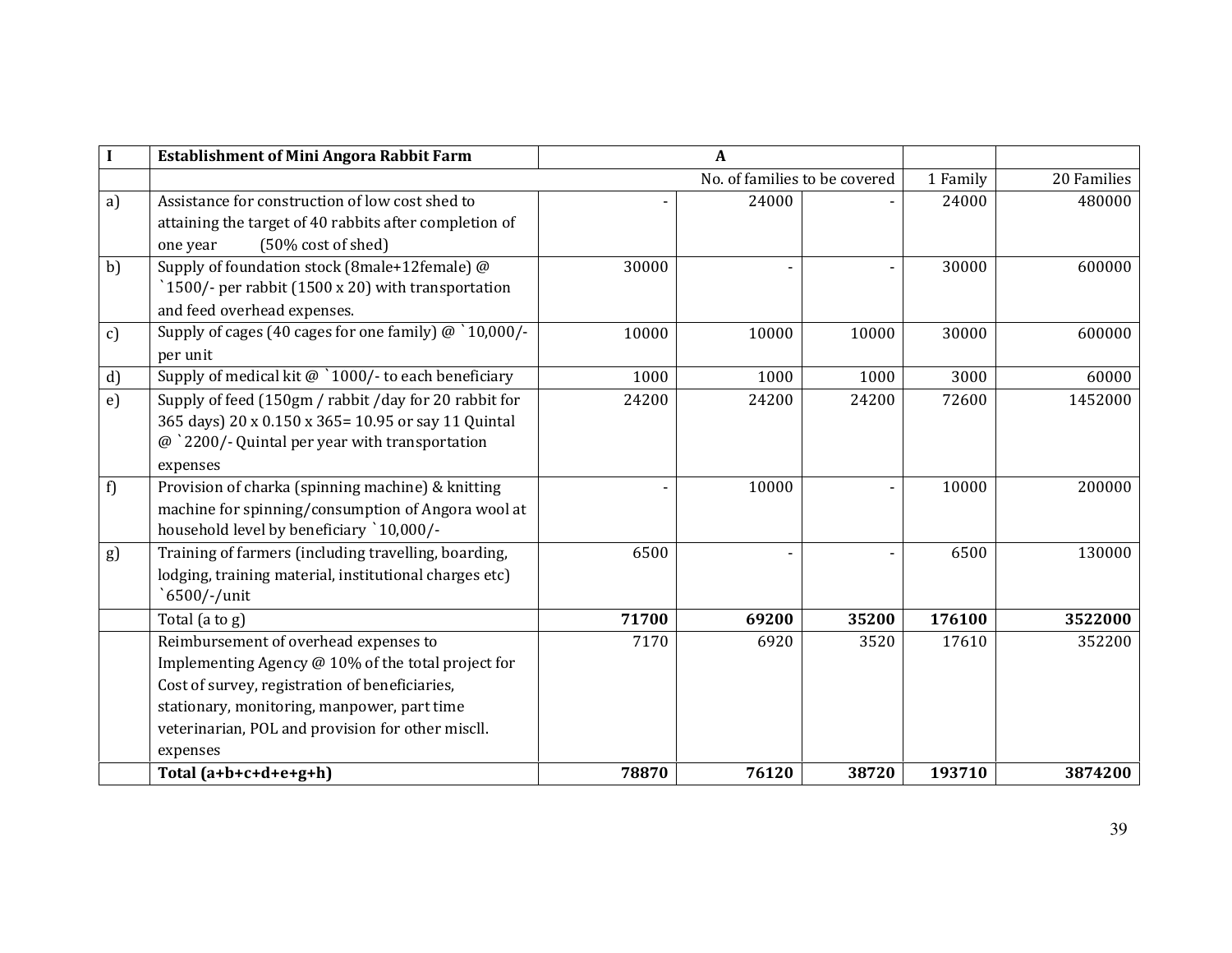## **(ii) Integrated Angora Germplasm-cum-Processing and Training Centre. (Total Rs. 17.44 lakh )**

| Sr.          | <b>Activity I. Establishment of Angora Germplasm Farm</b>                                                             | Total project cost |
|--------------|-----------------------------------------------------------------------------------------------------------------------|--------------------|
| No.          |                                                                                                                       | for 100 rabbits    |
|              | <b>Establishment of Angora Germplasm Farm</b>                                                                         |                    |
| a)           | Assistance for construction of low cost shed to attain a target of 200 rabbits after completion of one year (50% cost | 120000             |
|              | of shed)                                                                                                              |                    |
| b)           | Supply of foundation stock (40 male+60 female) @ 1500/- per rabbit (1500x100)                                         | 150000             |
| c)           | Supply of cages (200 cages) $\omega$ `50000/- per unit                                                                | 50000              |
| d)           | Supply of medical kit @ 5000/- per unit                                                                               | 5000               |
| $\epsilon$ ) | Supply of feed (150gm/rabbit/day for 100 rabbit for 365 days) 100 x .150 x 365 =54.75 of say 55 Quintals              | 121000             |
|              | $@$ 2200/- Quintal/year                                                                                               |                    |
|              | Total (a to e)                                                                                                        | 446000             |
| f)           | Overhead expenses @10% of Total cost of the project                                                                   | 44600              |
|              | Total cost of Activity No. I (a to f)                                                                                 | 4,90,600           |

| Sr.           | Activity III. Provision for establishment of training centre for manufacturing angora     | Assistance<br>under | project $cost$<br>Total |
|---------------|-------------------------------------------------------------------------------------------|---------------------|-------------------------|
| No.           | products                                                                                  | components          | for training centre     |
| i)            | Stipend to trainees (10 persons for 3 months $\omega$ `100/- per day) 100x30x3x10=`90,000 | 90000/- per batch   | 360000                  |
|               | per batch: 4 batches in a year & total 40 trainees in a year                              |                     |                         |
| $\mathbf{ii}$ | Honorarium to Master Instructor $\omega$ '10000/- per month (one instructor)              | 30000/- per batch   | 120000                  |
| iii)          | Office Assistant/Attendant @ 5000/- per month                                             | 15000/- per batch   | 60000                   |
| iv)           | Support of `10000/- per set of loom or charkha or knitting machine per trainees           | 100000/- per batch  | 400000                  |
| v)            | Support for product development, design development & Product Diversification and         |                     | 200000                  |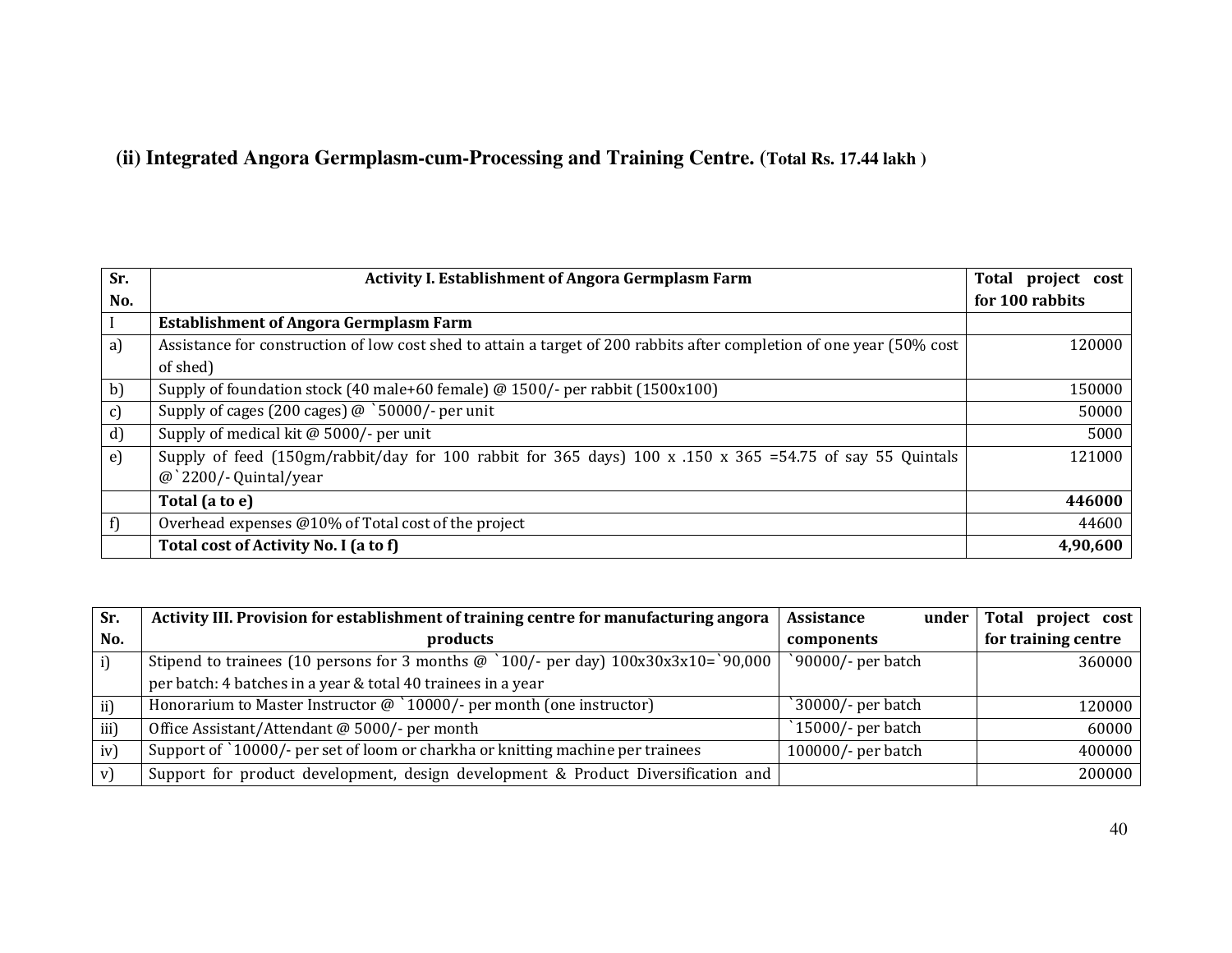|     | equipments, computer and printer etc (one time for 1 year project) |           |
|-----|--------------------------------------------------------------------|-----------|
|     | Total (I to iv)                                                    | 1140000   |
| vi) | Overhead expenses $@10\%$ of Total cost of the project             | 114000    |
|     | Total Cost of Activity No. III                                     | 12.54.000 |

#### **V. Name of Scheme:Quality Processing of Wool Scheme**

| <b>SN</b> | <b>Implementing</b> | <b>Name</b><br>of       |                          | <b>Requirement</b>           |                                                                   | <b>Name</b><br><i>instruments</i><br>-of | <b>Observation/recommendation of Project Committee</b> |  |  |
|-----------|---------------------|-------------------------|--------------------------|------------------------------|-------------------------------------------------------------------|------------------------------------------|--------------------------------------------------------|--|--|
|           | Agency              | machinery               | of                       | financial required for CFC   | for approval of project.                                          |                                          |                                                        |  |  |
|           |                     |                         | assistance in            |                              |                                                                   |                                          |                                                        |  |  |
|           |                     |                         | 2013-14                  |                              |                                                                   |                                          |                                                        |  |  |
|           | Deptt.<br>of 1      | Proposal<br>for         | $\text{Rs.}$ 50 lakhs i. | Physical                     | testing $\vert$ <i>Due to non availability of funds under the</i> |                                          |                                                        |  |  |
|           | Applied             | upgradation of          | for                      | machines for fibre, yarn     | scheme, the same project proposal could 't be                     |                                          |                                                        |  |  |
|           | Chemical            | Textile                 | procurement              | (UTM), Rs. 25 lakh,          | considered in current financial year.                             |                                          |                                                        |  |  |
|           | Science<br>$\&$     | Industrial              | of equipments            | (ii) Light fastness/ heat    |                                                                   |                                          |                                                        |  |  |
|           | Technology,         | Service Centre          | for                      | fastness tester, Rs. 15 lakh |                                                                   |                                          |                                                        |  |  |
|           | Guru                | at GN<br>Nanak $(TISC)$ | Laboratory in            | Projection<br>(iii)          |                                                                   |                                          |                                                        |  |  |
|           | Dev University, Dev | Univ.,                  | University.              | microscope, Rs. 10 lakh      |                                                                   |                                          |                                                        |  |  |
|           | Amritsar.           | Amritsar.               |                          |                              |                                                                   |                                          |                                                        |  |  |

## **VI. Name of Scheme: Social Security Scheme for insurance**

|           | Project for<br><b>Implementing Agency</b> |     |                                           |               | Financial assistance Remarks for consideration of <b>Observation/recommendation</b> |                 |                                          |    | - of                                                                            |          |  |     |           |
|-----------|-------------------------------------------|-----|-------------------------------------------|---------------|-------------------------------------------------------------------------------------|-----------------|------------------------------------------|----|---------------------------------------------------------------------------------|----------|--|-----|-----------|
| <b>SN</b> |                                           |     |                                           | demanded      |                                                                                     | proposal        | <b>Project Committee for approval of</b> |    |                                                                                 |          |  |     |           |
|           |                                           |     |                                           |               |                                                                                     |                 |                                          |    |                                                                                 | project. |  |     |           |
|           | Rajasthan                                 |     | Livestock To                              |               | cover                                                                               | one $\vert$ Rs. |                                          | 48 | lakh   Help of $80\%$ premium amount   PC recommended                           |          |  | the | financial |
|           | Development                               |     | Board,   lakh sheep under   (Contribution |               |                                                                                     |                 |                                          |    | of $\vert$ to sheep breeders i.e. Rs. 48 assistance of Rs. 48 lakh              |          |  |     |           |
|           | Govt.                                     | -of |                                           |               |                                                                                     |                 |                                          |    | Rajasthan, Sheep Insurance   CWDB for one lakh   per sheep out of total premium |          |  |     |           |
|           | Jaipur                                    |     |                                           | <b>Scheme</b> |                                                                                     |                 |                                          |    | sheep i.e. $\omega$ Rs. of Rs. 60 per sheep                                     |          |  |     |           |
|           |                                           |     |                                           |               |                                                                                     |                 | $48/-$ sheep)                            |    |                                                                                 |          |  |     |           |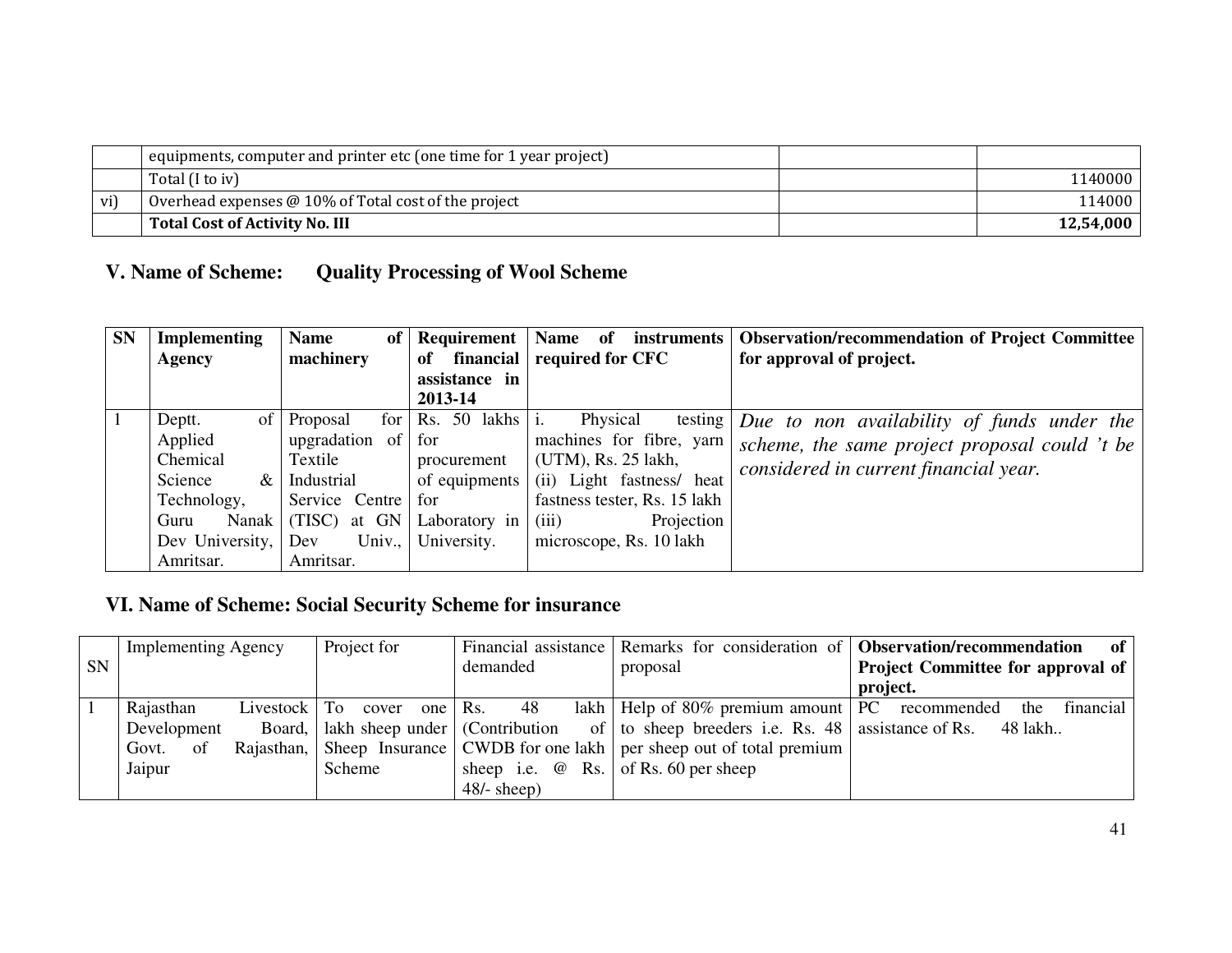|                |                                                           |                                           |                                                                                                        | Andhra Pradesh Sheep $\&$   To cover two   Rs. 113.22 lakh   Help of 80% premium amount   PC recommended | financial<br>the |
|----------------|-----------------------------------------------------------|-------------------------------------------|--------------------------------------------------------------------------------------------------------|----------------------------------------------------------------------------------------------------------|------------------|
| <sup>2</sup>   | Goat Development Coop.   lakh sheep under   (Contribution |                                           |                                                                                                        | of $\vert$ to sheep breeders i.e. Rs. 31.45 $\vert$ assistance of Rs. 20 lakh.                           |                  |
|                | Fed. Ltd., Govt. of AP, Sheep Insurance   CWDB for        |                                           |                                                                                                        | two or Rs. $62.90/-$ sheep out of                                                                        |                  |
|                | Hyderabad                                                 | Scheme                                    | lakh sheep)                                                                                            | total premium amount of Rs.                                                                              |                  |
|                |                                                           |                                           |                                                                                                        | 39.32 or Rs. 78.64/- sheep                                                                               |                  |
| $\overline{3}$ | Karnataka Sheep & Wool   To cover $1.29$   Rs. $20.64$    |                                           |                                                                                                        | lakh   Help of 80% premium amount   PC recommended                                                       | financial<br>the |
|                | Development                                               | lakh sheep under $\vert$ (Contribution    |                                                                                                        | of $\vert$ to sheep breeders i.e. Rs. 16 assistance of Rs. 20 lakh.                                      |                  |
|                | Corporation,                                              |                                           |                                                                                                        | Bangalore   Sheep Insurance   CWDB for $1.29$   per sheep out of total premium                           |                  |
|                | (Karnataka)                                               |                                           | Scheme $(0.40 +  \text{lakh} \text{ sheep i.e. } \textcircled{e}   \text{of Rs. } 20/2 \text{ sheep})$ |                                                                                                          |                  |
|                |                                                           | 1.60 lakh sheep) $\vert$ Rs. 16 /- sheep) |                                                                                                        |                                                                                                          |                  |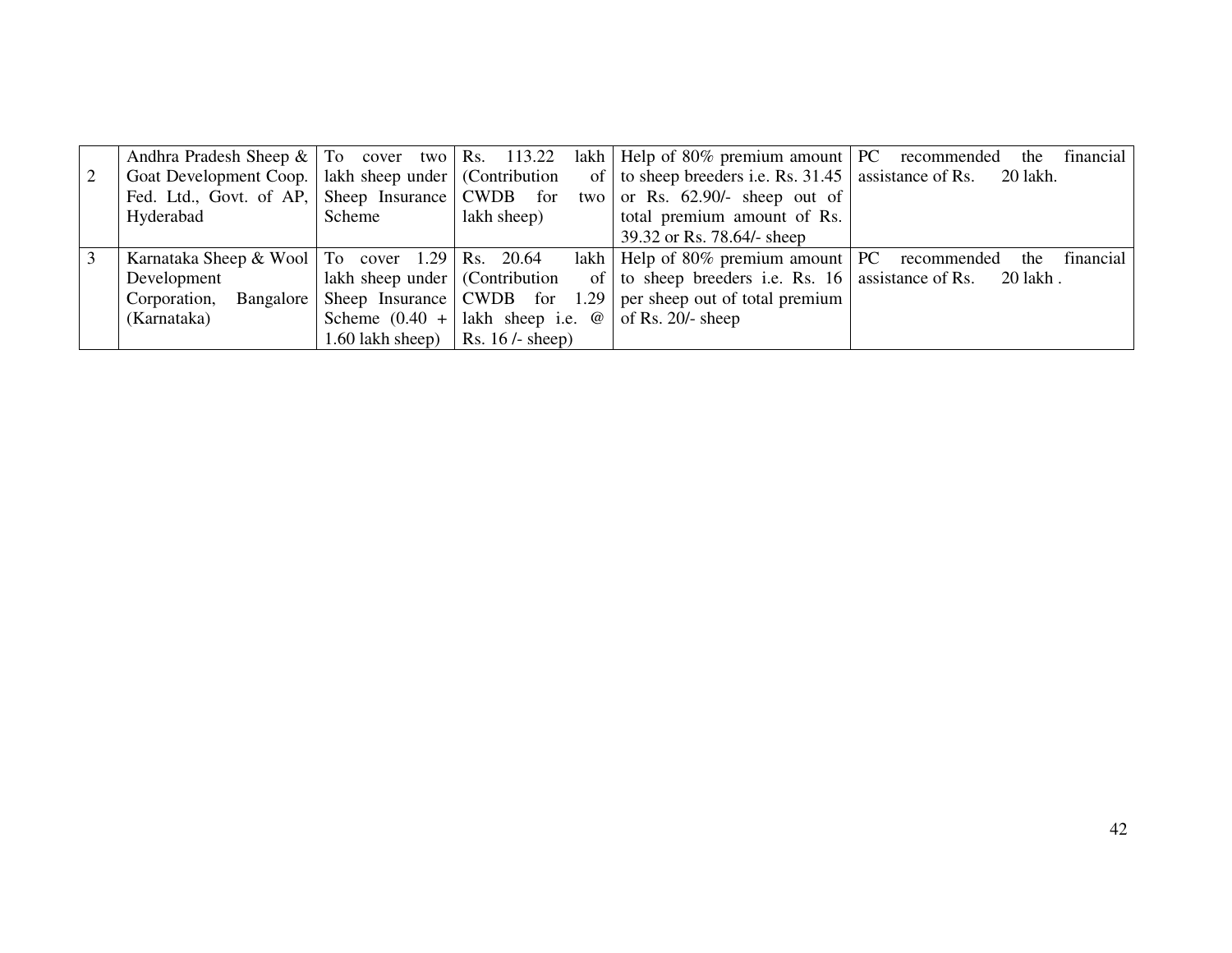#### **MINUTES OF 22nd PROJECT COMMITTEE MEETING OF THE CENTRAL WOOL DEVELOPMENT BOARD HELD ON 3rd July, 2013 AT 11.00 a.m. AT JODHPUR**

The  $22<sup>nd</sup>$  Project Committee meeting of the CWDB was held on  $3<sup>rd</sup>$  July, 2013 at 11.00 a.m. at Jodhpur under the chairmanship of Shri K.K. Goyal, Executive Director, CWDB to consider and recommend suitable project proposals to the Executive Committee for necessary approval and implementation during current financial year 2013-14.

 Following members/representatives of members of Project Committee participated in the meeting:

- i) Shri K.K. Goyal, Executive Director, CWDB
- ii) Dr. D.B. Shakyawar, Pr. Scientist, CSWRI, Avikanagar, Via Jaipur, Raj.
- iii) Dr. J. P. Nandwani, Sr. Vet. Officer, Office of the Addl. Director, Animal Husbandry Deptt., Govt. of Raj. Jodhpur
- iv) Shri Anurag Purohit, TO, CWDB & Member Secretary/Project Committee.

 Agenda Notes along with copies of project proposals were supplied to all the members/ representatives of Project Committee members. The Project Committee examined and discussed following project proposals received form different agencies under 'Integrated Wool Improvement & Development Programme' (IWIDP) for implementation during current financial year 2013-14:

| SN            | of<br>Name           | Name of implementing      | Total                   | Requirem        | Remarks               |
|---------------|----------------------|---------------------------|-------------------------|-----------------|-----------------------|
|               | Scheme               | agency                    | project cost            | of<br>ent       |                       |
|               |                      |                           | (Proposal)              | funds<br>in     |                       |
|               |                      |                           |                         | 2013-14         |                       |
| $\mathbf{A}$  | Wool<br>'Angora      | Central Sheep & Wool      | 58.11<br>Rs.            | Rs. 23.66       | To cover 30 families  |
|               | Development          | Research Institute (unit) | lakh                    | lakh            | 600<br>and<br>angora  |
|               | Scheme'              | of ICAR)<br>at North      |                         |                 | rabbits of Kullu &    |
|               |                      | Temperate<br>Regional     |                         |                 | Mandi districts of    |
|               |                      | Station at Garsa, Kullu   |                         |                 | H.P. State.           |
| B             | Upgradation/Str      | Wool<br>Research          | 31.50<br>Rs.            | 31.50<br>Rs.    | Upgrade the existing  |
|               | engthening<br>of     | Thane<br>Association,     | lakh                    | lakh            | Laboratory<br>of      |
|               | existing Wool        | (MOT)                     |                         |                 | CWDB under<br>the     |
|               | Testing Lab of       |                           |                         |                 | scheme of 'HRD &      |
|               | <b>CWDB</b> at Kullu |                           |                         |                 | Promotional           |
|               |                      |                           |                         |                 | Activities'.          |
| $\mathcal{C}$ | Organizing           | in<br>Organizing          | Independent Expo        | $^{\copyright}$ | The<br>has<br>Board   |
|               | 'Woollen             | collaboration<br>with     | Rs. 16 lakhs and hiring |                 | collected proposals   |
|               | Expos'<br>under      | different Govt. & Non-    | stalls in reputed fairs |                 | by<br>publishing      |
|               | of<br>the scheme     | govt. organizations.      | with                    | maximum         | advertisements<br>in  |
|               | <b>HRD</b><br>&      |                           | provision of Rs. 15,000 |                 | leading news papers   |
|               | Promotional          |                           | per stalls.             |                 | different<br>at       |
|               | Activities'          |                           |                         |                 | cities/<br>important  |
|               |                      |                           |                         |                 | locations to organize |
|               |                      |                           |                         |                 | fairs<br>in<br>winter |
|               |                      |                           |                         |                 | seasons.              |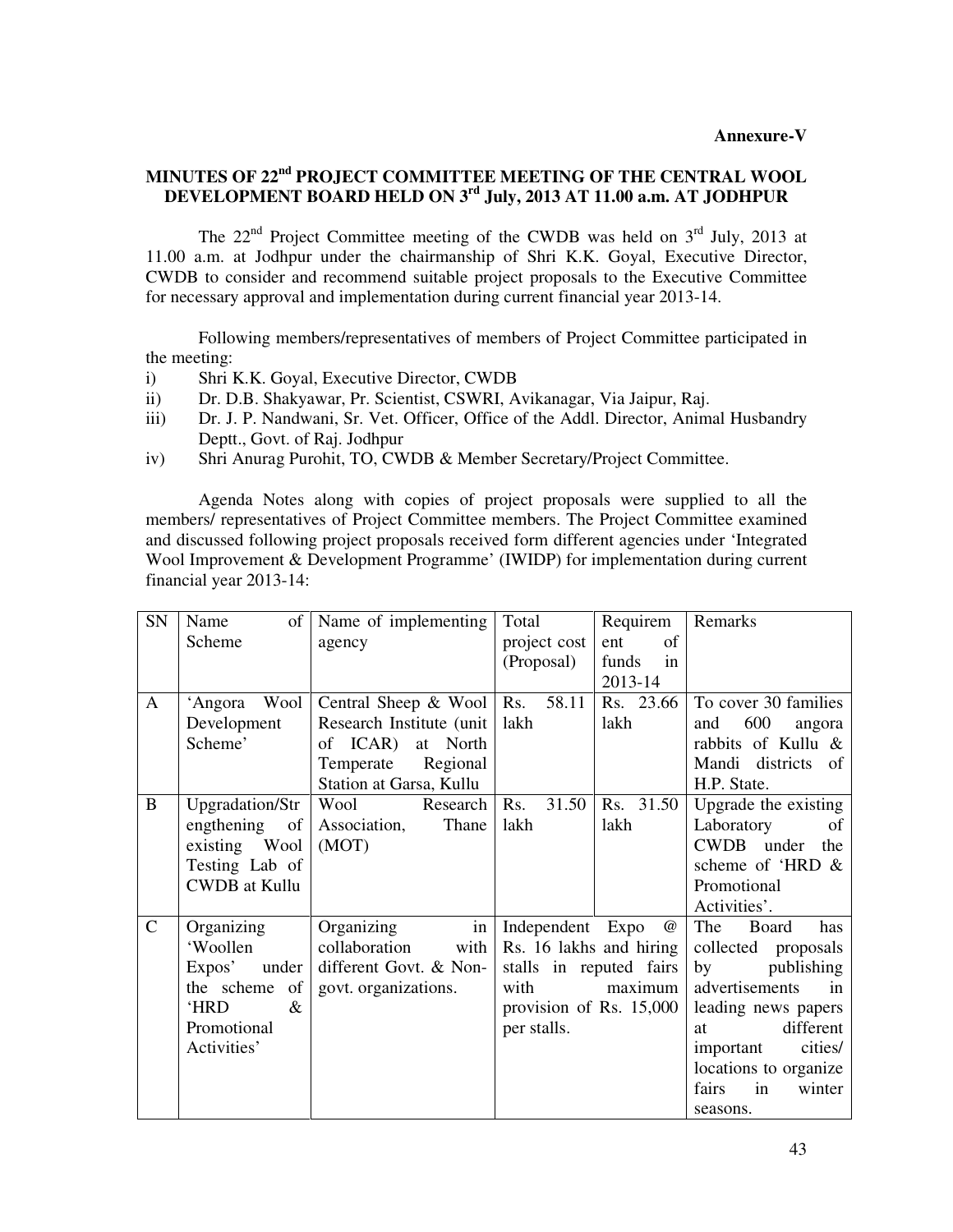| D | R&D Project on    | and<br>Central<br>Sheep   | Rs. 25.52 | 36     | The Board has          |
|---|-------------------|---------------------------|-----------|--------|------------------------|
|   | Development of    | Wool<br>Research          | lakh      | Months | received positive      |
|   | portable          | Institute,<br>Avikanagar, |           |        | comments from IIT,     |
|   | intelligent wool  | Jaipur (Raj)              |           |        | New Delhi as per       |
|   | analyzer          |                           |           |        | decision of last       |
|   |                   |                           |           |        | meeting of $20th PC$ . |
|   |                   |                           |           |        |                        |
| E | To<br>support     | Wool<br>Research          | Rs. 610   |        | Under $12^{th}$ Plan   |
|   | WRA<br>to         | Association, Thane to     | lakh      |        | scheme (HRD &          |
|   | develop<br>the    | meet global standard      |           |        | Promotional            |
|   | institution<br>as | and to make it<br>an      |           |        | Activity) a provision  |
|   | of<br>'Centre     | institution<br>оf         |           |        | of Rs. 600 lakh has    |
|   | Excellence<br>for | international             |           |        | made for WRA to        |
|   | Wool'             | competence with full-     |           |        | develop this           |
|   |                   | fledged<br>modern         |           |        | institution as Centre  |
|   |                   | facility.                 |           |        | of Excellence.         |

#### **A. Name of Scheme : Angora Wool Development Scheme**

- Implementing Agency : Central Sheep & Wool Research Institute (an unit of ICAR) at North Temperate Regional Station at Garsa, Kullu.
- Component : Establishment of Mini Angora Rabbit Farm to cover 30 families and distribution of 600 angora rabbits in Mandi & Kullu districts of HP State with total project cost of Rs. 58.113 lakhs for 3 years period.

| Sr.<br>No.    | <b>Activity</b>                                                                                                                                 | <b>Per</b><br>family<br>cost (for<br>total 20<br>rabbits)<br>$1st$ Year | Per<br>family<br>cost<br>$2nd$ year | Per<br>family<br>cost<br>$3rd$ year | <b>Total cost</b><br>for one<br>family of<br>20<br>rabbits | <b>Total cost for</b><br>30 families (3)<br>projects) $\&$<br>600 rabbits for<br>3 years period. |
|---------------|-------------------------------------------------------------------------------------------------------------------------------------------------|-------------------------------------------------------------------------|-------------------------------------|-------------------------------------|------------------------------------------------------------|--------------------------------------------------------------------------------------------------|
| I             | <b>Establishment of Mini</b>                                                                                                                    |                                                                         | $\mathbf A$                         |                                     |                                                            |                                                                                                  |
|               | <b>Angora Rabbit Farm</b>                                                                                                                       |                                                                         |                                     |                                     |                                                            |                                                                                                  |
|               |                                                                                                                                                 |                                                                         | No. of families to be covered       |                                     | 1 Family                                                   | 30 Families                                                                                      |
| a)            | Assistance for construction of<br>low cost shed to attaining the<br>target of 40 rabbits after<br>completion of one year<br>(50% cost of shed)  |                                                                         | 24000                               |                                     | 24000                                                      | 7,20,000                                                                                         |
| b)            | Supply of foundation stock<br>(8male+12female) @ `1500/-<br>per rabbit $(1500 \times 20)$ with<br>transportation and feed<br>overhead expenses. | 30000                                                                   |                                     |                                     | 30000                                                      | 9,00,000                                                                                         |
| $\mathbf{c})$ | Supply of cages (40 cages for<br>one family) $@$ `10,000/- per<br>unit                                                                          | 10000                                                                   | 10000                               | 10000                               | 30000                                                      | 9,00,000                                                                                         |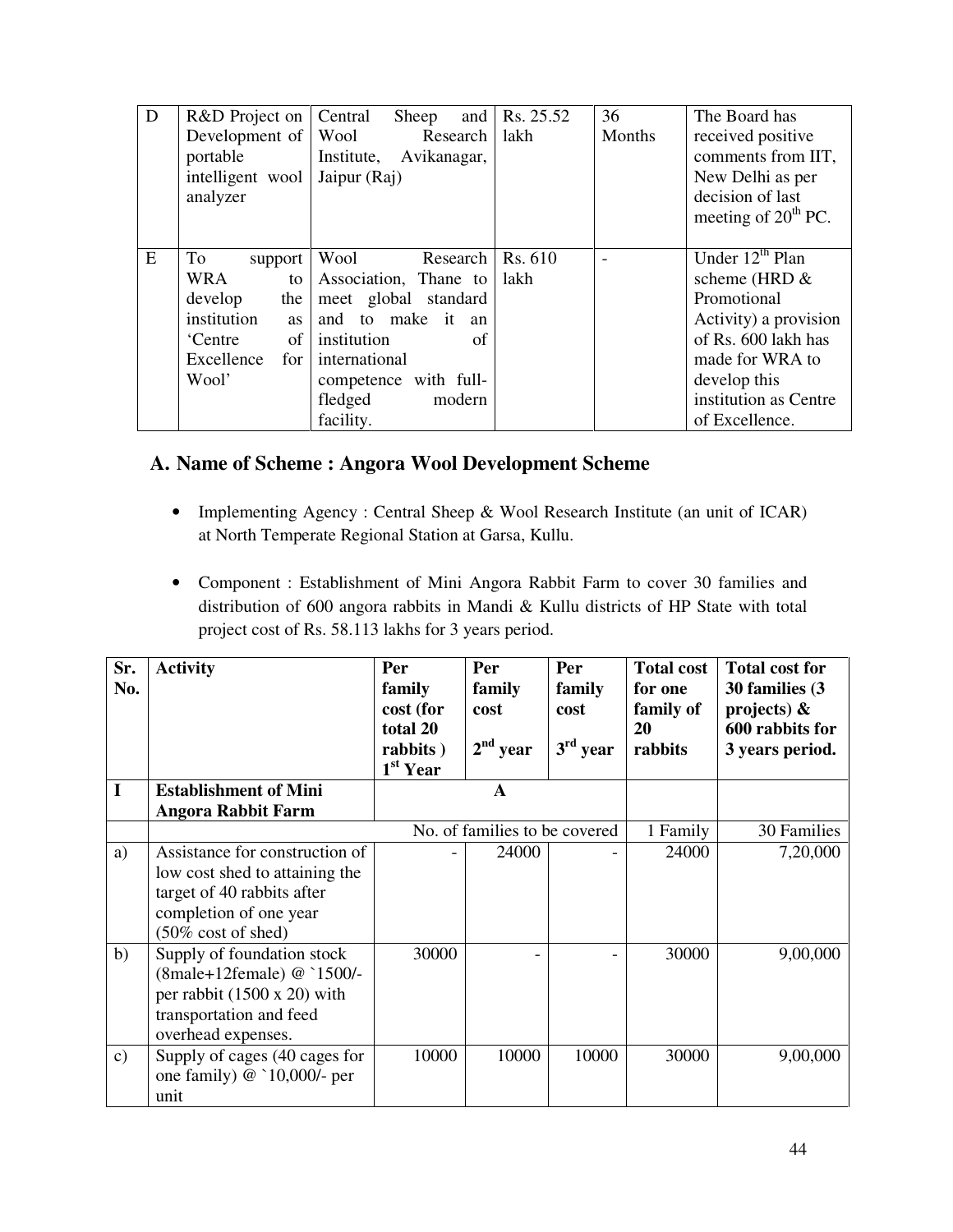| $\mathbf{d}$ | Supply of medical kit @<br>`1000/- to each beneficiary                                                                                                                                                                                                                    | 1000   | 1000   | 1000   | 3000     | 90,000    |
|--------------|---------------------------------------------------------------------------------------------------------------------------------------------------------------------------------------------------------------------------------------------------------------------------|--------|--------|--------|----------|-----------|
| e)           | Supply of feed (150gm/<br>rabbit /day for 20 rabbit for<br>365 days) 20 x 0.150 x 365=<br>10.95 or say 11 Quintal @<br>2200/- Quintal per year with                                                                                                                       | 24200  | 24200  | 24200  | 72600    | 21,78,000 |
| f)           | transportation expenses<br>Provision of charka (spinning<br>machine) $&$ knitting machine<br>for spinning/consumption of<br>Angora wool at household<br>level by beneficiary '10,000/-                                                                                    |        | 10000  |        | 10000    | 3,00,000  |
| g)           | Training of farmers<br>(including travelling,<br>boarding, lodging, training<br>material, institutional charges<br>etc) `6500/-/unit                                                                                                                                      | 6500   |        |        | 6500     | 1,95,000  |
|              | Total $(a \text{ to } g)$                                                                                                                                                                                                                                                 | 71,700 | 69,200 | 35,200 | 1,76,100 | 52,83,000 |
|              | Reimbursement of overhead<br>expenses to Implementing<br>Agency @ 10% of the total<br>project for Cost of survey,<br>registration of beneficiaries,<br>stationary, monitoring,<br>manpower, part time<br>veterinarian, POL and<br>provision for other miscll.<br>expenses | 7170   | 6920   | 3520   | 17610    | 5,28,300  |
|              | Total (a+b+c+d+e+g+h)                                                                                                                                                                                                                                                     | 78,870 | 76,120 | 38,720 | 1,93,710 | 58,11,300 |

 The Project Committee examined above project proposal and recommended to the Executive Committee for consideration and approval with total project cost of Rs. 58.113 lakh for three years including Rs. 23.661 lakh recommended for covering 30 families during current financial year 2013-14 in favour of CSWRI.

#### **B. PROPOSAL FOR UPGRADATION OF KULLU LAB OF CWDB**

 The CWDB requested Wool Research Association, Thane to suggest latest testing equipments for upgradation of Wool Testing Centre of CWDB running at Kullu. Accordingly, scientist from WRA visited Kullu Laboratory on 3<sup>rd</sup> June,2013 and submitted a report on upgradation of laboratory of CWDB at Kullu and proposed list of following instruments for up-gradation of Board's laboratory at Kullu (H.P.) with total approx. cost of Rs. 31.50 lakh, as under :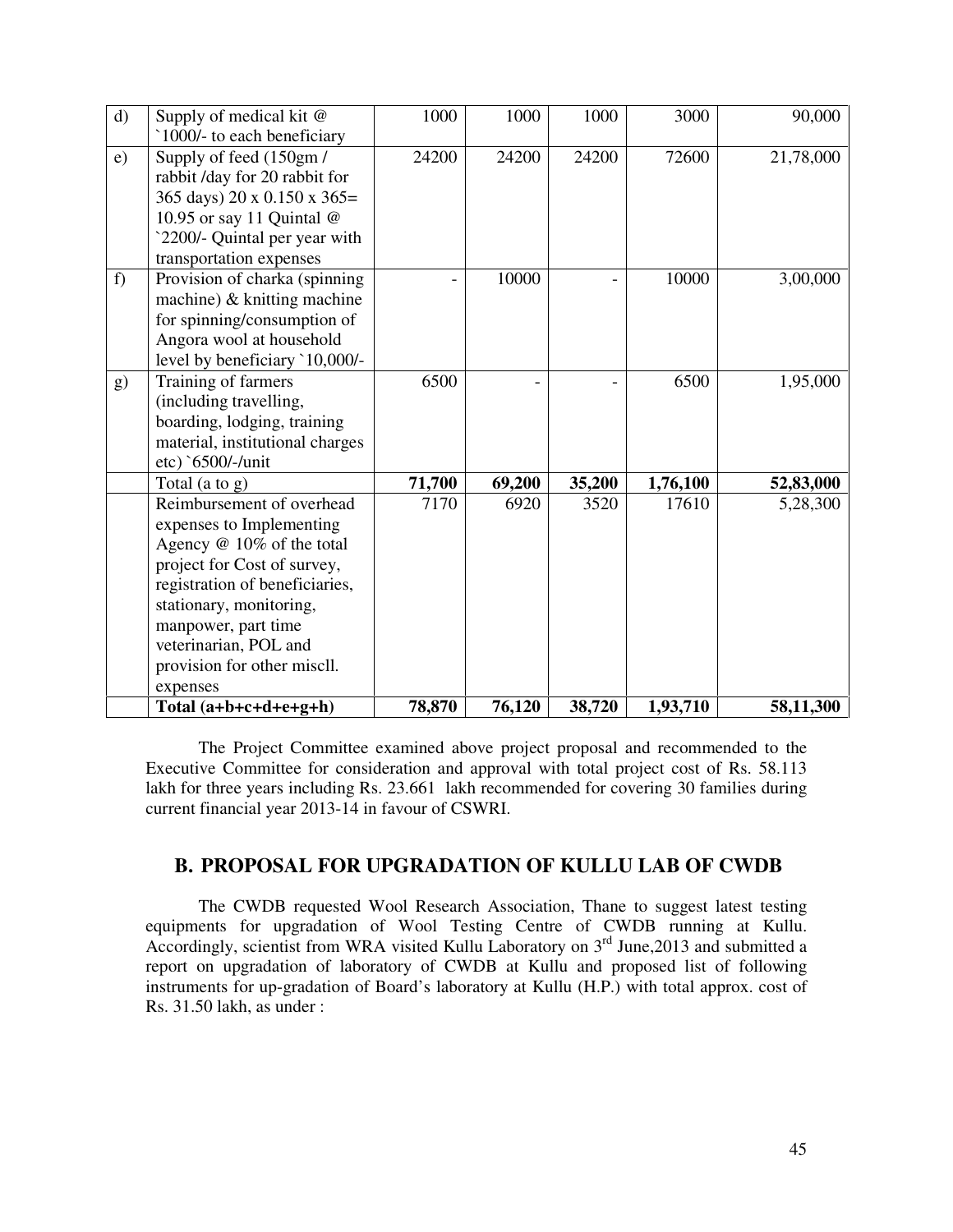| S.             | Description                                                                                                                                                 | Approx. Cost  |
|----------------|-------------------------------------------------------------------------------------------------------------------------------------------------------------|---------------|
| No.            |                                                                                                                                                             | (Rs. in Lacs) |
| 1              | Conditioning chamber (Indigenous)                                                                                                                           | 3.00          |
| 2              | Air Flow Fibre Fineness Tester (Imported)                                                                                                                   | 8.00          |
| 3              | Wrap Reel (Indigenous)                                                                                                                                      | 0.40          |
| $\overline{4}$ | Raw wool scouring system (Indigenous)                                                                                                                       | 10.00         |
| 5              | Muffle Furnace for determining Scouring Yield %                                                                                                             | 0.50          |
| 6              | Portable Spectrometer for Yellowness & Whiteness Index of wool<br>(Imported)                                                                                | 1.25          |
| 7              | Comb Sorter for Fibre Length Determination (Indigenous)                                                                                                     | 0.25          |
| 8              | Desiccator (Indigenous)                                                                                                                                     | 0.10          |
| 9              | Other laboratory instruments and accessories                                                                                                                | 2.00          |
| 10             | Precision Air Conditioning System for entire lab with ducting and<br>insulation work to maintain Standard Environmental Conditions<br>(Imported/Indigenous) | 6.00          |
|                | Total (Rs. in Lacs)                                                                                                                                         | 31.50         |

#### **Instruments/Facilities for up-gradation of Testing Laboratory of CWDB at Kullu**

 The Project Committee recommended Rs. 31.50 lakh (approx.) for upgradation and strengthening Board's laboratory at Kullu.

#### **C. Name of Scheme: Woollen Expos under HRD & Promotional Activities**

 The Board organizes some exhibition-cum-sale of woollen products (Expos) by hiring of stalls in reputed Melas/State Fairs; however, in few places the Board is organizing independent Woollen Expos exclusively for woollen items only in prescribed manner with maximum financial limit of Rs. 16 lakh for each Expo. The Board has invited project proposals by publishing advertisements in leading news papers at different important cities/ locations to organize fairs during winter seasons in collaboration with different Govt. & Nongovt. organizations. The Project Committee discussed all proposals received against publishing advertisement in news papers and recommended following proposals received only from Government Organizations for organizing Expos during winter season of FY 2013- 14, as under:

| S  | Name of Implementing   | Type of expo | Place      | Date/Period                    | Remarks            |      |
|----|------------------------|--------------|------------|--------------------------------|--------------------|------|
| N  | Agency                 | with cost    |            |                                |                    |      |
|    | Gujarat Sheep and      | Total Expo   | At         | $21^{\rm st}$ to $30^{\rm th}$ | Agency             | has  |
|    | Development            | 16.00 Lakhs  | Ahmedabad  | Dec-2013                       | organized expo     | last |
|    | Corporation Limited,   |              | Haat,      |                                | year satisfactory. |      |
|    | Government of Gujarat  |              | Vastrapur  |                                |                    |      |
|    | Gandhinagar            |              |            |                                |                    |      |
| 2. | H.P. State Cooperative | Total Expo   | Chandigarh | Dec-2013                       | Agency             | has  |
|    |                        |              |            |                                |                    |      |

#### **(a) By organizing independent Woolen Expo @ Rs. 16.00 Lakhs per Expo**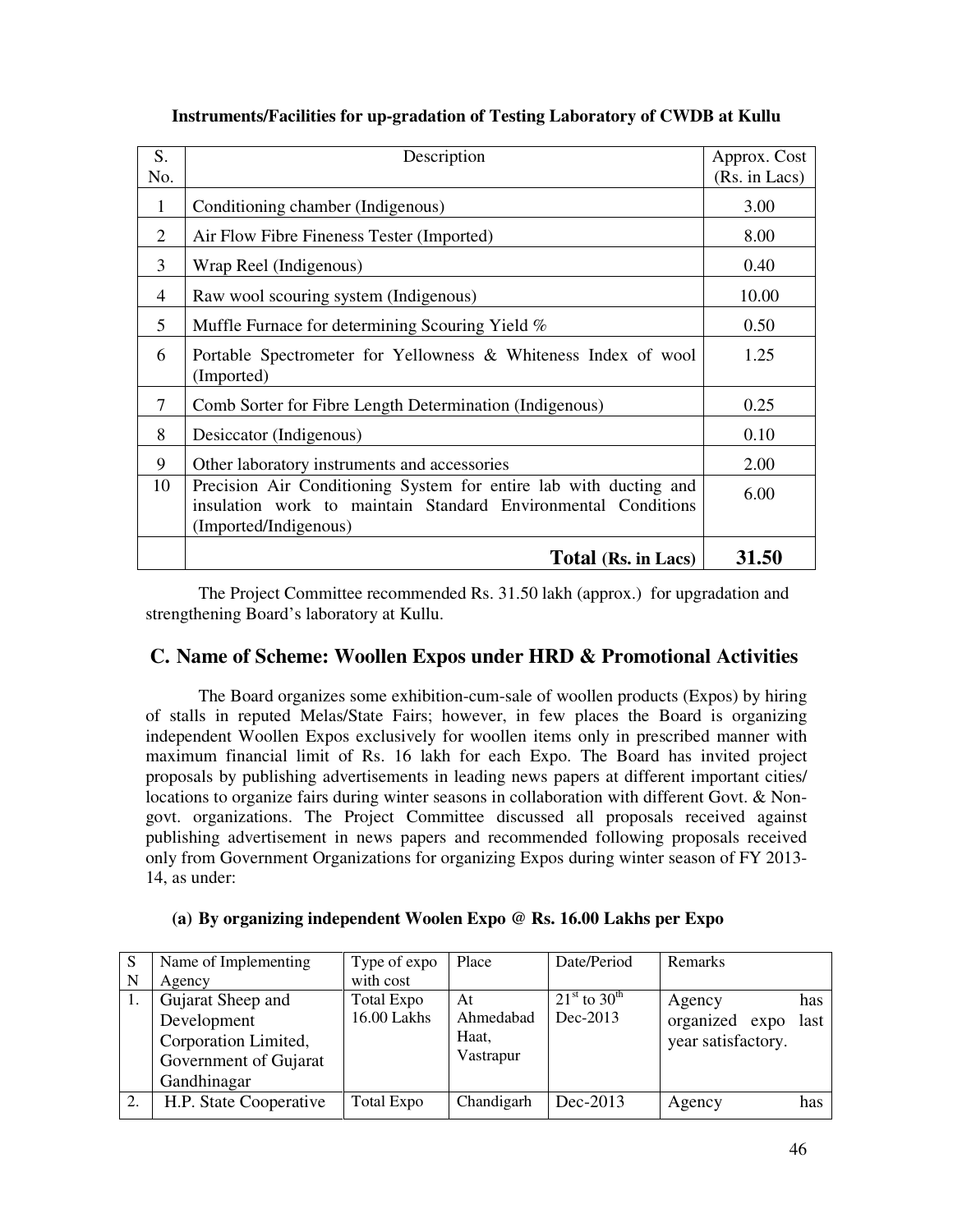| Wool Procurement &         | $16.00$ Lakhs |  | organized expo last |  |
|----------------------------|---------------|--|---------------------|--|
| <b>Marketing Fedration</b> |               |  | year satisfactory.  |  |
| Ltd, Govt. of H.P.,        |               |  |                     |  |
| Shimla-                    |               |  |                     |  |

### **(b ) By hiring Stalls in reputed Exhibition (Hire Stall in reputed fairs)**

| SN<br>Name of Implementing<br>Remarks<br>Demand<br>Place<br>Date/<br>Period<br>Amounts<br>Agency<br>1.<br>West Zone Cultural<br>$\overline{50}$ Stalls on<br>Shilgram,<br>$21 - 30$<br>Agency has organized expo<br>Udaipur.<br>last year satisfactory.<br>hiring basis<br>Centre, Ministry of<br>December<br>@15,000/-Per<br>Cultural, Govt of<br>$-ii2013$<br>Stall)<br>India, Bagore ki<br>$(10 \text{ Days})$<br>Haveli, Udaipur. (<br>Rajasthan)<br>$13^{th}$ to $17^{th}$<br>By hiring<br>2.<br>Punyashlok<br>Kisan-<br>Agency has organized expo<br>2012, Agri<br>Dec-2013<br>last year satisfactory with<br>stalls in Kisan<br>Ahilyadevi<br>approved cost 12.27 lakhs<br>Trade Fair,<br>$(5 \text{ Days})$<br>Maharasthra Mandhi<br>Mela, Pune<br>Pune<br>( $@$ 15000 per stall + S.T.<br>Va Sheli VIkas<br>with<br>etc. this year demand cost<br>maximum<br>Mahamandal Limited,<br>Rs. 16.97 lakhs<br>financial<br>Gokhalenagar, Govt.<br>of Maharashtra, Pune-<br>provision of<br>411016 (Maharashtra)<br>Rs. 15,000/-<br>per stall<br>$3^{\text{rd}}$ to $12^{\text{th}}$<br>3.<br>Proposed 100<br>Rawan Ka<br><b>Udham Prothsan</b><br>Agency has organized expo<br>Stalls on hiring<br>Jan -2013<br>last year satisfactory.<br>Sansthan, District<br>Chabutara<br>basis in reputed<br>Industrial Centre,<br>, Jadhpur<br>fair<br>Govt. of Rajasthan<br>Jodhpur. (Rajasthan)<br>27 Stalls on<br>$\overline{20-30}$<br>Office of the<br>4.<br>Food<br>Stall<br>charges<br>not<br>November-<br>hiring basis<br>mentioned<br>Development<br>Plaza,<br>2013<br>Commissioner<br>Dilli Haat,<br>(handicraft), Ministry<br><b>New</b><br>of Textiles, New<br>Delhi<br>Delhi<br>$16^{th} - 25^{th}$<br>5.<br>50 Stalls on<br>Pali<br>Agency has organized expo<br>District Industrial<br>hiring basis<br>last year satisfactory.<br>Jan-2014<br>Centre, Udham<br>@ Rs. 14,000/-<br>Prothsan Sansthan,<br>Per Stall<br>Govt. of Raj., Pali<br>(Rajasthan)<br>6.<br>The National Small<br>Rent of 25<br>Pragati<br>14-27<br>Boards grants<br>expo to<br>Maidan,<br>Stall Rs.<br>Industries Corporation<br>November<br>NSIC every year<br>New Delhi<br>$-2013$<br>Ltd (A Government of<br>10500/- per<br>"Techmart<br>India Enterprise)<br>Sqmt of 6<br>India-<br>"NSCE Bhawan"<br>sqm each +<br>2013"<br>$S.T.$ &<br>Okhla Industrial<br>Estate, New Delhi-<br>Directory |  |  |  |
|-----------------------------------------------------------------------------------------------------------------------------------------------------------------------------------------------------------------------------------------------------------------------------------------------------------------------------------------------------------------------------------------------------------------------------------------------------------------------------------------------------------------------------------------------------------------------------------------------------------------------------------------------------------------------------------------------------------------------------------------------------------------------------------------------------------------------------------------------------------------------------------------------------------------------------------------------------------------------------------------------------------------------------------------------------------------------------------------------------------------------------------------------------------------------------------------------------------------------------------------------------------------------------------------------------------------------------------------------------------------------------------------------------------------------------------------------------------------------------------------------------------------------------------------------------------------------------------------------------------------------------------------------------------------------------------------------------------------------------------------------------------------------------------------------------------------------------------------------------------------------------------------------------------------------------------------------------------------------------------------------------------------------------------------------------------------------------------------------------------------------------------------------------------------------------------------------------------------------------------------------------------------------------------------------------------------------------------------------------------------------------|--|--|--|
|                                                                                                                                                                                                                                                                                                                                                                                                                                                                                                                                                                                                                                                                                                                                                                                                                                                                                                                                                                                                                                                                                                                                                                                                                                                                                                                                                                                                                                                                                                                                                                                                                                                                                                                                                                                                                                                                                                                                                                                                                                                                                                                                                                                                                                                                                                                                                                             |  |  |  |
|                                                                                                                                                                                                                                                                                                                                                                                                                                                                                                                                                                                                                                                                                                                                                                                                                                                                                                                                                                                                                                                                                                                                                                                                                                                                                                                                                                                                                                                                                                                                                                                                                                                                                                                                                                                                                                                                                                                                                                                                                                                                                                                                                                                                                                                                                                                                                                             |  |  |  |
|                                                                                                                                                                                                                                                                                                                                                                                                                                                                                                                                                                                                                                                                                                                                                                                                                                                                                                                                                                                                                                                                                                                                                                                                                                                                                                                                                                                                                                                                                                                                                                                                                                                                                                                                                                                                                                                                                                                                                                                                                                                                                                                                                                                                                                                                                                                                                                             |  |  |  |
|                                                                                                                                                                                                                                                                                                                                                                                                                                                                                                                                                                                                                                                                                                                                                                                                                                                                                                                                                                                                                                                                                                                                                                                                                                                                                                                                                                                                                                                                                                                                                                                                                                                                                                                                                                                                                                                                                                                                                                                                                                                                                                                                                                                                                                                                                                                                                                             |  |  |  |
|                                                                                                                                                                                                                                                                                                                                                                                                                                                                                                                                                                                                                                                                                                                                                                                                                                                                                                                                                                                                                                                                                                                                                                                                                                                                                                                                                                                                                                                                                                                                                                                                                                                                                                                                                                                                                                                                                                                                                                                                                                                                                                                                                                                                                                                                                                                                                                             |  |  |  |
|                                                                                                                                                                                                                                                                                                                                                                                                                                                                                                                                                                                                                                                                                                                                                                                                                                                                                                                                                                                                                                                                                                                                                                                                                                                                                                                                                                                                                                                                                                                                                                                                                                                                                                                                                                                                                                                                                                                                                                                                                                                                                                                                                                                                                                                                                                                                                                             |  |  |  |
|                                                                                                                                                                                                                                                                                                                                                                                                                                                                                                                                                                                                                                                                                                                                                                                                                                                                                                                                                                                                                                                                                                                                                                                                                                                                                                                                                                                                                                                                                                                                                                                                                                                                                                                                                                                                                                                                                                                                                                                                                                                                                                                                                                                                                                                                                                                                                                             |  |  |  |
|                                                                                                                                                                                                                                                                                                                                                                                                                                                                                                                                                                                                                                                                                                                                                                                                                                                                                                                                                                                                                                                                                                                                                                                                                                                                                                                                                                                                                                                                                                                                                                                                                                                                                                                                                                                                                                                                                                                                                                                                                                                                                                                                                                                                                                                                                                                                                                             |  |  |  |
|                                                                                                                                                                                                                                                                                                                                                                                                                                                                                                                                                                                                                                                                                                                                                                                                                                                                                                                                                                                                                                                                                                                                                                                                                                                                                                                                                                                                                                                                                                                                                                                                                                                                                                                                                                                                                                                                                                                                                                                                                                                                                                                                                                                                                                                                                                                                                                             |  |  |  |
|                                                                                                                                                                                                                                                                                                                                                                                                                                                                                                                                                                                                                                                                                                                                                                                                                                                                                                                                                                                                                                                                                                                                                                                                                                                                                                                                                                                                                                                                                                                                                                                                                                                                                                                                                                                                                                                                                                                                                                                                                                                                                                                                                                                                                                                                                                                                                                             |  |  |  |
|                                                                                                                                                                                                                                                                                                                                                                                                                                                                                                                                                                                                                                                                                                                                                                                                                                                                                                                                                                                                                                                                                                                                                                                                                                                                                                                                                                                                                                                                                                                                                                                                                                                                                                                                                                                                                                                                                                                                                                                                                                                                                                                                                                                                                                                                                                                                                                             |  |  |  |
|                                                                                                                                                                                                                                                                                                                                                                                                                                                                                                                                                                                                                                                                                                                                                                                                                                                                                                                                                                                                                                                                                                                                                                                                                                                                                                                                                                                                                                                                                                                                                                                                                                                                                                                                                                                                                                                                                                                                                                                                                                                                                                                                                                                                                                                                                                                                                                             |  |  |  |
|                                                                                                                                                                                                                                                                                                                                                                                                                                                                                                                                                                                                                                                                                                                                                                                                                                                                                                                                                                                                                                                                                                                                                                                                                                                                                                                                                                                                                                                                                                                                                                                                                                                                                                                                                                                                                                                                                                                                                                                                                                                                                                                                                                                                                                                                                                                                                                             |  |  |  |
|                                                                                                                                                                                                                                                                                                                                                                                                                                                                                                                                                                                                                                                                                                                                                                                                                                                                                                                                                                                                                                                                                                                                                                                                                                                                                                                                                                                                                                                                                                                                                                                                                                                                                                                                                                                                                                                                                                                                                                                                                                                                                                                                                                                                                                                                                                                                                                             |  |  |  |
|                                                                                                                                                                                                                                                                                                                                                                                                                                                                                                                                                                                                                                                                                                                                                                                                                                                                                                                                                                                                                                                                                                                                                                                                                                                                                                                                                                                                                                                                                                                                                                                                                                                                                                                                                                                                                                                                                                                                                                                                                                                                                                                                                                                                                                                                                                                                                                             |  |  |  |
|                                                                                                                                                                                                                                                                                                                                                                                                                                                                                                                                                                                                                                                                                                                                                                                                                                                                                                                                                                                                                                                                                                                                                                                                                                                                                                                                                                                                                                                                                                                                                                                                                                                                                                                                                                                                                                                                                                                                                                                                                                                                                                                                                                                                                                                                                                                                                                             |  |  |  |
|                                                                                                                                                                                                                                                                                                                                                                                                                                                                                                                                                                                                                                                                                                                                                                                                                                                                                                                                                                                                                                                                                                                                                                                                                                                                                                                                                                                                                                                                                                                                                                                                                                                                                                                                                                                                                                                                                                                                                                                                                                                                                                                                                                                                                                                                                                                                                                             |  |  |  |
|                                                                                                                                                                                                                                                                                                                                                                                                                                                                                                                                                                                                                                                                                                                                                                                                                                                                                                                                                                                                                                                                                                                                                                                                                                                                                                                                                                                                                                                                                                                                                                                                                                                                                                                                                                                                                                                                                                                                                                                                                                                                                                                                                                                                                                                                                                                                                                             |  |  |  |
|                                                                                                                                                                                                                                                                                                                                                                                                                                                                                                                                                                                                                                                                                                                                                                                                                                                                                                                                                                                                                                                                                                                                                                                                                                                                                                                                                                                                                                                                                                                                                                                                                                                                                                                                                                                                                                                                                                                                                                                                                                                                                                                                                                                                                                                                                                                                                                             |  |  |  |
|                                                                                                                                                                                                                                                                                                                                                                                                                                                                                                                                                                                                                                                                                                                                                                                                                                                                                                                                                                                                                                                                                                                                                                                                                                                                                                                                                                                                                                                                                                                                                                                                                                                                                                                                                                                                                                                                                                                                                                                                                                                                                                                                                                                                                                                                                                                                                                             |  |  |  |
|                                                                                                                                                                                                                                                                                                                                                                                                                                                                                                                                                                                                                                                                                                                                                                                                                                                                                                                                                                                                                                                                                                                                                                                                                                                                                                                                                                                                                                                                                                                                                                                                                                                                                                                                                                                                                                                                                                                                                                                                                                                                                                                                                                                                                                                                                                                                                                             |  |  |  |
|                                                                                                                                                                                                                                                                                                                                                                                                                                                                                                                                                                                                                                                                                                                                                                                                                                                                                                                                                                                                                                                                                                                                                                                                                                                                                                                                                                                                                                                                                                                                                                                                                                                                                                                                                                                                                                                                                                                                                                                                                                                                                                                                                                                                                                                                                                                                                                             |  |  |  |
|                                                                                                                                                                                                                                                                                                                                                                                                                                                                                                                                                                                                                                                                                                                                                                                                                                                                                                                                                                                                                                                                                                                                                                                                                                                                                                                                                                                                                                                                                                                                                                                                                                                                                                                                                                                                                                                                                                                                                                                                                                                                                                                                                                                                                                                                                                                                                                             |  |  |  |
|                                                                                                                                                                                                                                                                                                                                                                                                                                                                                                                                                                                                                                                                                                                                                                                                                                                                                                                                                                                                                                                                                                                                                                                                                                                                                                                                                                                                                                                                                                                                                                                                                                                                                                                                                                                                                                                                                                                                                                                                                                                                                                                                                                                                                                                                                                                                                                             |  |  |  |
|                                                                                                                                                                                                                                                                                                                                                                                                                                                                                                                                                                                                                                                                                                                                                                                                                                                                                                                                                                                                                                                                                                                                                                                                                                                                                                                                                                                                                                                                                                                                                                                                                                                                                                                                                                                                                                                                                                                                                                                                                                                                                                                                                                                                                                                                                                                                                                             |  |  |  |
|                                                                                                                                                                                                                                                                                                                                                                                                                                                                                                                                                                                                                                                                                                                                                                                                                                                                                                                                                                                                                                                                                                                                                                                                                                                                                                                                                                                                                                                                                                                                                                                                                                                                                                                                                                                                                                                                                                                                                                                                                                                                                                                                                                                                                                                                                                                                                                             |  |  |  |
|                                                                                                                                                                                                                                                                                                                                                                                                                                                                                                                                                                                                                                                                                                                                                                                                                                                                                                                                                                                                                                                                                                                                                                                                                                                                                                                                                                                                                                                                                                                                                                                                                                                                                                                                                                                                                                                                                                                                                                                                                                                                                                                                                                                                                                                                                                                                                                             |  |  |  |
|                                                                                                                                                                                                                                                                                                                                                                                                                                                                                                                                                                                                                                                                                                                                                                                                                                                                                                                                                                                                                                                                                                                                                                                                                                                                                                                                                                                                                                                                                                                                                                                                                                                                                                                                                                                                                                                                                                                                                                                                                                                                                                                                                                                                                                                                                                                                                                             |  |  |  |
|                                                                                                                                                                                                                                                                                                                                                                                                                                                                                                                                                                                                                                                                                                                                                                                                                                                                                                                                                                                                                                                                                                                                                                                                                                                                                                                                                                                                                                                                                                                                                                                                                                                                                                                                                                                                                                                                                                                                                                                                                                                                                                                                                                                                                                                                                                                                                                             |  |  |  |
|                                                                                                                                                                                                                                                                                                                                                                                                                                                                                                                                                                                                                                                                                                                                                                                                                                                                                                                                                                                                                                                                                                                                                                                                                                                                                                                                                                                                                                                                                                                                                                                                                                                                                                                                                                                                                                                                                                                                                                                                                                                                                                                                                                                                                                                                                                                                                                             |  |  |  |
|                                                                                                                                                                                                                                                                                                                                                                                                                                                                                                                                                                                                                                                                                                                                                                                                                                                                                                                                                                                                                                                                                                                                                                                                                                                                                                                                                                                                                                                                                                                                                                                                                                                                                                                                                                                                                                                                                                                                                                                                                                                                                                                                                                                                                                                                                                                                                                             |  |  |  |
|                                                                                                                                                                                                                                                                                                                                                                                                                                                                                                                                                                                                                                                                                                                                                                                                                                                                                                                                                                                                                                                                                                                                                                                                                                                                                                                                                                                                                                                                                                                                                                                                                                                                                                                                                                                                                                                                                                                                                                                                                                                                                                                                                                                                                                                                                                                                                                             |  |  |  |
|                                                                                                                                                                                                                                                                                                                                                                                                                                                                                                                                                                                                                                                                                                                                                                                                                                                                                                                                                                                                                                                                                                                                                                                                                                                                                                                                                                                                                                                                                                                                                                                                                                                                                                                                                                                                                                                                                                                                                                                                                                                                                                                                                                                                                                                                                                                                                                             |  |  |  |
|                                                                                                                                                                                                                                                                                                                                                                                                                                                                                                                                                                                                                                                                                                                                                                                                                                                                                                                                                                                                                                                                                                                                                                                                                                                                                                                                                                                                                                                                                                                                                                                                                                                                                                                                                                                                                                                                                                                                                                                                                                                                                                                                                                                                                                                                                                                                                                             |  |  |  |
|                                                                                                                                                                                                                                                                                                                                                                                                                                                                                                                                                                                                                                                                                                                                                                                                                                                                                                                                                                                                                                                                                                                                                                                                                                                                                                                                                                                                                                                                                                                                                                                                                                                                                                                                                                                                                                                                                                                                                                                                                                                                                                                                                                                                                                                                                                                                                                             |  |  |  |
|                                                                                                                                                                                                                                                                                                                                                                                                                                                                                                                                                                                                                                                                                                                                                                                                                                                                                                                                                                                                                                                                                                                                                                                                                                                                                                                                                                                                                                                                                                                                                                                                                                                                                                                                                                                                                                                                                                                                                                                                                                                                                                                                                                                                                                                                                                                                                                             |  |  |  |
|                                                                                                                                                                                                                                                                                                                                                                                                                                                                                                                                                                                                                                                                                                                                                                                                                                                                                                                                                                                                                                                                                                                                                                                                                                                                                                                                                                                                                                                                                                                                                                                                                                                                                                                                                                                                                                                                                                                                                                                                                                                                                                                                                                                                                                                                                                                                                                             |  |  |  |
|                                                                                                                                                                                                                                                                                                                                                                                                                                                                                                                                                                                                                                                                                                                                                                                                                                                                                                                                                                                                                                                                                                                                                                                                                                                                                                                                                                                                                                                                                                                                                                                                                                                                                                                                                                                                                                                                                                                                                                                                                                                                                                                                                                                                                                                                                                                                                                             |  |  |  |
|                                                                                                                                                                                                                                                                                                                                                                                                                                                                                                                                                                                                                                                                                                                                                                                                                                                                                                                                                                                                                                                                                                                                                                                                                                                                                                                                                                                                                                                                                                                                                                                                                                                                                                                                                                                                                                                                                                                                                                                                                                                                                                                                                                                                                                                                                                                                                                             |  |  |  |
|                                                                                                                                                                                                                                                                                                                                                                                                                                                                                                                                                                                                                                                                                                                                                                                                                                                                                                                                                                                                                                                                                                                                                                                                                                                                                                                                                                                                                                                                                                                                                                                                                                                                                                                                                                                                                                                                                                                                                                                                                                                                                                                                                                                                                                                                                                                                                                             |  |  |  |
| Charge 500/-<br>110020                                                                                                                                                                                                                                                                                                                                                                                                                                                                                                                                                                                                                                                                                                                                                                                                                                                                                                                                                                                                                                                                                                                                                                                                                                                                                                                                                                                                                                                                                                                                                                                                                                                                                                                                                                                                                                                                                                                                                                                                                                                                                                                                                                                                                                                                                                                                                      |  |  |  |
| each Stall                                                                                                                                                                                                                                                                                                                                                                                                                                                                                                                                                                                                                                                                                                                                                                                                                                                                                                                                                                                                                                                                                                                                                                                                                                                                                                                                                                                                                                                                                                                                                                                                                                                                                                                                                                                                                                                                                                                                                                                                                                                                                                                                                                                                                                                                                                                                                                  |  |  |  |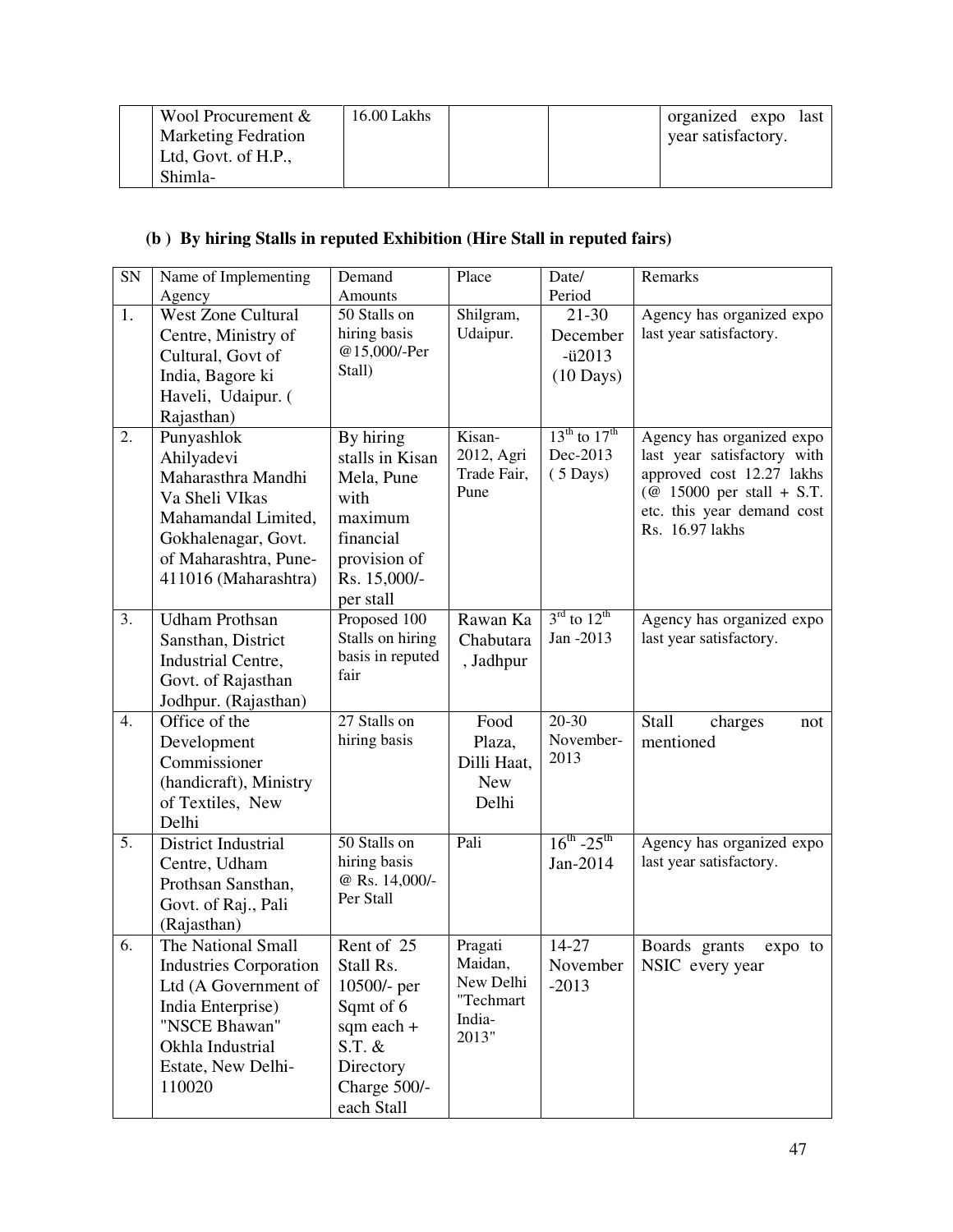|    |                                                                                                            | Total amount<br>1797872/-                                           |                                           |                                            |                                                                                                  |
|----|------------------------------------------------------------------------------------------------------------|---------------------------------------------------------------------|-------------------------------------------|--------------------------------------------|--------------------------------------------------------------------------------------------------|
| 7. | Prasad Loayokar,<br>Director, Art and<br>Culture, Directorate of<br>Art of Culture, Govt.                  | 50 Stalls on<br>hiring basis $@$<br>$10,000/$ - per<br><b>Stall</b> | $15^{\text{th}}$<br>Lokotsav-<br>2014     | $10^{th}$ to $19^{th}$<br>January-<br>2014 | Agency has organized expo<br>in<br>$2011 - 12$<br>the<br>year<br>satisfactory.                   |
| 8  | of Goa, Panaji, Goa<br><b>District Industries</b><br>Centre, Govt. of<br>Rajasthan, Tonk<br>district, Raj. | 25 stalls on<br>hiring basis                                        | <b>Banas</b><br>Udyog<br><b>Mela 2013</b> | December,<br>2013                          | Proposal received form new<br>Namda<br>and<br>area<br>manufacturing<br>of<br>areas<br>Rajasthan. |

#### **D. R&D Project on 'Development of portable intelligent wool analyzer'**

Name of IA : Central Sheep and Wool Research Institute, Avikanagar, Jaipur (Raj)

 The project proposal for 'Development of portable intelligent wool analyzer' of CSWRI was discussed in  $20<sup>th</sup>$  Project Committee meeting held on 11-03-2013 and it was suggested to get vetted the project from IIT, New Delhi etc. for recommendation and implementation. The Board requested IIT, New Delhi to examine and comment on project proposal. Recently, the IIT, New Delhi responded positively for implementation of project. Accordingly, the matter was again discussed by the 22<sup>nd</sup> Project Committee meeting and recommended the proposal to the Executive Committee for implementation, as under :

| <b>SN</b> | Name          |                       | of Name      | of    | Total      | project        | Requirement | Recommendation of     |
|-----------|---------------|-----------------------|--------------|-------|------------|----------------|-------------|-----------------------|
|           | Scheme        |                       | implementing |       | cost       |                | of funds in | Project Committee     |
|           |               |                       | agency       |       | (Proposal) |                | 2013-14     |                       |
| $\vert$ 1 |               | R&D Project   Central |              | Sheep |            | Rs. 25.52 lakh | 36 Months   | Recommended the       |
|           | <sub>on</sub> |                       | and          | Wool  |            |                |             | proposal to the       |
|           | Development   |                       | Research     |       |            |                |             | Executive             |
|           | of            | portable              | Institute,   |       |            |                |             | Committee for         |
|           | intelligent   |                       | Avikanagar,  |       |            |                |             | consideration and     |
|           |               | wool analyzer         | Jaipur (Raj) |       |            |                |             | approval with cost of |
|           |               |                       |              |       |            |                |             | Rs. 25.22 lakhs.      |

#### **E. To support WRA to develop as 'Centre of Excellence for Wool'**

Name of IA : Wool Research Association, Thane

Under  $12<sup>th</sup>$  Plan schemes for Wool Sector, Rs. 600 lakh has made for up-gradation of Wool Research Association, Thane which is dedicated institution under MOT for wool related R&D works. This institution has require to upgrade its existing laboratories and equipments to meet global standards and to bring together a pool of technical talents to make it an institution of international competence and full-fledged modern facilities. It has proposed to develop WRA as "Centre of Excellence for Wool" with total financial provision of Rs. 600 lakh and CWDB requested the WRA to submit detail project proposal in this regard.